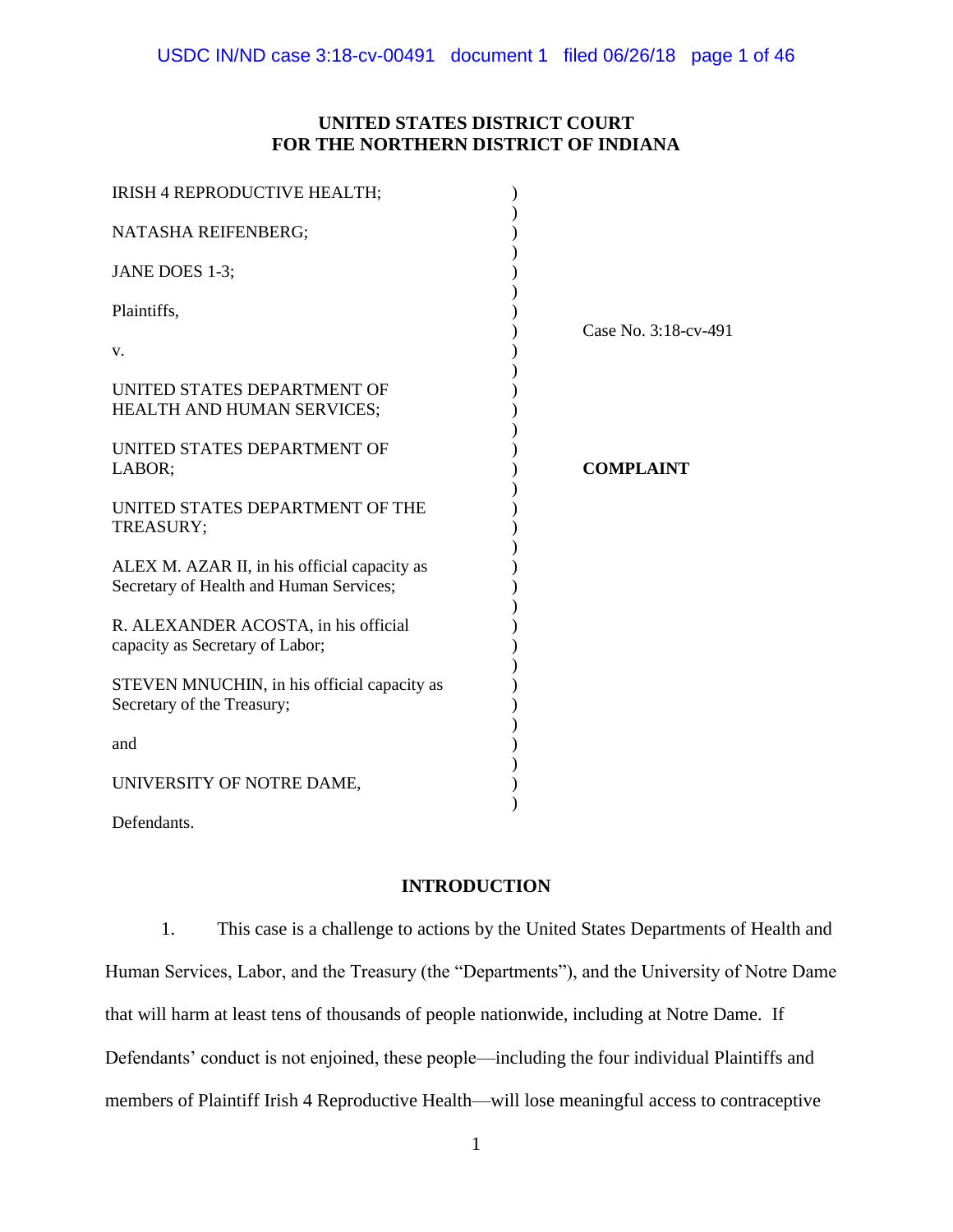### USDC IN/ND case 3:18-cv-00491 document 1 filed 06/26/18 page 2 of 46

services, in violation of the Administrative Procedure Act, the Patient Protection and Affordable Care Act of 2010, and the First and Fifth Amendments to the U.S. Constitution.

2. The ACA requires group health plans and health-insurance issuers to cover, without cost-sharing, a range of preventive health services. Recognizing that women historically have been required to pay more money out-of-pocket than men for health care, including for contraception and related services, Congress expressly required the inclusion of women's preventive services among the benefits that health plans must cover without copays or other costsharing. Since 2011, the Departments' controlling regulations have clarified that these services must include contraception and related patient education and counseling, without cost-sharing.

3. The regulations currently in effect contain an exemption from the ACA's contraceptive coverage requirement for houses of worship. The regulations also contain an "accommodation" for certain employers and universities that have religious objections to contraceptive coverage and meet certain criteria. Through the accommodation process, an objecting employer or university may inform the government, or the entity's insurer or third-party administrator, that it has religious objections to providing coverage for contraceptive services. The entity's insurance issuer then fulfills its legal obligation by separately providing payments for contraceptive services. The long-standing regulations thus ensure that women<sup>1</sup> covered by health plans at objecting employers or universities obtain the full range of U.S. Food and Drug Administration-approved contraceptives guaranteed to them by law, while at the same time

<sup>&</sup>lt;sup>1</sup> This Complaint uses the term "women" because the individual Plaintiffs are women and because the Rules and settlements at issue target women. The denial of reproductive health care and insurance coverage for that care, however, also affects individuals who may not identify as women, including some gender-nonconforming individuals and transgender men.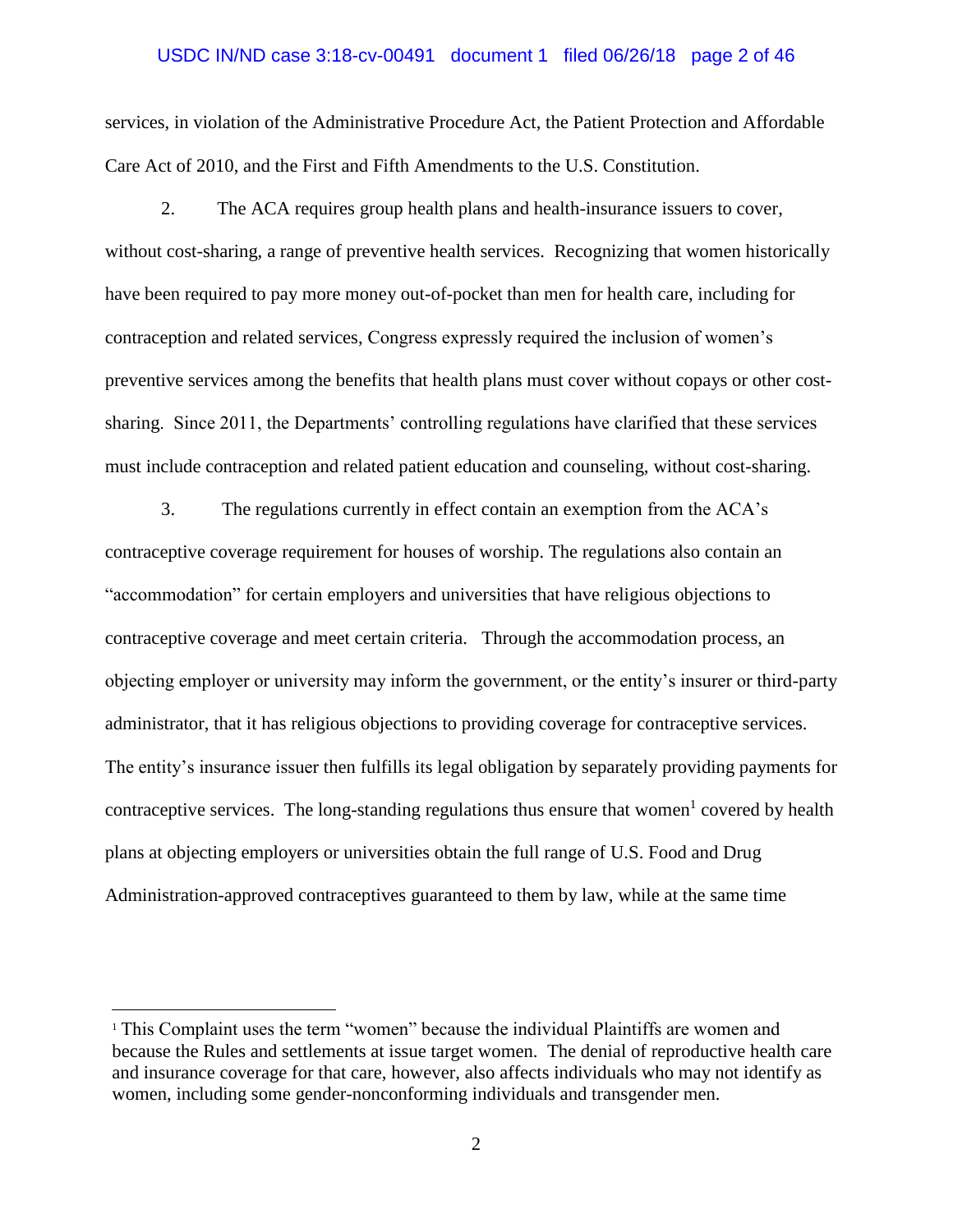## USDC IN/ND case 3:18-cv-00491 document 1 filed 06/26/18 page 3 of 46

relieving employers and universities with religious objections of their obligation to cover contraception in their health insurance plans.

4. Now the Departments seek to eviscerate the ACA's contraceptive coverage requirement, to the detriment of Plaintiffs and countless others nationwide. There is no legitimate basis for these actions. Indeed, Defendants' unlawful actions come on the heels of failed attempts by Defendant Notre Dame and others to challenge the accommodation process in court: Eight of the nine federal courts of appeals to consider such challenges flatly rejected them—including the Seventh Circuit, twice, in a case brought by Notre Dame. And the United States Supreme Court remanded all the cases to be resolved in a manner that "ensur[es] that women covered by [the entities'] health plans receive full and equal health coverage, including contraceptive coverage." *Zubik v. Burwell*, 136 S. Ct. 1557, 1560 (2016); *see also, e.g.*, *Univ. of Notre Dame v. Burwell*, 136 S.Ct. 2007 (Mem.).

5. By their actions, the Departments have embarked on a two-tiered effort to do by fiat what the courts had refused to allow: give employers and universities a veto over the legal rights of countless women to obtain coverage of necessary health care.

6. First, on October 6, 2017, with total disregard for the Administrative Procedure Act's procedural requirements, the Departments issued two Interim Final Rules that allow all nongovernmental entities—including for-profit businesses, non-profits, and universities—to declare themselves exempt from the ACA contraceptive coverage requirement based on religious beliefs, and allow most such entities to exempt themselves based on so-called "moral convictions."<sup>2</sup> The Interim Final Rules also make the accommodation process optional. In other

 $2$  These Rules were issued and went into effect on October 6, 2017 and were published in the Federal Register on October 13. Religious Exemptions and Accommodations for Coverage of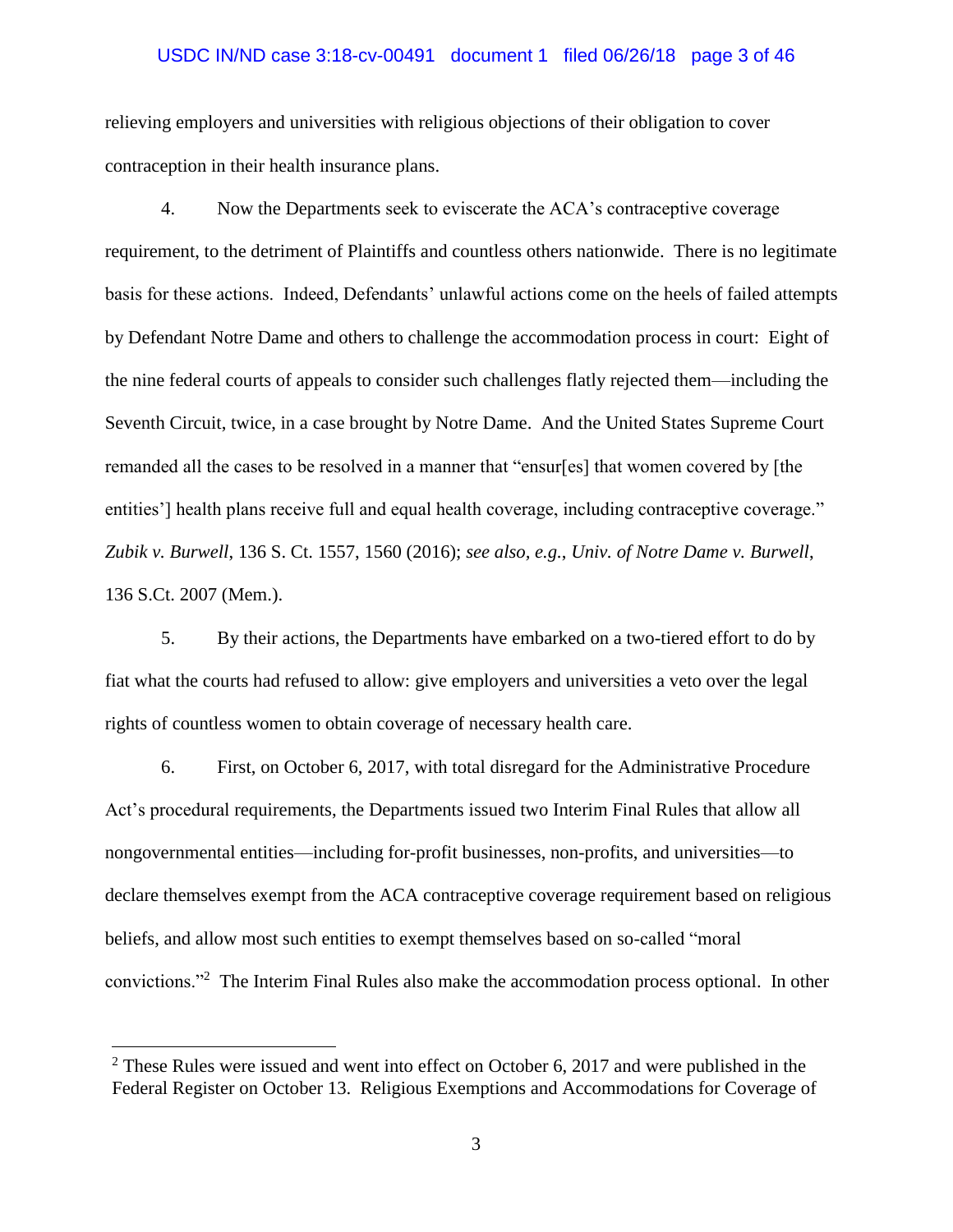## USDC IN/ND case 3:18-cv-00491 document 1 filed 06/26/18 page 4 of 46

words, the Rules allow such entities to impose their religious and moral beliefs on countless women by preventing employees, students, and their dependents from receiving contraceptive coverage.

7. Second, on October 13, 2017, just one week after issuing the Rules, the Departments executed a private settlement agreement with more than 70 entities, including Notre Dame, resolving the signatories' pending legal challenges to the ACA accommodation process, with terms that echo the Rules' unlawful religious and moral exemptions and then extend the scope of those exemptions even further. *See* Exhibit A. In direct contravention of legal requirements and long-standing Department of Justice policy, the Settlement Agreement impermissibly negotiates away the rights of third parties by purporting *permanently* to exempt the signatories from all contraceptive coverage requirements, both past *and future*. Even though the University admits that "most of [the 17,000 people] covered [by its health plans] have no financially feasible alternative but to rely on the University for such coverage,"<sup>3</sup> the Settlement Agreement allows Notre Dame to deny them contraceptive coverage in their regular health plan. The Settlement Agreement also awards the signatories millions of taxpayer dollars in attorneys' fees.

8. In December 2017, two federal courts preliminarily enjoined the Rules nationwide. *See Pennsylvania v. Trump*, 281 F. Supp. 3d 553 (2017); *California v. HHS*, 281 F. Supp. 3d 806 (2017). Nevertheless, on February 7, 2018, Notre Dame announced that it will no longer abide by the ACA's contraceptive coverage requirement. Citing the Settlement Agreement as support, the

Certain Preventative Services Under the Affordable Care Act, 82 Fed. Reg. 47,792 (Oct. 13, 2017); Moral Exemptions and Accommodations for Coverage of Certain Preventative Services Under the Affordable Care Act, 82 Fed. Reg. 47,838 (Oct. 13, 2017) (collectively, the "Rules").

<sup>&</sup>lt;sup>3</sup> Letter to Faculty and Staff by President Rev. John I. Jenkins, C.S.C. (Feb. 7, 2018).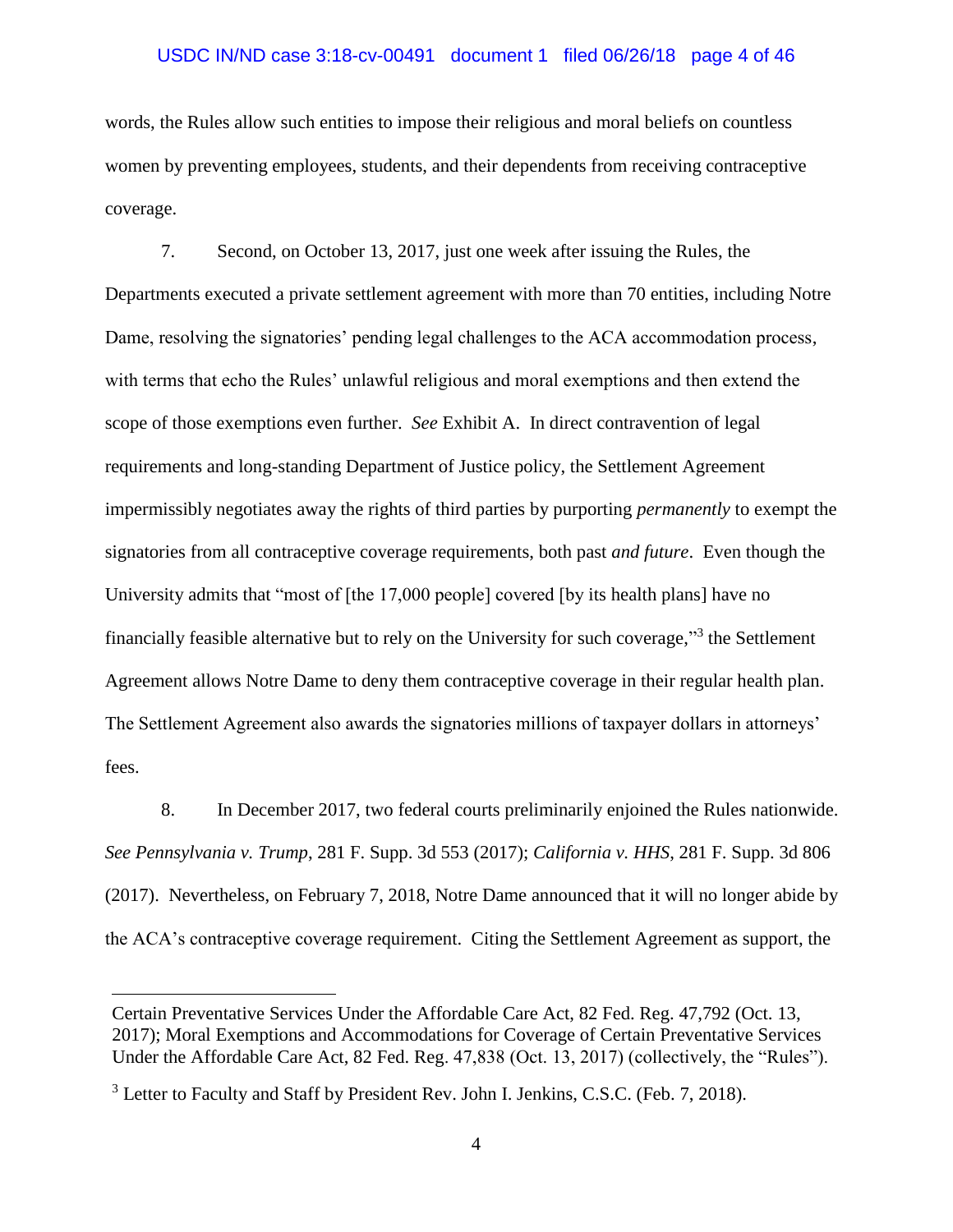### USDC IN/ND case 3:18-cv-00491 document 1 filed 06/26/18 page 5 of 46

University declared that it will change its faculty and student insurance policies to decline to cover the full range of FDA-approved contraceptives and related services as required by the ACA. Still further, the University will subject the limited remaining covered contraceptives to co-pays and deductibles, also in contravention of the ACA. In other words, the University announced that it will impose its own views about contraception on the 17,000 people covered by its health plans, and will do so in ways that are prohibited by the ACA and enjoined by two federal courts. By excluding some methods of contraceptives altogether and imposing cost-sharing on other methods, the University will strip women of the contraceptive coverage guaranteed to them by law and erect financial, administrative, and logistical barriers to contraception.

9. The Rules and the Settlement Agreement thus harm Plaintiffs and other women, who will be discriminated against, incur greater costs, and be deterred or prevented from using the most appropriate method of contraception for them. Some women will be unable to obtain contraception altogether. The Rules and the Settlement Agreement thereby deprive Plaintiffs and other women of their constitutional right to make fundamental reproductive decisions consistent with their own values and beliefs. Instead of respecting that right, the Rules and the Settlement Agreement impose the religious beliefs of a select few on individuals who may not share those beliefs, and reinstate the discrimination against women that the ACA's contraceptive coverage requirement addressed.

10. Allowing employers and universities to deny women access to contraceptive coverage violates federal law, the U.S. Constitution, and the directive of the U.S. Supreme Court.

11. For these reasons and others described below, this Court should invalidate and enjoin the Rules, enjoin Defendants from enforcing or relying on the Rules, declare the Settlement Agreement between Notre Dame and the Departments void, and enjoin Defendants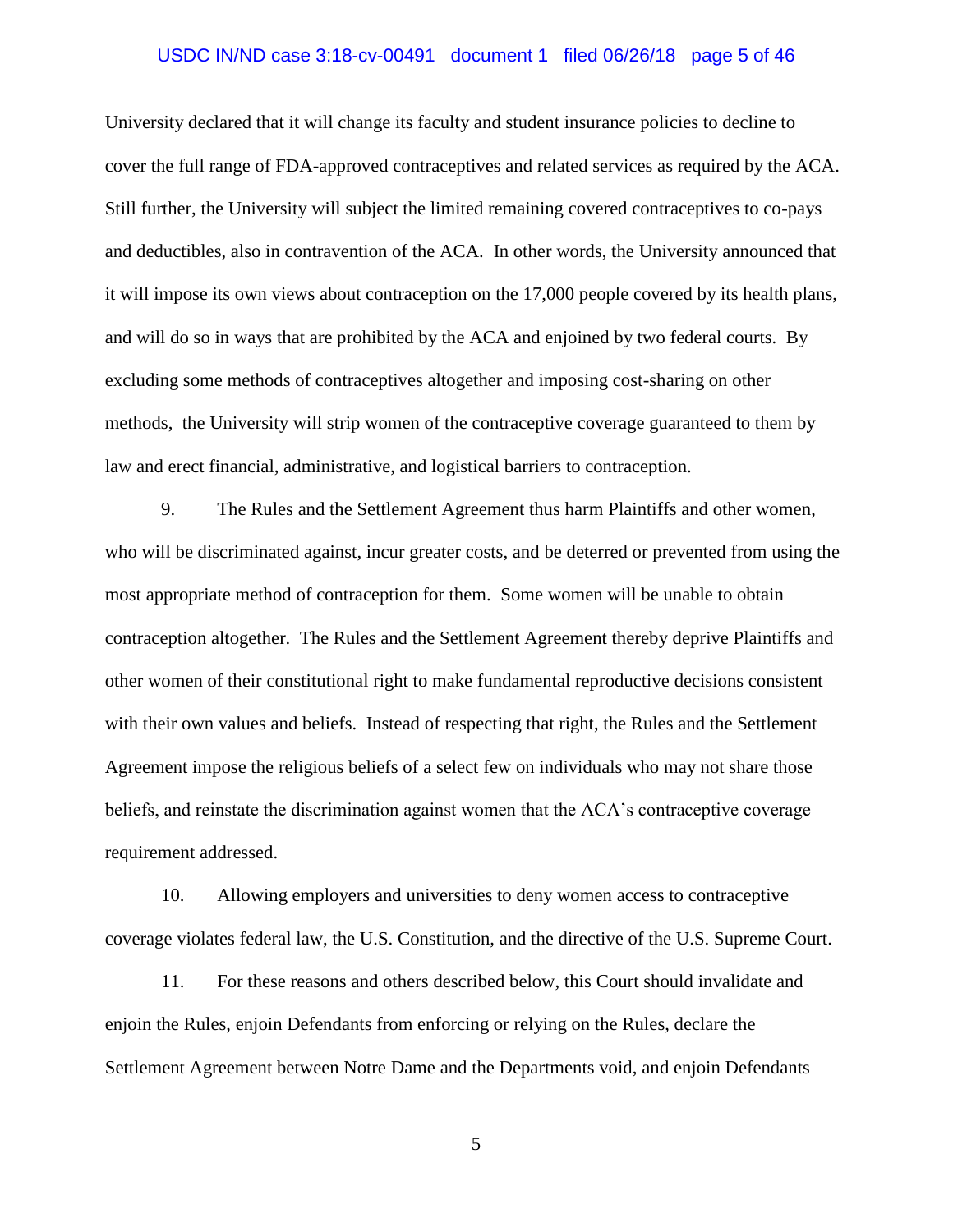from enforcing or relying on the Settlement Agreement with respect to Notre Dame and the health plans it sponsors.

### **PARTIES**

12. Plaintiff Irish 4 Reproductive Health ("I4RH") is an unincorporated association of undergraduate and graduate students in South Bend, Indiana who attend Notre Dame. The organization's mission is to advocate for reproductive justice on campus and in the surrounding community, including by securing access to insurance coverage of the full range of FDAapproved contraceptive methods and related services, education, and counseling, with no out-ofpocket costs. I4RH promotes human dignity by affording respect to all people to make moral choices about their own lives, including whether and when to have children. I4RH recognizes that sexual health is essential for overall well-being, and that access to reproductive health care, education, and resources is necessary for realizing social, political, and gender equality—both at the University and around the globe. The students who would eventually form I4RH began organizing in the wake of the upheaval and uncertainty over the future of contraceptive coverage at the University. Initially, the founding student members of I4RH came together to protest the University's October 2017 decision to terminate contraceptive coverage. After the University temporarily reversed that decision in early November 2017, the students continued to work to improve and expand access to reproductive health care at the University and in the surrounding community. The students formed I4RH on February 7, 2018, in response to the University's letter of that date announcing its current plan to terminate coverage for certain methods of contraception. Obtaining relief from Defendants' unlawful Settlement Agreement and Rules is essential to realizing I4RH's animating purpose and to further its broader mission of promoting and protecting reproductive health at the University and beyond. Several members of I4RH will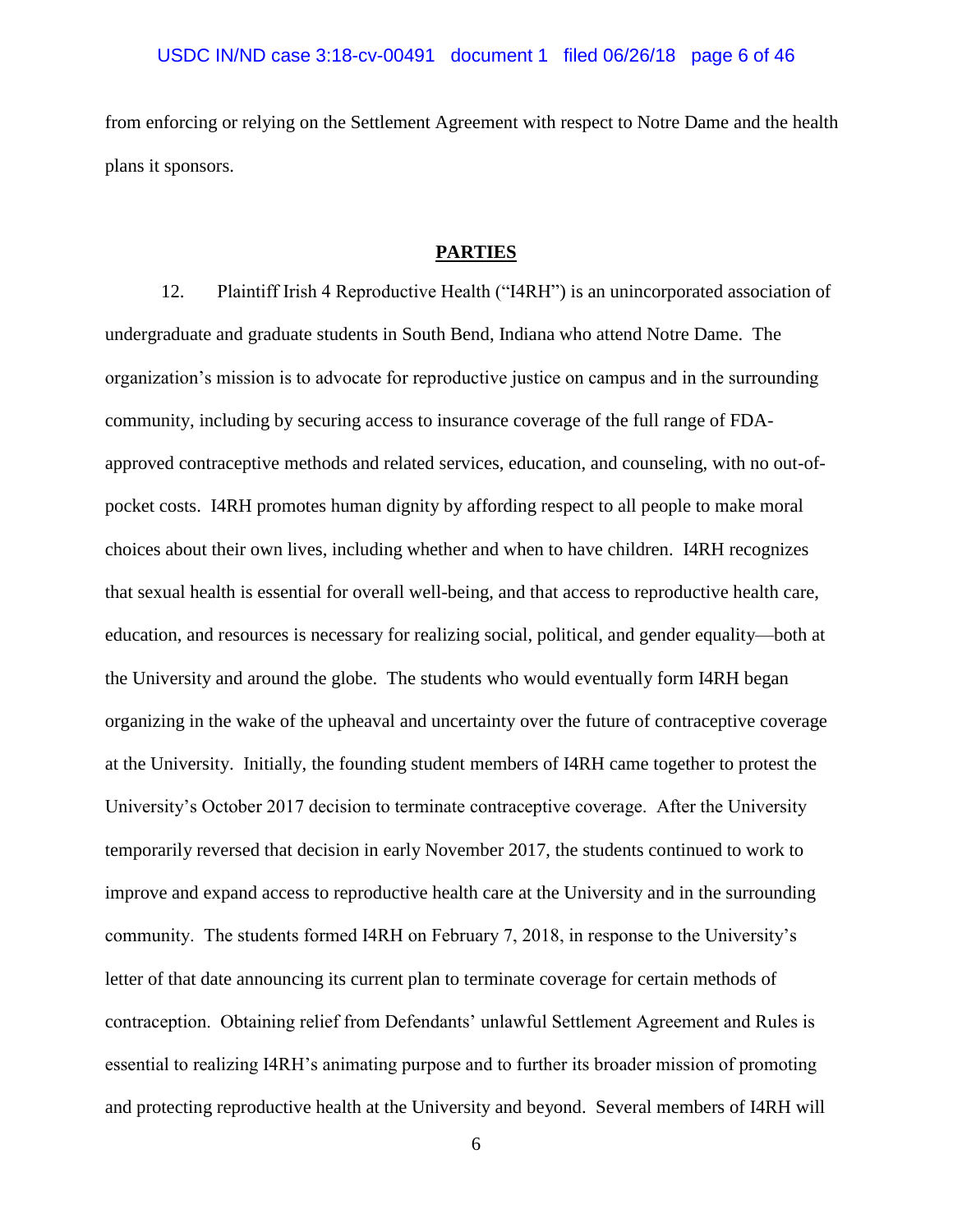## USDC IN/ND case 3:18-cv-00491 document 1 filed 06/26/18 page 7 of 46

be personally harmed by the Settlement Agreement and the Rules. For example:

a. I4RH Member 1 is a graduate student at the University and lives in South Bend, Indiana. She is a woman of child-bearing age who is enrolled in the University's student health-insurance plan and relies on that plan for all her medical needs, including contraceptives. Although the University objects to contraceptive coverage, I4RH Member 1 receives it without cost-sharing through the accommodation process from Aetna Student Health. I4RH Member 1 uses an oral contraceptive that she refills every four weeks to prevent pregnancy. Through the accommodation process, Aetna has been covering the full cost of I4RH Member 1's birth-control pills. The University has not yet released the 2018-19 student health-plan documents; based on the prescription-drug benefits under the 2017-18 Aetna Student Health plan, however, if the University's announced change goes into effect, beginning in August 2018 I4RH Member 1 will have to pay coinsurance of 20 percent of the negotiated charge of her prescription out of pocket (the 2017-18 coinsurance rate for covered generic prescription drugs).<sup>4</sup>

b. I4RH Member 2 is a graduate student at the University and lives in South Bend, Indiana. She is a woman of child-bearing age who is enrolled in the University's student health-insurance plan and relies on that plan for all her medical needs, including contraceptives. Although the University objects to contraceptive coverage, Member 2 receives it without costsharing through the accommodation process from Aetna Student Health. Since 2010, Member 2 has used the NuvaRing, a hormonal contraceptive with no generic alternative, both to prevent pregnancy and to reduce pain during menstruation, which she has experienced since suffering complications from a surgery. Through the accommodation process, Aetna has been covering

<sup>4</sup> Aetna Student Health Plan PPO Schedule of Benefits, University of Notre Dame at 34-35, https://www.aetnastudenthealth.com/schools/notredame/masterpolicy1718-0815.pdf.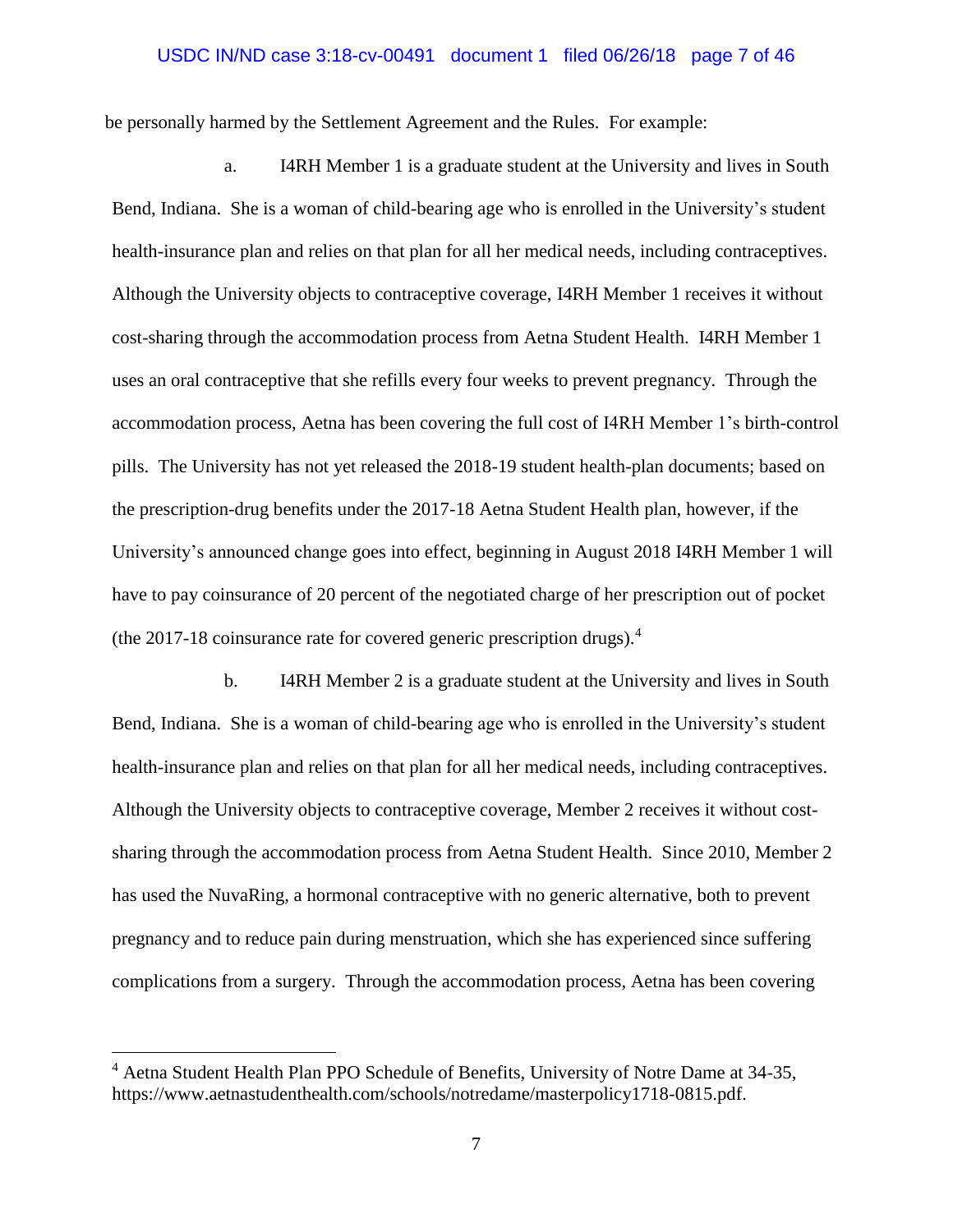### USDC IN/ND case 3:18-cv-00491 document 1 filed 06/26/18 page 8 of 46

the full cost of Member 2's prescription. Based on the 2017-18 Aetna Student Health plan, if the University's announced change goes into effect, beginning in August 2018 Member 2 will have to pay coinsurance of 40 percent of the negotiated charge of her NuvaRing out of pocket (the 2017-18 coinsurance rate for covered brand name prescription drugs with no generic alternative). To avoid this added cost, Member 2 is switching to a hormonal long-acting intrauterine device while she still has coverage through the accommodation. Member 2 does not know if the IUD will have the same efficacy as the NuvaRing for controlling her menstrual pain. Moreover, Member 2 previously suffered ocular migraines from using hormonal contraceptives other than the NuvaRing, and she does not know whether switching to a hormonal IUD will cause her ocular migraines to return. After August 15, 2018, Member 2 will have to pay cost-sharing for removal or replacement of the IUD and for help with complications should any occur, or she may have no coverage for these services at all.

c. All members of I4RH who rely on University-sponsored health insurance for their contraceptive needs will be subject to the University's new contraceptive coverage policy. Although the ACA requires the University to cover all FDA-approved contraceptive methods for women without cost-sharing, all members of I4RH who rely on University health insurance for their contraceptive needs will be subject to cost-sharing for some contraceptive methods and will be deprived of coverage for other methods. As all members of I4RH enrolled in University-sponsored health insurance will be subject to the same illegal University policy and seek the same form of relief, neither the claims asserted nor the relief requested requires the participation of individual members in this lawsuit.

13. Plaintiff Natasha Reifenberg is a recent graduate of the University and lives in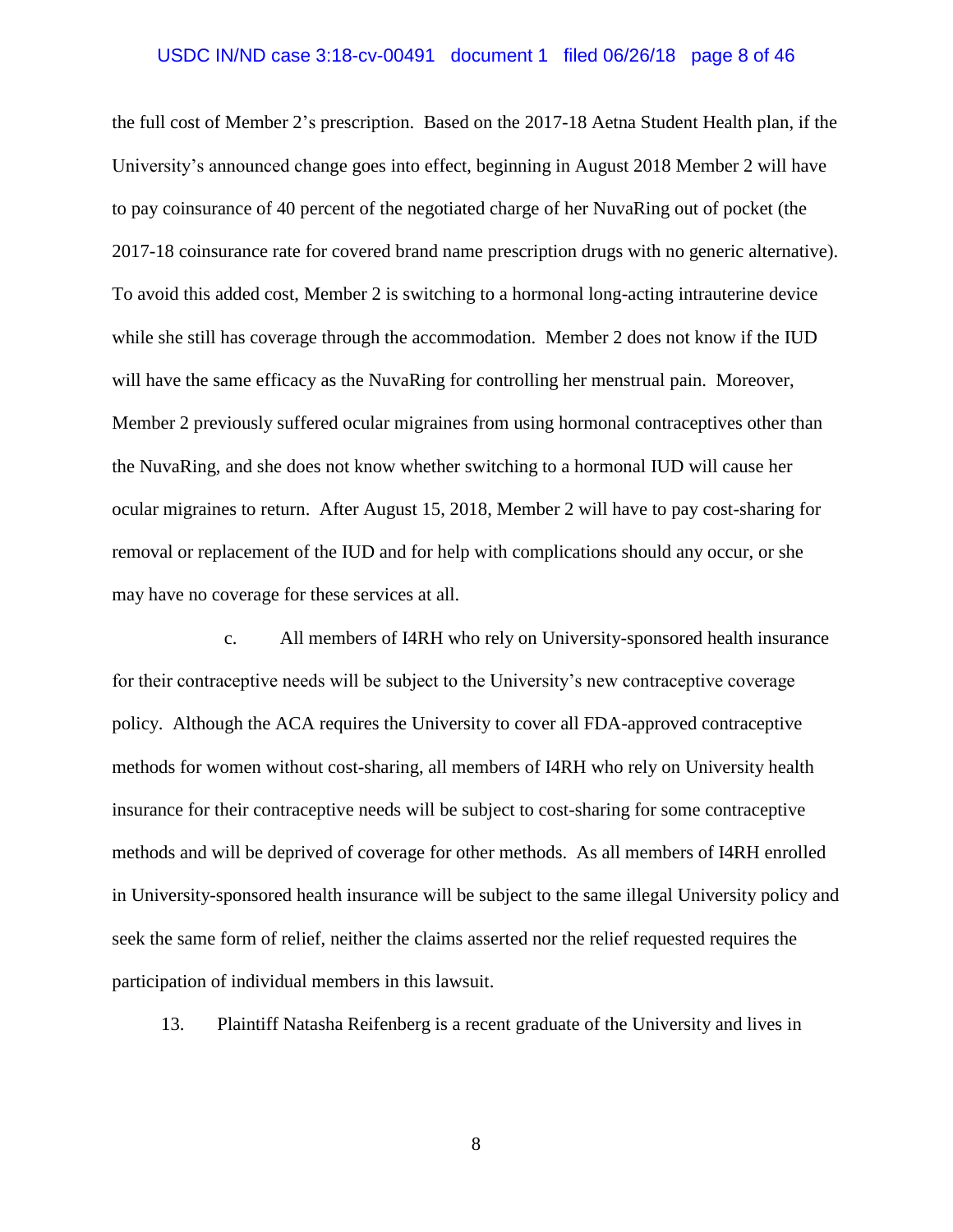## USDC IN/ND case 3:18-cv-00491 document 1 filed 06/26/18 page 9 of 46

Boston, Massachusetts.<sup>5</sup> She is a woman of child-bearing age who is enrolled as a dependent in the University's faculty and staff health plan administered by the University's third-party administrator, Meritain Health, and the University's prescription-benefit manager, OptumRx. Ms. Reifenberg relies on that plan for all her medical needs. Although the University objects to contraceptive coverage, Ms. Reifenberg receives it without cost-sharing through the accommodation process administered by Meritain Health and OptumRx. Ms. Reifenberg has used hormonal birth control in the past and plans to use her health plan to obtain a long-acting, reversible form of contraception going forward. Ms. Reifenberg has not yet obtained a longacting form of contraception because her OB-GYN relocated, and she is in the process of finding a new doctor to provide this service. Ms. Reifenberg will choose a doctor and make an appointment to obtain contraception in the upcoming months. Beginning on July 1, however, Ms. Reifenberg will have to pay cost-sharing for contraception and related services, including a longacting reversible method of contraception, or she may have no coverage for her contraception at all. Paying for a long-acting, reversible method of contraception would be a significant hardship for Ms. Reifenberg. Alternatively, Ms. Reifenberg now may not be able to obtain a long-acting, reversible method of contraception after all, because she may not be able to afford the out-ofpocket costs.

14. Plaintiff Jane Doe 1 is a graduate student at the University and lives in South Bend, Indiana. She is a woman of child-bearing age who is enrolled in the University's student health-insurance plan and relies on that plan for all her medical needs, including contraceptives. Although the University objects to contraceptive coverage, Doe 1 receives it without cost-sharing through the accommodation process from Aetna Student Health. Doe 1 uses an oral contraceptive

<sup>&</sup>lt;sup>5</sup> Ms. Reifenberg expects to be moving to Chicago, Illinois within the next few months.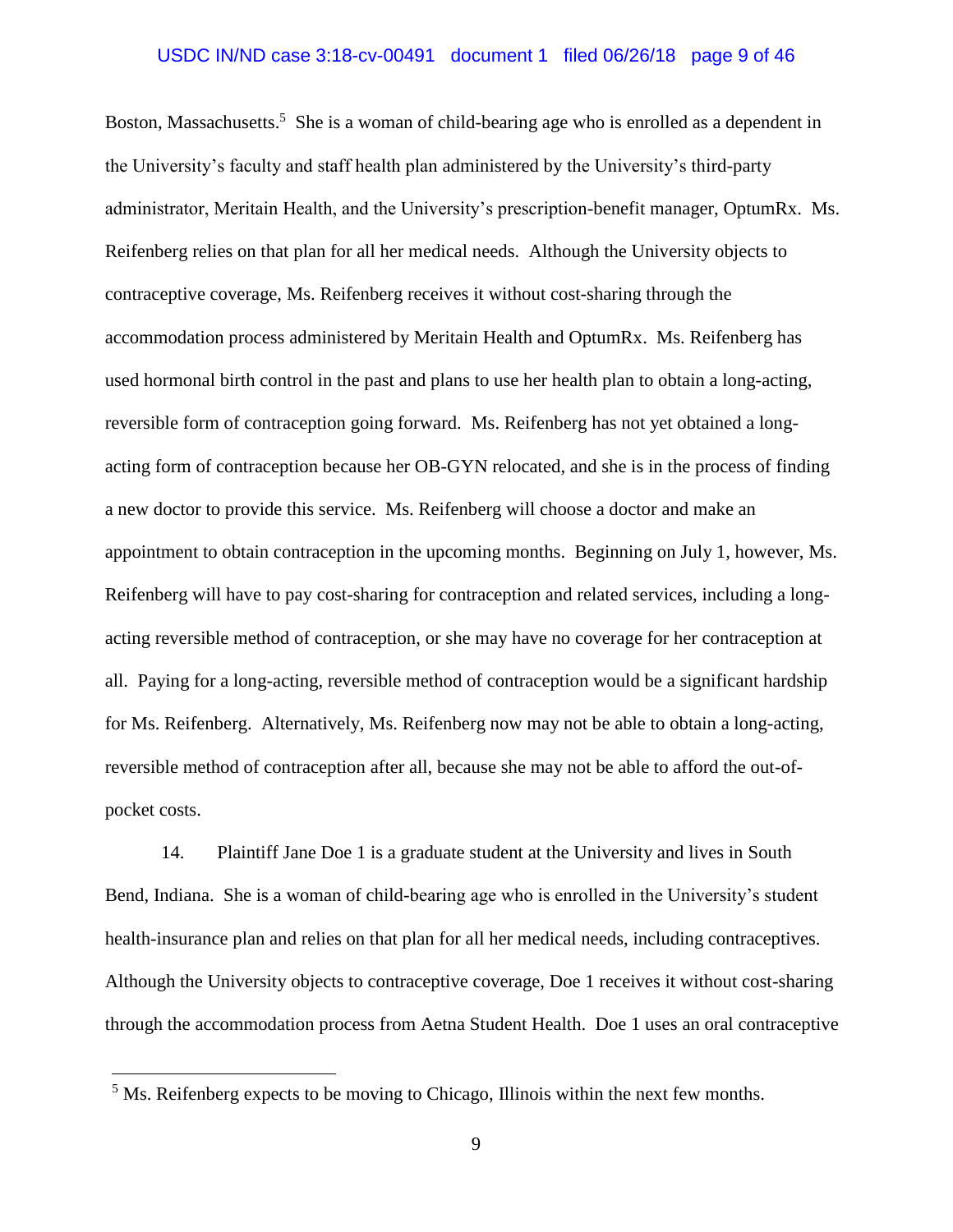## USDC IN/ND case 3:18-cv-00491 document 1 filed 06/26/18 page 10 of 46

that she refills every four weeks to prevent pregnancy. Through the accommodation process, Aetna has been covering the full cost of Doe 1's oral contraception. The University has not yet released the 2018-19 student-health-plan documents; based on the 2017-18 Aetna Student Health plan, however, if the University's announced change goes into effect, beginning in August 2018, Doe 1 will have to pay coinsurance of 20 percent of the negotiated charge of her prescription out of pocket (the 2017-18 coinsurance rate for covered generic prescription drugs).

15. Plaintiff Jane Doe 2 is an undergraduate student at the University and lives in South Bend, Indiana. She is a woman of child-bearing age who is enrolled as a dependent in the University's faculty and staff health plan administered by Meritain Health and OptumRx, and relies on that plan for all her medical needs, including contraceptives. Although the University objects to contraceptive coverage, Doe 2 receives it without cost-sharing through the accommodation process administered by Meritain Health and OptumRx. Doe 2 uses an oral contraceptive both for non-contraceptive medical purposes and to prevent pregnancy. Through the accommodation process, OptumRx has been covering the full cost of Doe 2's prescription. Beginning in July 2018, however, Doe 2 will have to pay a co-payment every four weeks for her contraception. Jane Doe 2 suffers from significant health issues that require regular out-of-pocket expenses. The addition of another monthly out-of-pocket cost for her contraception, which was prescribed to her as treatment for non-contraceptive purposes as well as to prevent pregnancy, will likely force her to forgo some services on which she relies to treat her health needs.

16. Plaintiff Jane Doe 3 is a graduate student at another university and lives in Massachusetts. She is a woman of child-bearing age who is enrolled as a dependent in Notre Dame's faculty and staff health plan administered by Meritain Health and OptumRx, and relies on that plan for all her medical needs, including contraceptives. Although the University objects to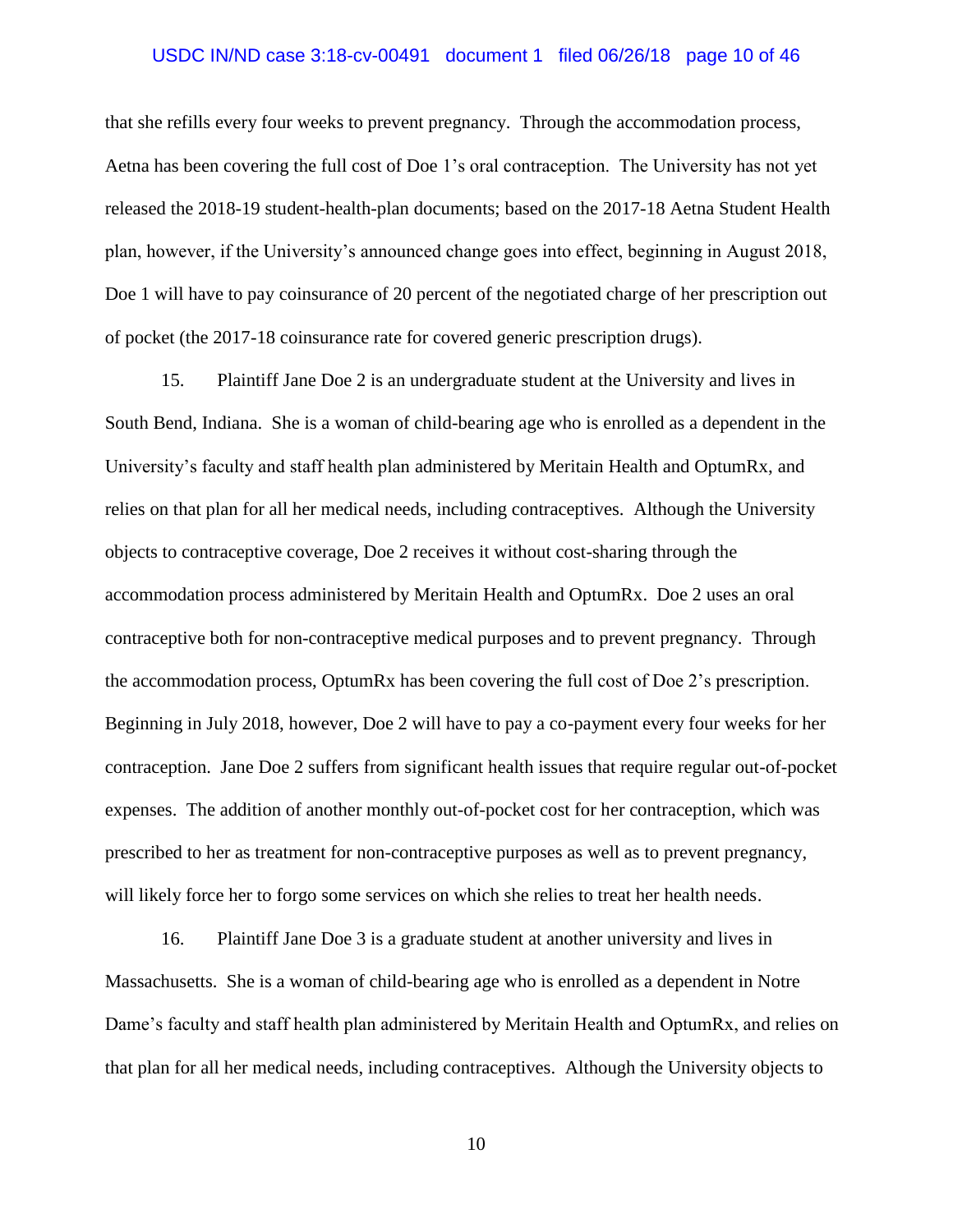#### USDC IN/ND case 3:18-cv-00491 document 1 filed 06/26/18 page 11 of 46

contraceptive coverage, Doe 3 receives it without cost-sharing through the accommodation process administered by Meritain Health and OptumRx. Doe 3 has been relying on oral contraception since 2013 that she refills every four weeks to prevent pregnancy, to control acne, and to regulate her menstrual cycle. Through the accommodation process, OptumRx has been covering the full cost of Doe 3's oral contraception. Beginning in July 2018, Doe 3 will have to pay a co-payment for her contraception.

17. The Government Defendants are agencies and appointed officials of the Executive Branch of the United States who are responsible for issuing and enforcing the contraceptive coverage requirement under the ACA and the Rules and are parties to the Settlement Agreement.

a. Defendant HHS is an executive agency of the United States and promulgated the Rules and executed the Settlement Agreement at issue in this action.

b. Defendant Department of Labor is an executive agency of the United States and promulgated the Rules and executed the Settlement Agreement at issue in this action.

c. Defendant Department of Treasury is an executive agency of the United States and promulgated the Rules and executed the Settlement Agreement at issue in this action.

d. Defendant Alex M. Azar II is the Secretary of Health and Human Services and is sued in his official capacity. He is responsible for the operation and management of the U.S. Department of Health and Human Services.

e. Defendant R. Alexander Acosta is the Secretary of Labor and is sued in his official capacity. He is responsible for the operation and management of the U.S. Department of Labor.

f. Defendant Steven Mnuchin is the Secretary of the Treasury and is sued in his official capacity. He is responsible for the operation and management of the U.S.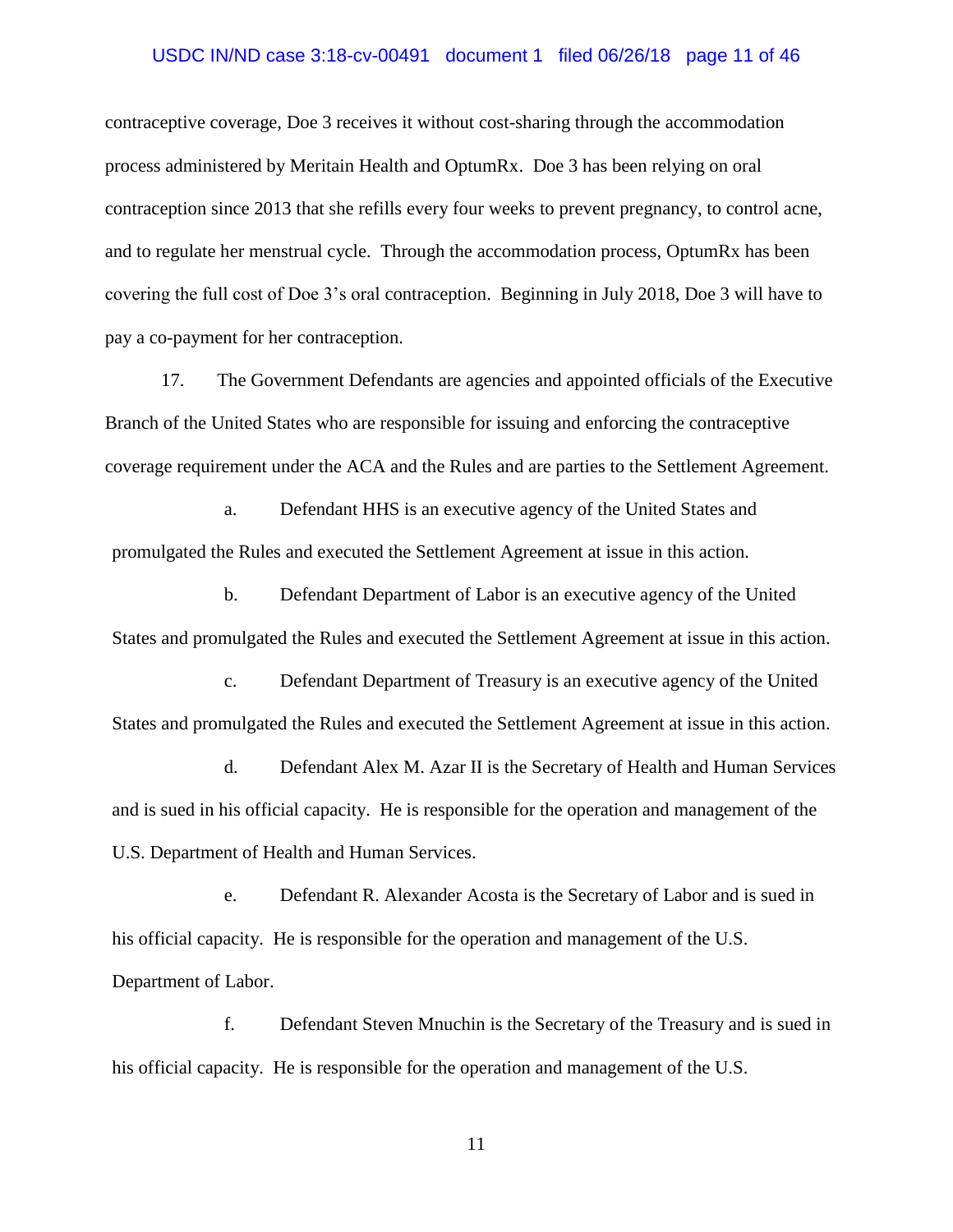Department of the Treasury.

18. Defendant University of Notre Dame is a private university located in Notre Dame, Indiana and executed the Settlement Agreement at issue in this action. The University's health plans cover more than 17,000 people, including employees, students, and dependents.

# **JURISDICTION AND VENUE**

19. This Court has jurisdiction pursuant to 28 U.S.C. §§ 1331 and 1361, as this action arises under the Constitution and laws of the United States. This Court has jurisdiction to render declaratory and injunctive relief under 28 U.S.C. §§ 2201 and 2202, 5 U.S.C. § 702, and Fed. R. Civ. P. 57 and 65.

20. Venue is proper in this district under 28 U.S.C. § 1391(e). The University is located in this judicial district, and a substantial part of the events, actions, or omissions giving rise to these claims are occurring in this judicial district. The Government Defendants are United States agencies and officers sued in their official capacities. I4RH and Does 1 and 2 reside in this judicial district, and all the Plaintiffs get their health coverage through the University student and faculty plans.

### **FACTUAL BACKGROUND**

### **The Importance of Contraception**

21. Regardless of their religious affiliation, 99% of women of reproductive age who have had sexual intercourse report using at least one form of contraception at some point in their lives. K. Daniels, W.D. Mosher & J. Jones, *Contraceptive Methods Women Have Ever Used: United States, 1982–2010*, National Health Statistics Reports, 2013, No. 62.

22. Contraception is critical to women's and children's health.

23. Research has also shown that access to contraception improves the social and economic status of women.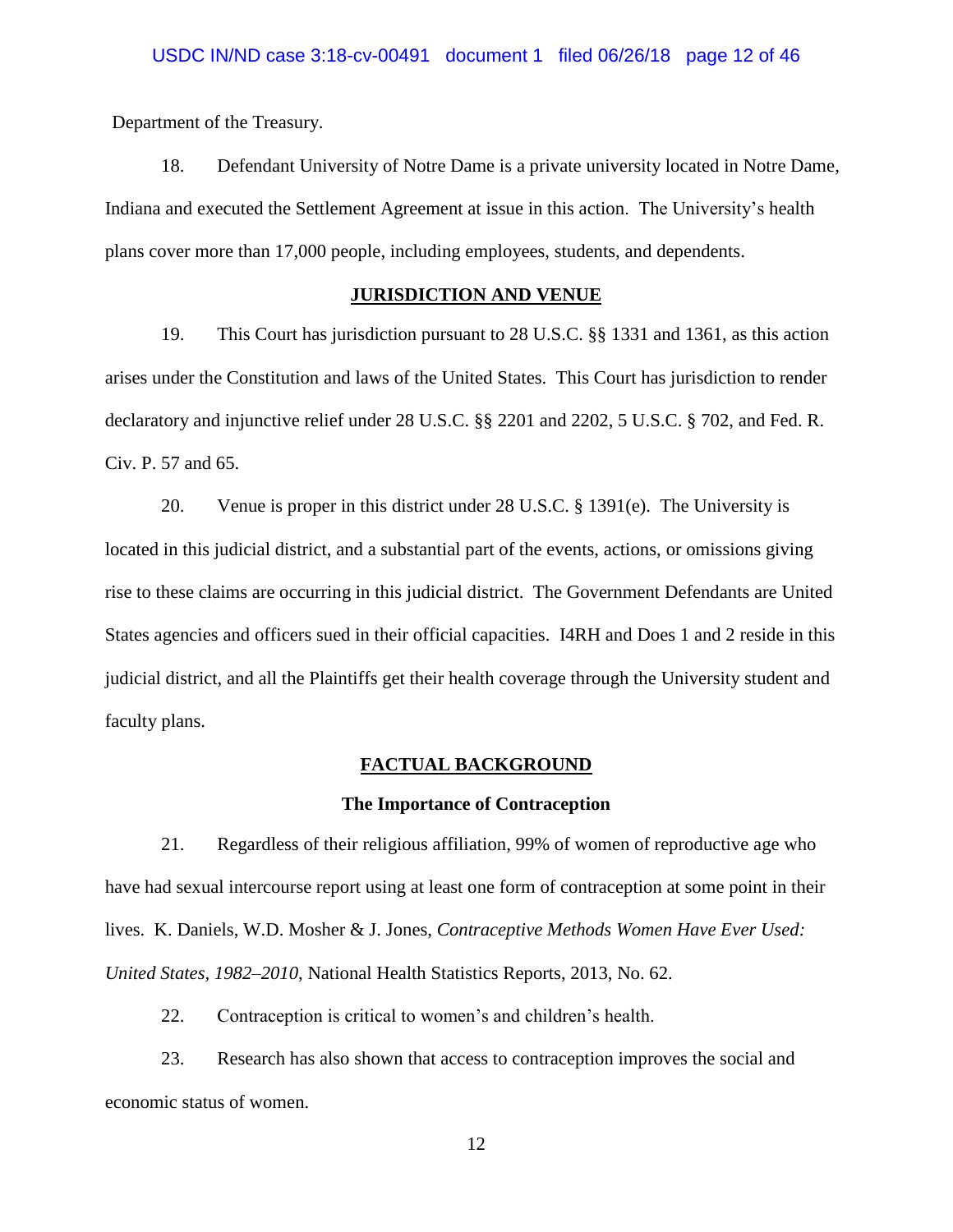## USDC IN/ND case 3:18-cv-00491 document 1 filed 06/26/18 page 13 of 46

24. Contraception reduces unintended pregnancies, the need for abortion, adverse pregnancy outcomes, and negative health consequences to women and children. Inst. of Med., *Clinical Preventive Services for Women, Closing the Gaps*, ("IOM Report") at 102-109 (July 19,  $2011$ ).<sup>6</sup>

25. Contraception prevents unintended pregnancy, which can have severe negative consequences for both women and their children.

26. During an unintended pregnancy, a woman is more likely to receive delayed or no prenatal care, to be depressed, and to suffer from domestic violence. *Id.* at 103.

27. An unintended pregnancy may result in preterm birth and low birth weight. *Id.*

28. Contraception allows women to postpone pregnancy and optimally space their children to avoid adverse consequences (*e.g*., low birth weight, premature birth) associated with more than one pregnancy in 18 months. *Id.* at 103.

29. Contraception is highly effective in treating and preventing certain health conditions.

30. Contraception decreases the risk of certain cancers (such as endometrial and ovarian cancer), manages menstrual disorders, and protects against pelvic inflammatory disease and some breast diseases. *Id.* at 107.

31. In addition, pregnancy may be dangerous to some women with certain chronic medical conditions, such as diabetes, obesity, pulmonary hypertension, or heart disease. *Id.* at 103.

32. When pregnancy is contraindicated, women may need contraception to delay

<sup>&</sup>lt;sup>6</sup> As of July 1, 2015, IOM changed its name to the National Academy of Medicine. It is part of the National Academies of Sciences, Engineering, and Medicine, which advise the nation on matters of science, technology, and health.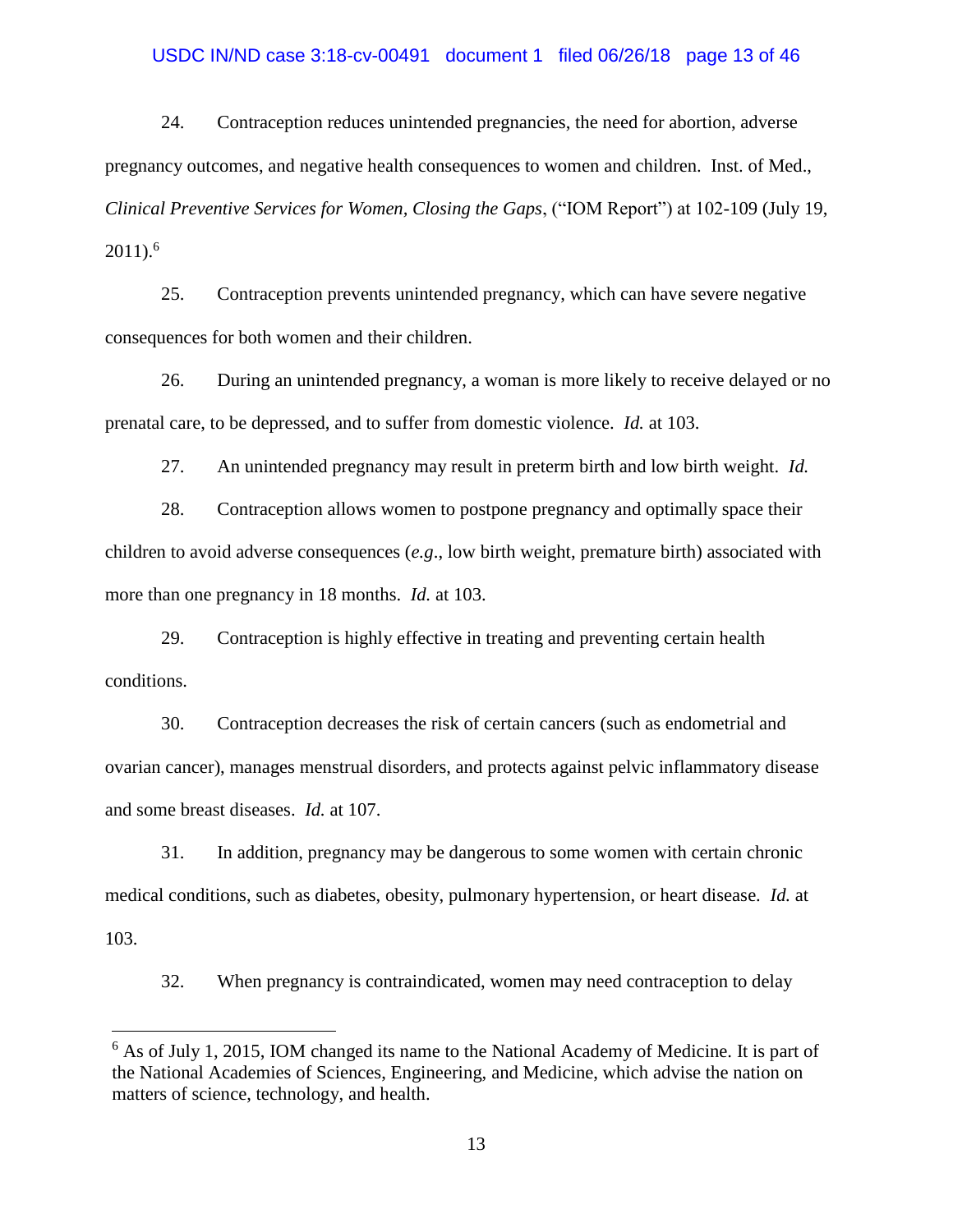### USDC IN/ND case 3:18-cv-00491 document 1 filed 06/26/18 page 14 of 46

pregnancy until their medical conditions are under control or to prevent pregnancy throughout their lives. *Id.* at 103-4.

33. In a national study conducted in 2017, 22% of women age 18-44 who use contraception said that they used contraceptives to manage a medical condition and prevent pregnancy; 13% used contraceptives solely to manage a medical condition. Caroline Rosenzweig et al., Kaiser Family Found., *Women's Sexual and Reproductive Health Services: Key Findings from the 2017 Kaiser Women's Health Survey* 3 (2018), http://files.kff.org/attachment/Issue-Brief-Womens-Sexual-and-Reproductive-Health-Services-Key-Findings-from-the-2017-Kaiser-Womens-Health-Survey.

34. Women also rely on contraception to prevent pregnancy following a sexual assault and to prevent or delay pregnancy during public-health crises, such as the outbreak of the Zika virus.

35. Access to contraception has been proven to advance women's equality and participation in the social and economic life of this country.

36. Studies show that contraception is directly linked to women's increased educational and professional opportunities and increased lifetime earnings. *See, e.g.,* Jennifer J. Frost & Laura Duberstein Lindberg, *Reasons for Using Contraception: Perspectives of US Women Seeking Care at Specialized Family Planning Clinics*, 87 Contraception 465, 467 (2013); Adam Sonfield, *et al*., Guttmacher Inst., *The Social and Economic Benefits of Women's Ability to Determine Whether and When to Have Children* (2013), http://www.guttmacher.org/pubs/socialeconomic-benefits.pdf.

37. There are 18 methods of contraception for women approved by the FDA. Contraceptives vary in effectiveness, duration, side effects, methods of action, and ease of use.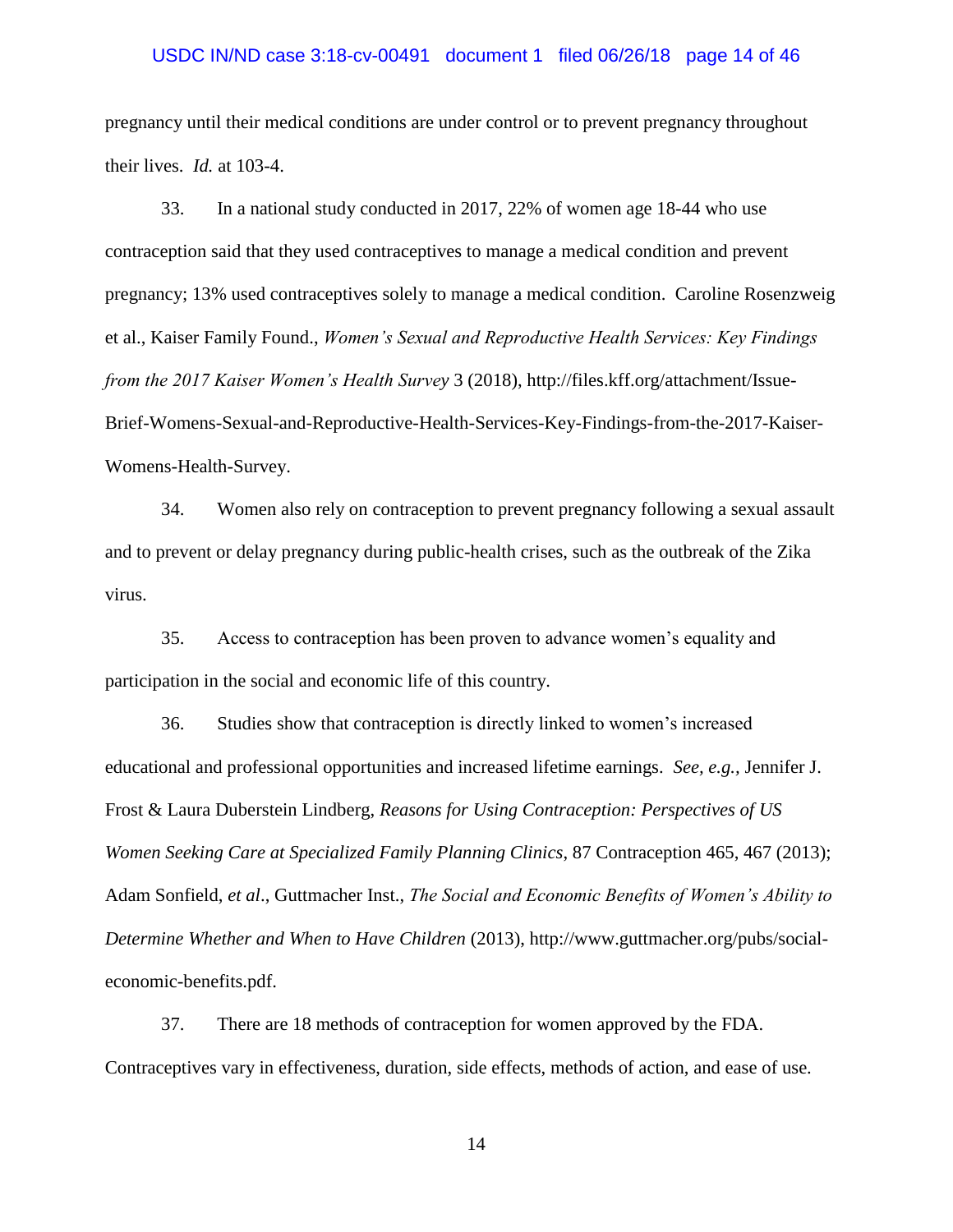#### USDC IN/ND case 3:18-cv-00491 document 1 filed 06/26/18 page 15 of 46

38. Not all women can tolerate all forms of contraception, and as the FDA has said: "No one product is best for everyone." U.S. Food & Drug Admin., Birth Control Guide, https://www.fda.gov/downloads/ForConsumers/ByAudience/ForWomen/FreePublications/UCM5 17406.pdf.

39. Thus, women need insurance coverage of all FDA-approved methods, contraceptive counseling, and education to find the most appropriate method for them.

40. Women using contraception also need insurance coverage for associated services that assist them in understanding their contraceptive options, such as counseling with a healthcare provider, and to ensure the effectiveness and safety of their chosen form of contraception.

### **Cost Barriers Impede Access to Contraception**

41. Cost is often an impediment to women's obtaining contraception.

42. Cost may influence women to avoid more effective but more expensive methods of contraception or to forgo contraceptives altogether.

43. Without insurance coverage, the most effective methods of contraception carry large up-front costs that make them unaffordable for many women.

44. For example, without coverage, an IUD can cost up to \$1,300.

45. Studies show that the costs associated with contraception, even when small, lead women to forgo it completely, to choose less effective methods, or to use it inconsistently. *See, e.g.*, Guttmacher Inst., *A Real-Time Look at the Impact of the Recession on Women's Family Planning and Pregnancy Decisions* 5 (Sept. 2009), http://www.guttmacher.org/pubs/RecessionFP.pdf.

46. When costs lead women to forgo contraception completely, to choose less effective methods, or to use it inconsistently, there is an increased risk of unintended pregnancy. *See, e.g.*, Rachel Benson Gold, *The Need for and Cost of Mandating Private Insurance Coverage*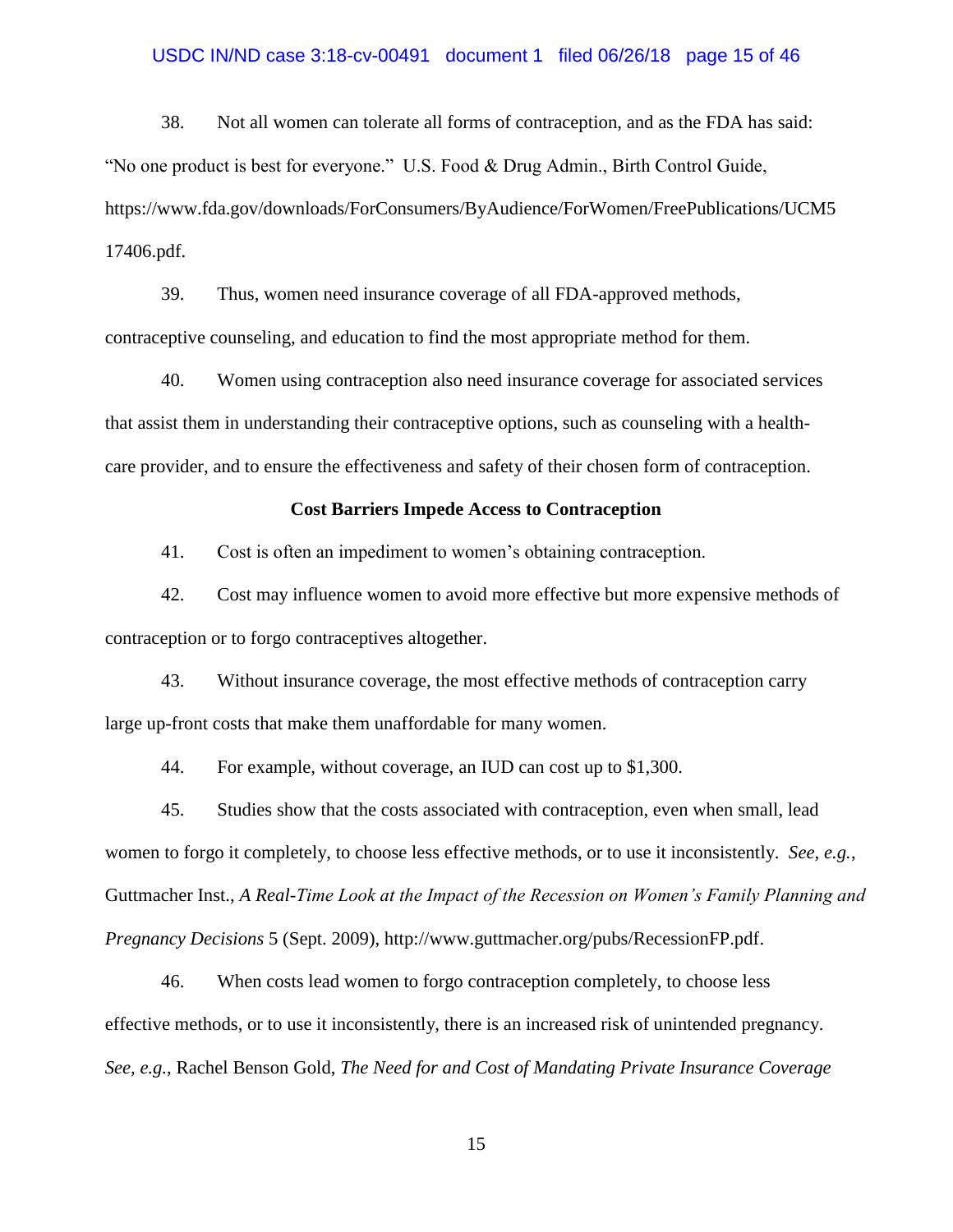*for Contraception*, 1 Guttmacher Rep. on Pub. Pol'y 5, 6 (1998).

47. Cost barriers to contraception in and of themselves not only threaten the economic security of women and their families, but in undermining access to contraception, they also threaten women's long-term financial well-being, job security, workforce participation, and educational attainment.

# **The ACA and the Contraceptive Coverage Requirement**

48. Since the ACA was passed by Congress and signed by the President in March 2010, it has extended accessible and affordable health-insurance coverage to millions of Americans and reduced sex discrimination in health care.

49. To ensure that health insurance remains accessible and affordable, the ACA contains a number of critical provisions.

50. Among these provisions is the requirement that group health plans include insurance coverage for preventive health services with no cost-sharing.  $42 \text{ U.S.C. }$  §  $300 \text{gg-}13(a)$ .

51. To protect women's health, to ensure that women do not pay more for insurance coverage than men, and to advance women's equality and well-being, Congress included the Women's Health Amendment in the ACA.

52. The Women's Health Amendment requires insurance plans to cover certain women's preventive health services without cost-sharing.  $42 \text{ U.S.C.}$  §  $300 \text{gg-}13(a)(4)$ .

53. Before the ACA was enacted, insurers had not consistently covered women's preventive health services.

54. Women had historically paid much more in out-of-pocket health costs than men had, based largely on significant costs for basic and necessary preventive care; and in some instances, women were unable to obtain this care at all because of cost barriers.

55. Congress included the Women's Health Amendment in the ACA to help alleviate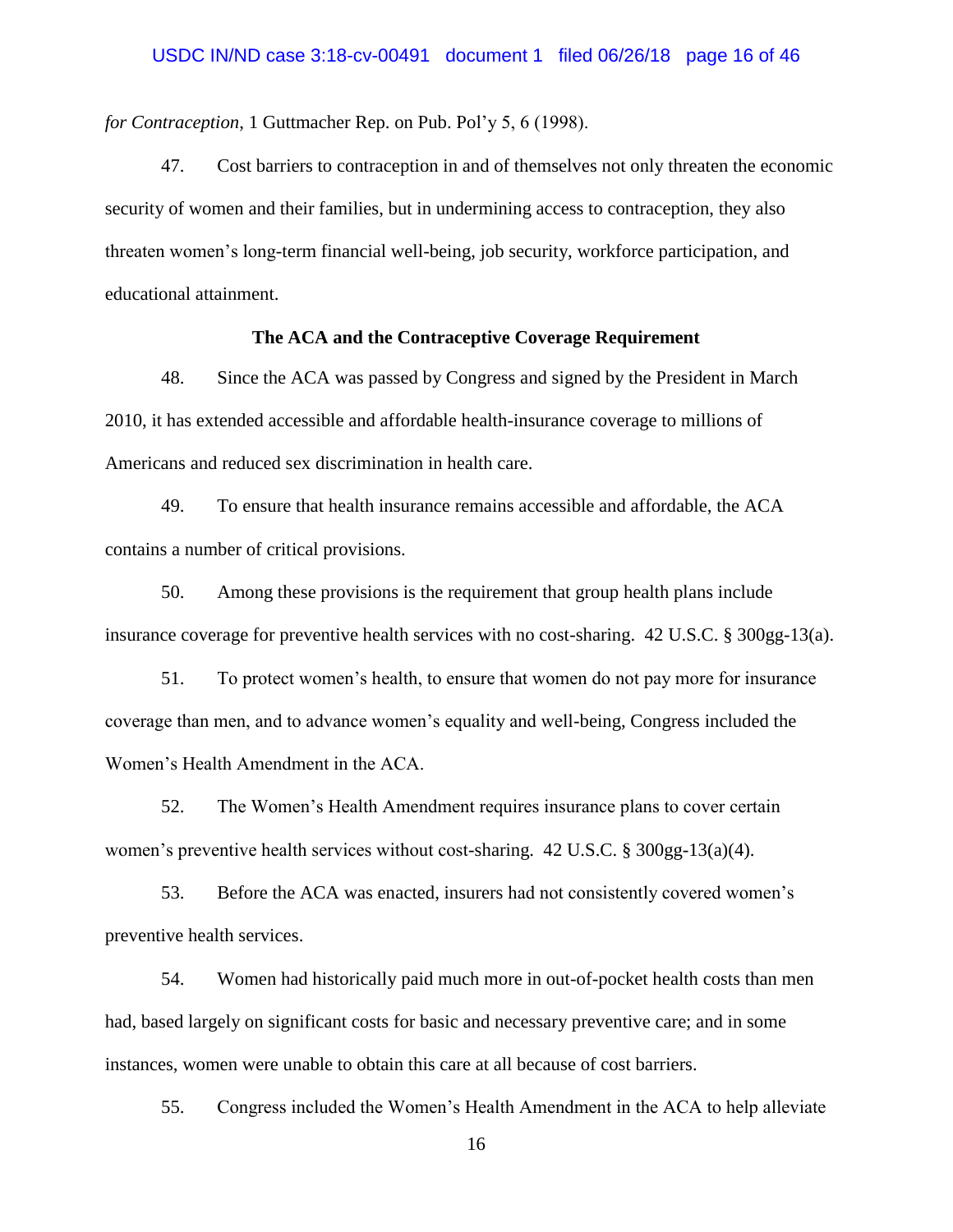### USDC IN/ND case 3:18-cv-00491 document 1 filed 06/26/18 page 17 of 46

the "punitive practices of insurance companies that charge women more and give [them] less in a benefit" and to combat other forms of widespread sex discrimination in the health-insurance market. 155 Cong. Rec. S12,021, S12,026 (daily ed. Dec. 1, 2009) (statement of Sen. Mikulski).

56. Congress specifically intended for the Women's Health Amendment to improve women's health by providing "affordable family planning services" to "enable women and families to make informed decisions about when and how they become parents." 155 Cong. Rec. S12,033, S12,052 (daily ed. Dec. 1, 2009) (statement of Sen. Franken).

57. Under the Women's Health Amendment, Congress required the Health Resources and Services Administration ("HRSA"), a component of HHS, to adopt guidelines on the women's preventive-care services that must be covered under the ACA without cost-sharing.

58. Before issuing the Guidelines, HRSA commissioned the Institute of Medicine (now the National Academy of Medicine) to convene a committee of experts on women's health, adolescent health, disease prevention, and evidence-based guidelines, to conduct a comprehensive review of women's preventive-health needs and to produce a report. *See* IOM Report (2011).

59. Based on detailed findings—including findings that access to contraception reduces unintended pregnancies, abortions, adverse pregnancy outcomes, and negative health consequences to women and children, and that even small cost-sharing requirements significantly reduce the use of contraception—this expert committee of the Institute of Medicine recommended that HRSA include the "full range of Food and Drug Administration approved contraceptive methods, sterilization procedures, and patient education and counseling for women with reproductive capacity" as one of eight critical preventive services for women. *Id.* at 109-110.

60. In August 2011, HRSA adopted the required Guidelines, which accepted and implemented in full the Institute of Medicine's recommendation on contraception and seven other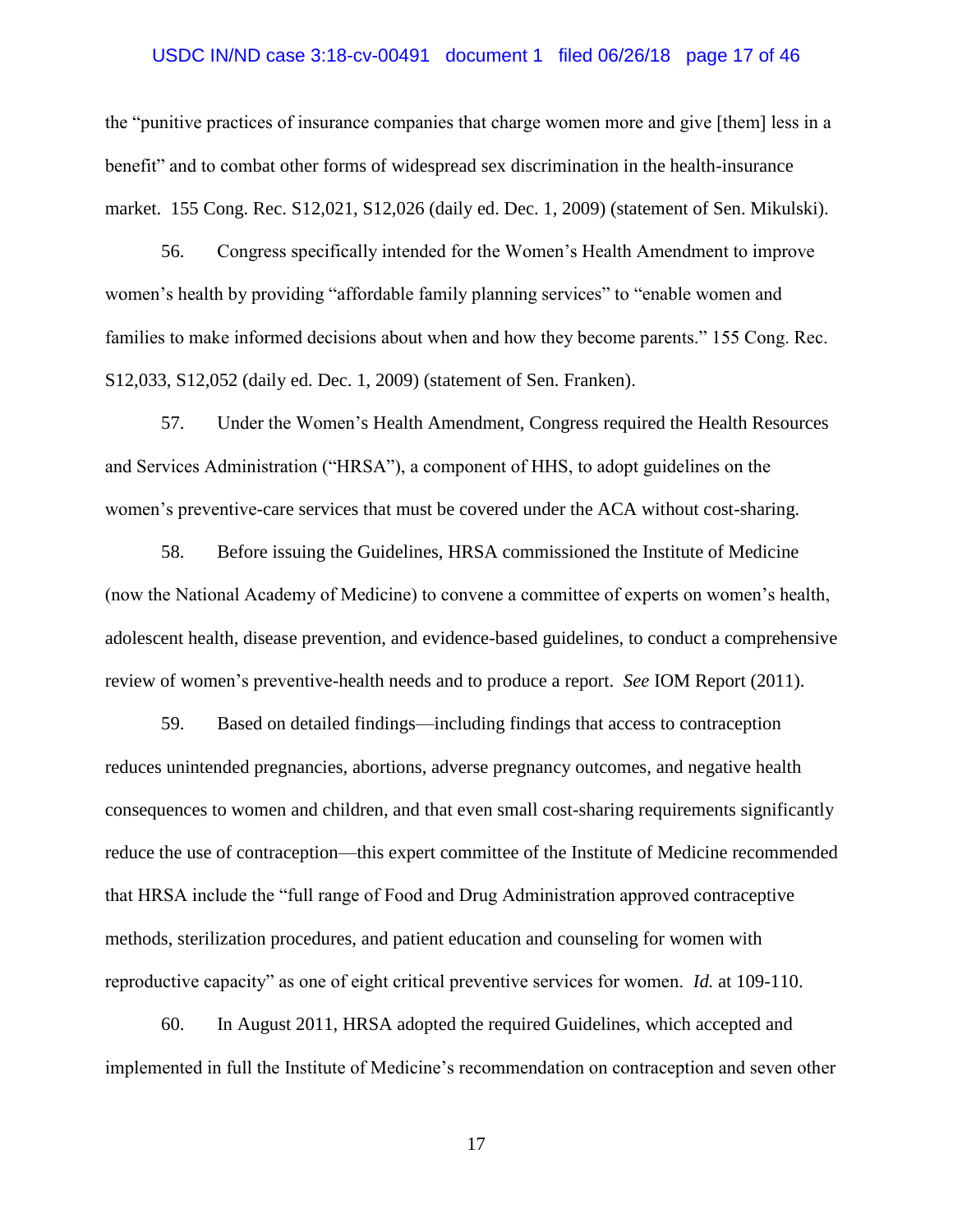### USDC IN/ND case 3:18-cv-00491 document 1 filed 06/26/18 page 18 of 46

preventive services for women. *See* HRSA, *Women's Preventive Services Guidelines*, http://hrsa.gov/womens-guidelines.

61. To date, HRSA has not removed any services from the list set forth in the Guidelines regarding which women's preventive services must be covered for a group or individual health plan to comply with the ACA: Contraceptive methods and counseling remain required benefits. *See* HRSA, *Women's Preventive Services Guidelines*, http://hrsa.gov/womensguidelines.<sup>7</sup>

62. As recently as December 2016, a panel of experts convened by the American College of Obstetricians and Gynecologists, through a cooperative agreement with HRSA, reaffirmed the importance of the ACA's contraceptive coverage requirement. Women's Preventive Services Initiative, *Recommendations for Preventive Services for Women* (2016), https://www.womenspreventivehealth.org/final-report/.

63. After the IOM Report and years of comments, the three departments primarily responsible for implementing the Women's Health Amendment—the Departments of Health and Human Services, Labor, and Treasury—finalized the preventive-services regulations, which required coverage of all the women's preventive-care services outlined in the Guidelines, including all FDA-approved methods of contraception and related education and counseling for women. *See* 45 C.F.R. § 147.130(a)(1)(iv) (HHS); 29 C.F.R. § 2590.715-2713(a)(1)(iv) (Labor); 26 C.F.R. § 54.9815-2713(a)(1)(iv) (Treasury).

<sup>7</sup> Following issuance of the challenged Rules, language was added in a footnote to the "contraceptive methods and counseling" line of the Guidelines with the text of the Rules' Religious and Moral Exemption language. *Id.* The Guidelines on HRSA's website have continued to include this footnote, and thereby impermissibly tell entities that they may unilaterally opt out of providing contraceptive coverage even though the enabling Rules currently are subject to two nationwide preliminary injunctions.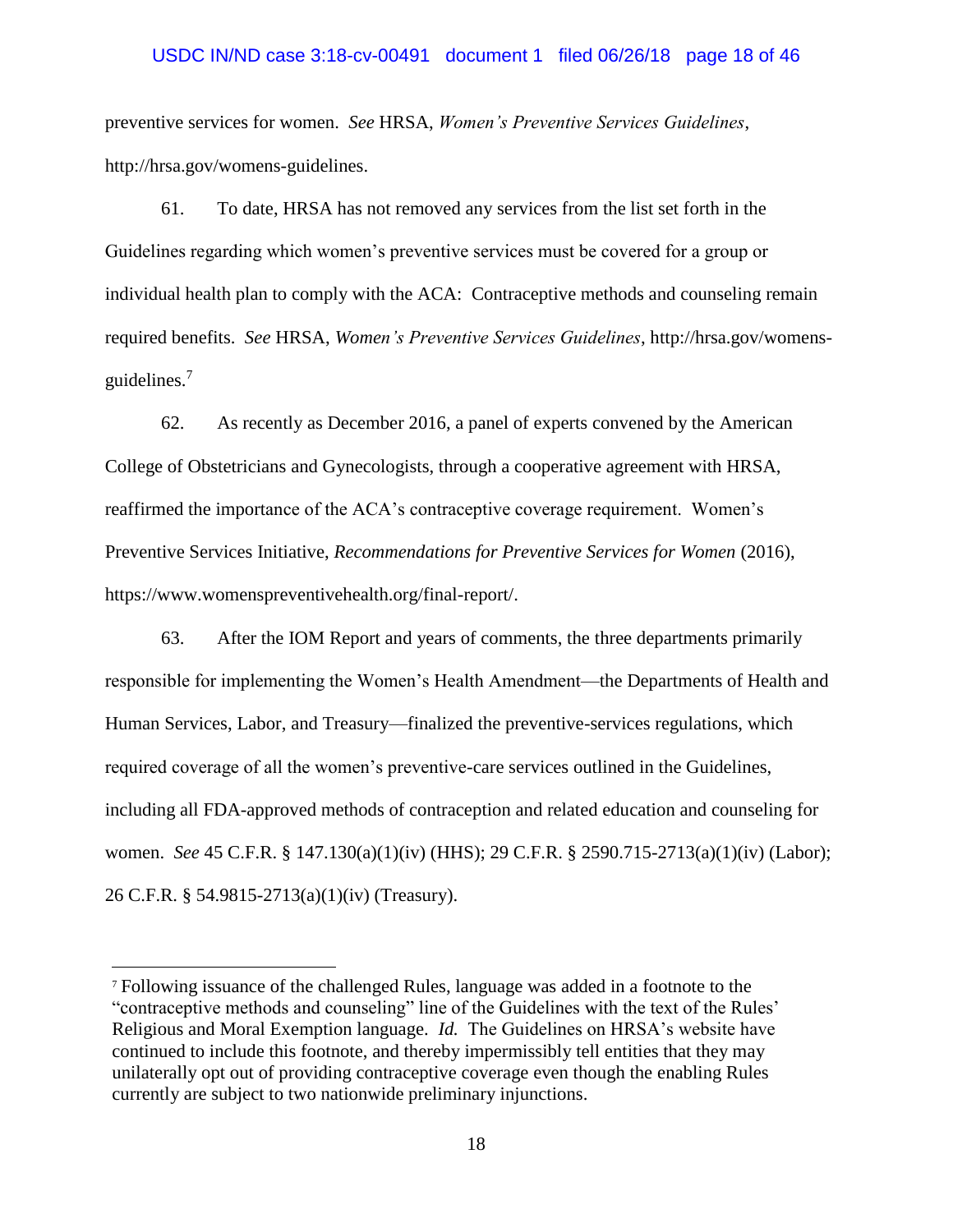### USDC IN/ND case 3:18-cv-00491 document 1 filed 06/26/18 page 19 of 46

64. The Departments have stated that contraceptive services were included in these regulations based on the regulatory findings that "cost sharing can be a significant barrier to effective contraception" and that "[c]ontraceptive coverage, by reducing the number of unintended and potentially unhealthy pregnancies, furthers the goal of eliminating [the gender] disparity [in health coverage] by allowing women to achieve equal status as healthy and productive members of the job force." 77 Fed. Reg. 8,725, 8,728 (Feb. 15, 2012).

# **Religious Objections to Contraceptive Coverage and the Accommodation Process**

65. Houses of worship were and continue to be exempt from the ACA's contraceptive coverage requirement.

66. Certain religiously affiliated employers and universities that did not qualify for the house-of-worship exemption objected to providing health-insurance coverage for contraception to their employees and students and their dependents.

67. To accommodate these entities' objections while still ensuring that women at the entities receive access to seamless, affordable contraceptive coverage, the Departments developed and made available an "accommodation" process for certain religiously affiliated nonprofit institutions. *See* 78 Fed. Reg. 39,870, 39,871 (July 2, 2013).<sup>8</sup>

68. The Departments made the accommodation final only after reviewing a total of 600,000 comments on the Advance Notice of Proposed Rulemaking and Notice of Proposed

<sup>&</sup>lt;sup>8</sup> While the term "accommodation" has been used as a shorthand in this context to mean the ability of certain qualifying employers and universities to refuse to provide the contraceptive coverage on giving notice (so that the government may ensure that separate payments for contraception will be made by the entity's insurer or third-party administrator), and the term "exemption" has been used to mean the ability to opt out of providing the coverage without giving notice (leaving employees and students without coverage through their regular insurance plan), a "religious accommodation" is merely an exemption from a general legal requirement on religious grounds. *See generally Corp. of the Presiding Bishop v. Amos*, 483 U.S. 327 (1987).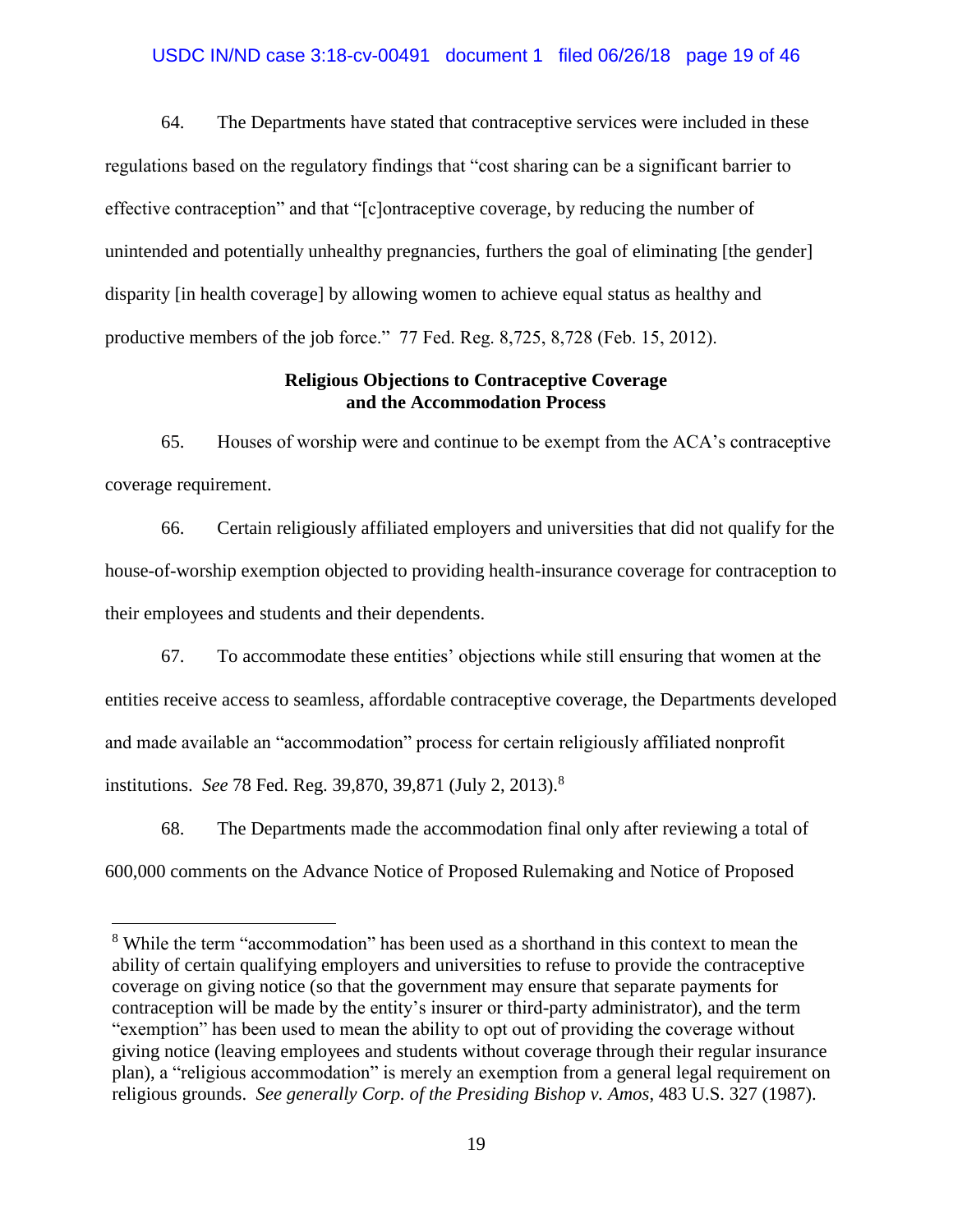### USDC IN/ND case 3:18-cv-00491 document 1 filed 06/26/18 page 20 of 46

Rulemaking.

69. The accommodation was later extended to certain closely held, for-profit entities with religious objections to contraception, in response to the U.S. Supreme Court's decision in *Burwell v. Hobby Lobby Stores, Inc*., 134 S. Ct. 2751 (2014). *See* 80 Fed. Reg. 41,318 (July 14, 2015).

70. The federal government made the extension of the accommodation final only after reviewing 75,000 comments in response to the related Notice of Proposed Rulemaking.

71. The accommodation allows an objecting entity either to sign a form stating its objection to providing contraceptive coverage and submit that form to the entity's insurance company or otherwise to notify the federal government of its objection. 26 C.F.R. § 54.9815- 2713A (2015).

72. After this notification, the insurance company or third-party administrator provides or arranges for separate payments for contraceptive services, without cost-sharing, directly to the affected women. *Id.*

73. Thus, under the accommodation, an objecting entity is entirely relieved of "contracting, arranging, paying, or referring for contraceptive coverage," while the women who are employees or students, and their dependents, receive the required coverage without costsharing from their regular insurance company.

74. A number of entities that were eligible for the accommodation nevertheless challenged it, contending that merely filling out the accommodation form or notifying the government of their objection violated the Religious Freedom Restoration Act ("RFRA") and the U.S. Constitution.

75. The objecting employers and universities argued that providing notification in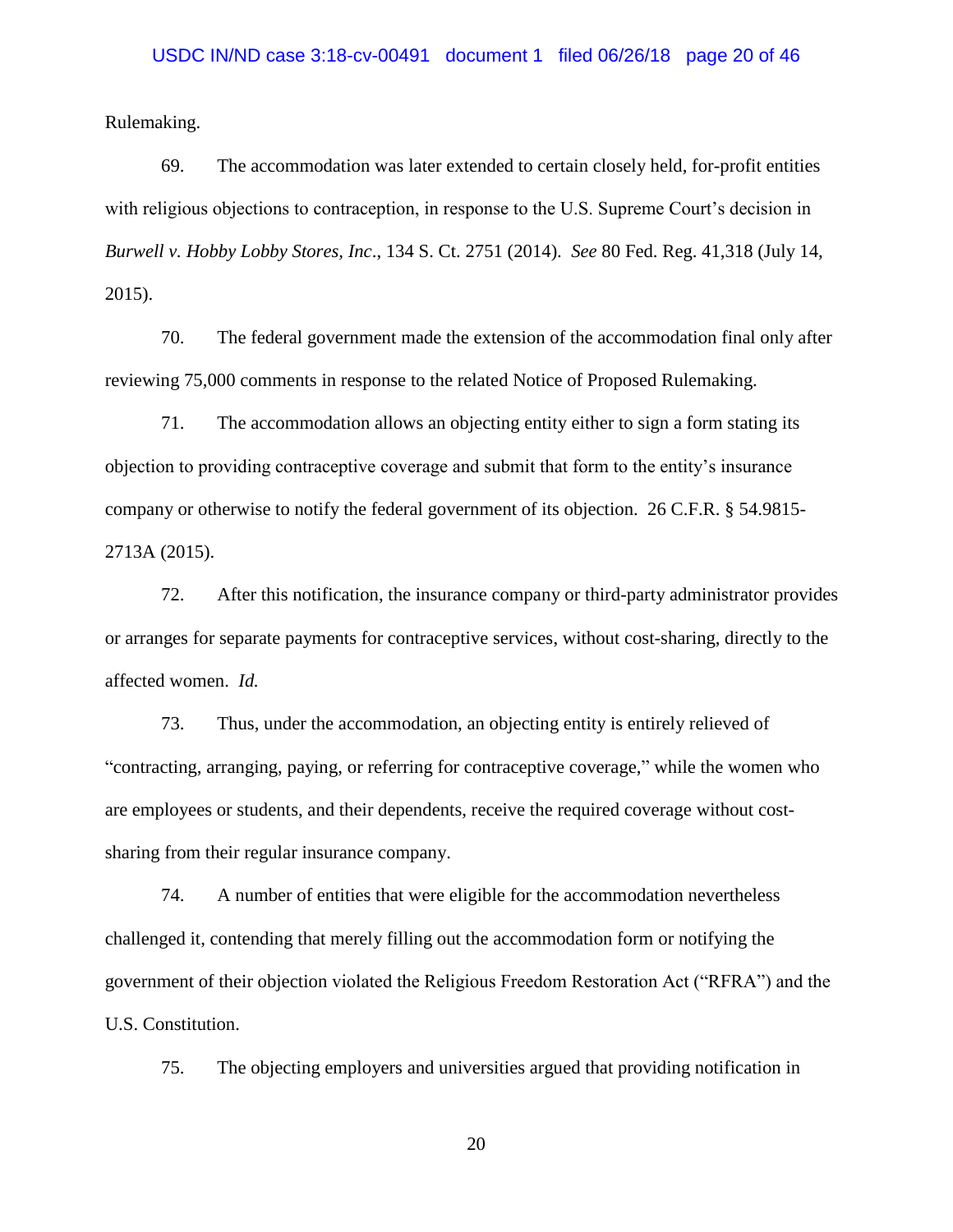#### USDC IN/ND case 3:18-cv-00491 document 1 filed 06/26/18 page 21 of 46

order to opt out of the ACA's contraceptive coverage requirement is a "trigger" to women's receiving contraceptive coverage, even though the objecting entities are not required to provide the coverage in their health plan.

76. Several of these entities filed lawsuits.

77. Eight of the nine federal courts of appeals to consider these cases flatly rejected these challenges. *See, e.g., Little Sisters of Poor House v. Burwell*, 794 F.3d 1151 (10th Cir. 2015); *Geneva Coll. v. Sec'y U.S. Dep't of Health & Human Servs*., 778 F.3d 422 (3d Cir. 2015); *Priests for Life v. U.S. Dep't of Health & Human Servs*., 772 F.3d 229 (D.C. Cir. 2014); *E. Tex. Baptist Univ. v. Burwell*, 793 F.3d 449, 459–63 (5th Cir. 2015); *Univ. of Notre Dame v. Burwell*, 786 F.3d 606, 611–15 (7th Cir. 2015); *Catholic Health Care Sys. v. Burwell*, 796 F.3d 207, 218– 26 (2d Cir. 2015); *Mich. Catholic Conference & Catholic Family Servs. v. Burwell*, 807 F.3d 738, 749–50 (6th Cir. 2015); *Eternal Word Television Network, Inc. v. Sec'y of U.S. Dep't Health & Human Servs.*, 818 F.3d 1122, 1148–51 (11th Cir. 2016); *but see Dordt Coll. v. Burwell*, 801 F.3d 946 (8th Cir. 2015).

78. The U.S. Court of Appeals for the Seventh Circuit held that the accommodation process does not substantially burden Notre Dame's exercise of religion and therefore does not violate RFRA. *See Univ. of Notre Dame v. Burwell*, 786 F.3d 606, 607 (7th Cir. 2015), *vacated on other grounds*, 136 S. Ct. 2007 (2016); *Univ. of Notre Dame v. Sebelius*, 743 F.3d. 547, 554 (7th Cir. 2014), *vacated on other grounds*, 135 S. Ct. 1528 (2015); *see also Grace Sch. v. Burwell*, 801 F.3d 788, 791 (7th Cir. 2015), *vacated on other grounds*, 136 S. Ct. 2011 (2016); *Wheaton Coll. v. Burwell*, 791 F.3d 792, 795 (7th Cir. 2015).

79. The U.S. Supreme Court granted certiorari in seven of the cases and ultimately vacated and remanded *all* the cases with the instruction that the parties "should be afforded an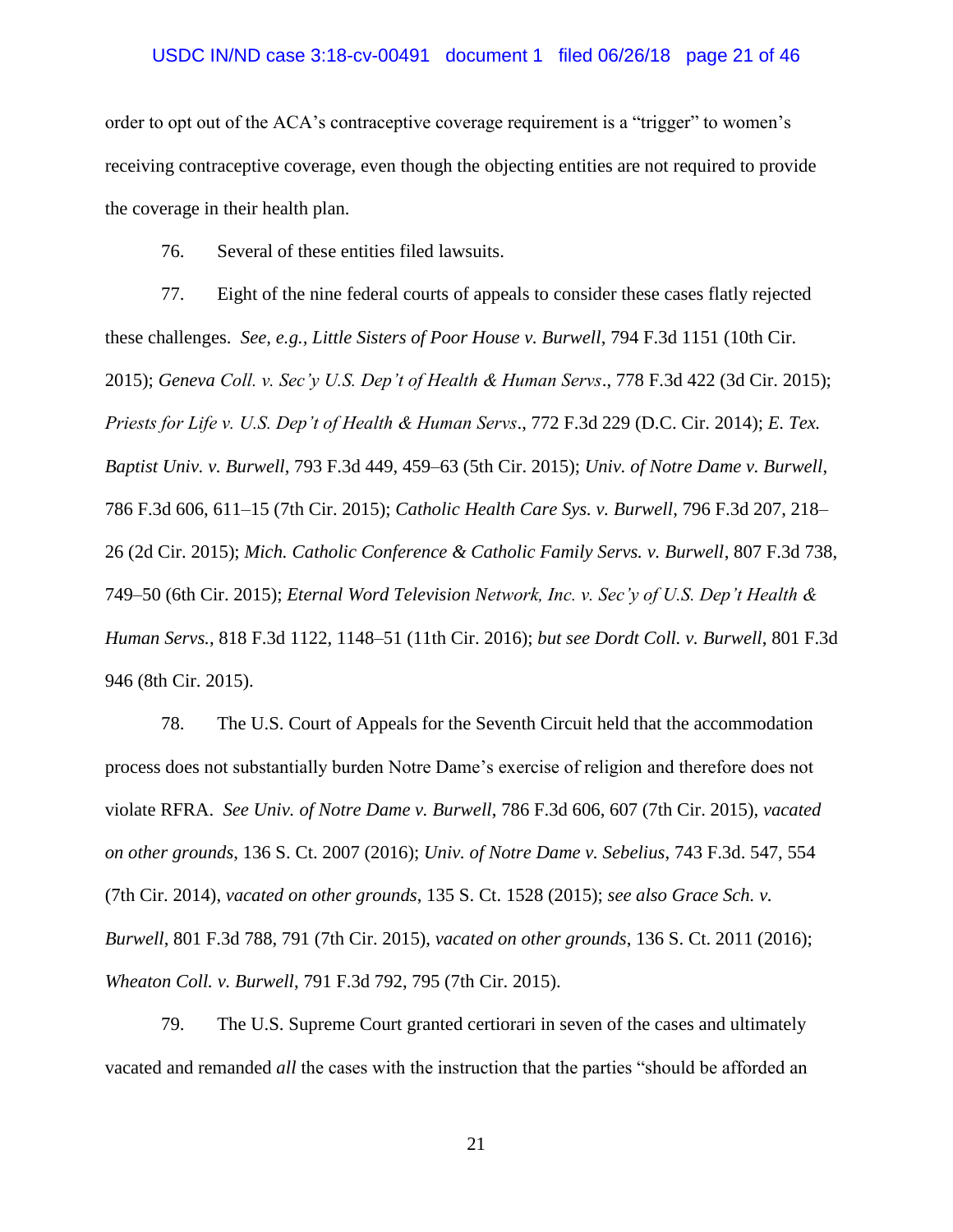## USDC IN/ND case 3:18-cv-00491 document 1 filed 06/26/18 page 22 of 46

opportunity to arrive at an approach going forward that "accommodates [the entities'] religious exercise *while at the same time ensuring that women covered by [the entities'] health plans receive full and equal health coverage, including contraceptive coverage***.**" *Zubik v. Burwell*, 136 S. Ct. 1557, 1560 (2016) (citation and internal quotation marks omitted) (emphasis added).

80. On July 22, 2016, in light of the Supreme Court's decision in *Zubik*, the Departments issued a Request for Information ("RFI") to solicit from interested parties comments on "whether there are alternative ways (other than those offered in current regulations) for eligible organizations that object to providing coverage for contraceptive services on religious grounds to obtain an accommodation, while still ensuring that women enrolled in the organizations' health plans have access to seamless coverage of the full range of Food and Drug Administrationapproved contraceptives without cost sharing." 81 Fed. Reg. 47,741 (July 22, 2016).

81. On January 9, 2017, in response to 54,000 comments received in response to the RFI, the federal government concluded: "the comments reviewed by the Departments in response to the RFI indicate that no feasible approach has been identified at this time that would resolve the concerns of religious objectors, while still ensuring that affected women receive full and equal health coverage, including contraceptive coverage," so "the Departments continue to believe that the existing accommodation regulations are consistent with RFRA . . . ." Dept. of Labor, FAQs About Affordable Care Act Implementation Part 36, at 4-5 (Jan. 9, 2017), https://www.dol.gov/sites/default/files/ebsa/about-ebsa/our-activities/resource-center/faqs/aca-

part-36.pdf.

82. Meanwhile, the various *Zubik* cases were held in abeyance while the parties attempted to work out a resolution.

83. According to court filings in those cases, the federal government met numerous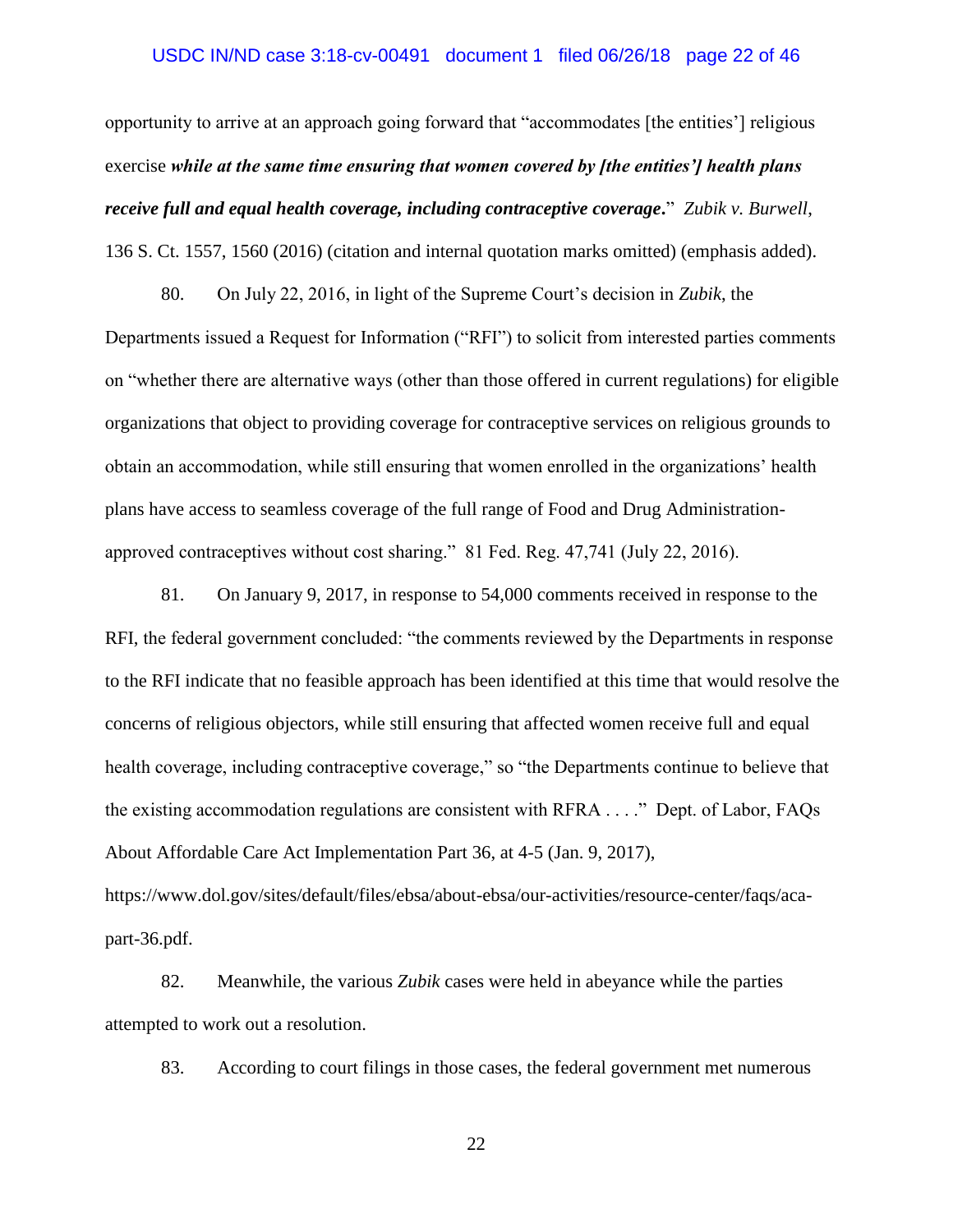#### USDC IN/ND case 3:18-cv-00491 document 1 filed 06/26/18 page 23 of 46

times with entities challenging the coverage requirement to discuss a resolution of the accommodation process.

84. Although Notre Dame students had intervened in the University's challenge to the contraceptive coverage requirement, they were not permitted to participate in that process (*see*  Status Report of Intervenors-Appellees at 2, *Univ. of Notre Dame v. Price*, No. 13-3853 (7th Cir. Oct. 2, 2017)).

### **The Interim Final Rules**

85. Despite the Supreme Court's clear order in *Zubik* to find an approach that "ensur[es] that women covered by [the employers'] health plans receive full and equal health coverage, including contraceptive coverage," President Trump issued an Executive Order on May 4, 2017, titled "Promoting Free Speech and Religious Liberty," directing issuance of the type of Rules challenged here. Exec. Order No. 13,798, 82 Fed. Reg. 21,675 (May 4, 2017).

86. The Order states that, regarding the "Conscience Protections with Respect to Preventive-Care Mandate," "[t]he Secretary of the Treasury, the Secretary of Labor, and the Secretary of Health and Human Services shall consider issuing amended regulations, consistent with applicable law, to address conscience-based objections to the preventive-care mandate promulgated under section 300gg-13(a)(4) of title 42, United States Code."

87. Without any public notice and comment or other pre-enactment mechanism for receiving input from the public, the Departments issued the new Rules on October 6, 2017.

88. The Rules dramatically expand the scope of the exemption and the types of entities that can claim it, allowing the covered entities to choose whether they will participate in the accommodation process or whether they will instead affirmatively prevent employees and students from receiving contraceptive coverage.

89. The latter approach has the effect of denying Plaintiffs and other women coverage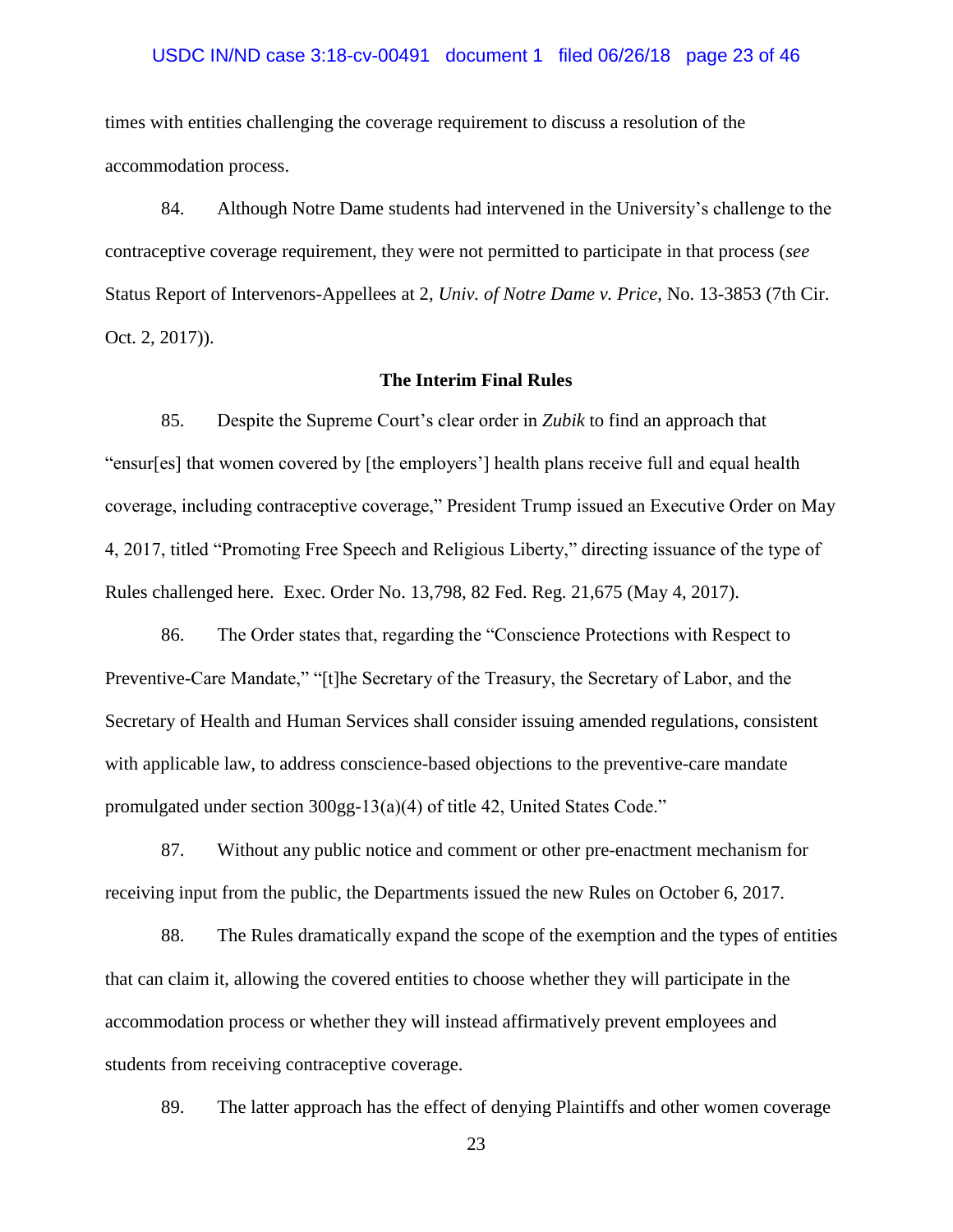to which they are otherwise legally entitled.

90. The Rules broaden the entities eligible for an exemption so that almost any university, nonprofit, for-profit business (whether publicly or privately held), or other nongovernmental employer may refuse to cover contraception in its group health plans without notifying the government or anyone else.  $45$  C.F.R.  $\S$  $\S$   $147.132(a)(1)$ ,  $147.133(a)(1)$  (as amended).

91. Through the Rules, the Departments impermissibly attempt to broaden the permissible bases for seeking the exemption, from sincerely held religious beliefs to sincerely held religious beliefs or sincerely held moral convictions  $(45 \text{ C.F.R.} \$ §§ 147.132(a)(2), 147.133(a)(2) (as amended)).

92. The Rules make optional the previously-required accommodation process for objecting entities, which was designed to ensure that employees and students would continue to receive seamless contraceptive coverage.

93. Under the Rules, an employer, university, or insurance issuer may claim an exemption and deny coverage, so that the insureds will no longer have seamless contraceptive coverage.

94. These Rules took effect immediately on October 6, 2017.

95. These Rules took effect without any notice or opportunity for public comment.

96. On December 15, 2017, the U.S. District Court for the Eastern District of Pennsylvania entered a nationwide preliminary injunction temporarily blocking the Rules from taking effect. *Pennsylvania v. Trump*, -- F. Supp. 3d --, No. CV 17-4540, 2017 WL 6398465, at \*15 (E.D. Pa. Dec. 15, 2017).

97. The court found that the plaintiff—the Commonwealth of Pennsylvania—will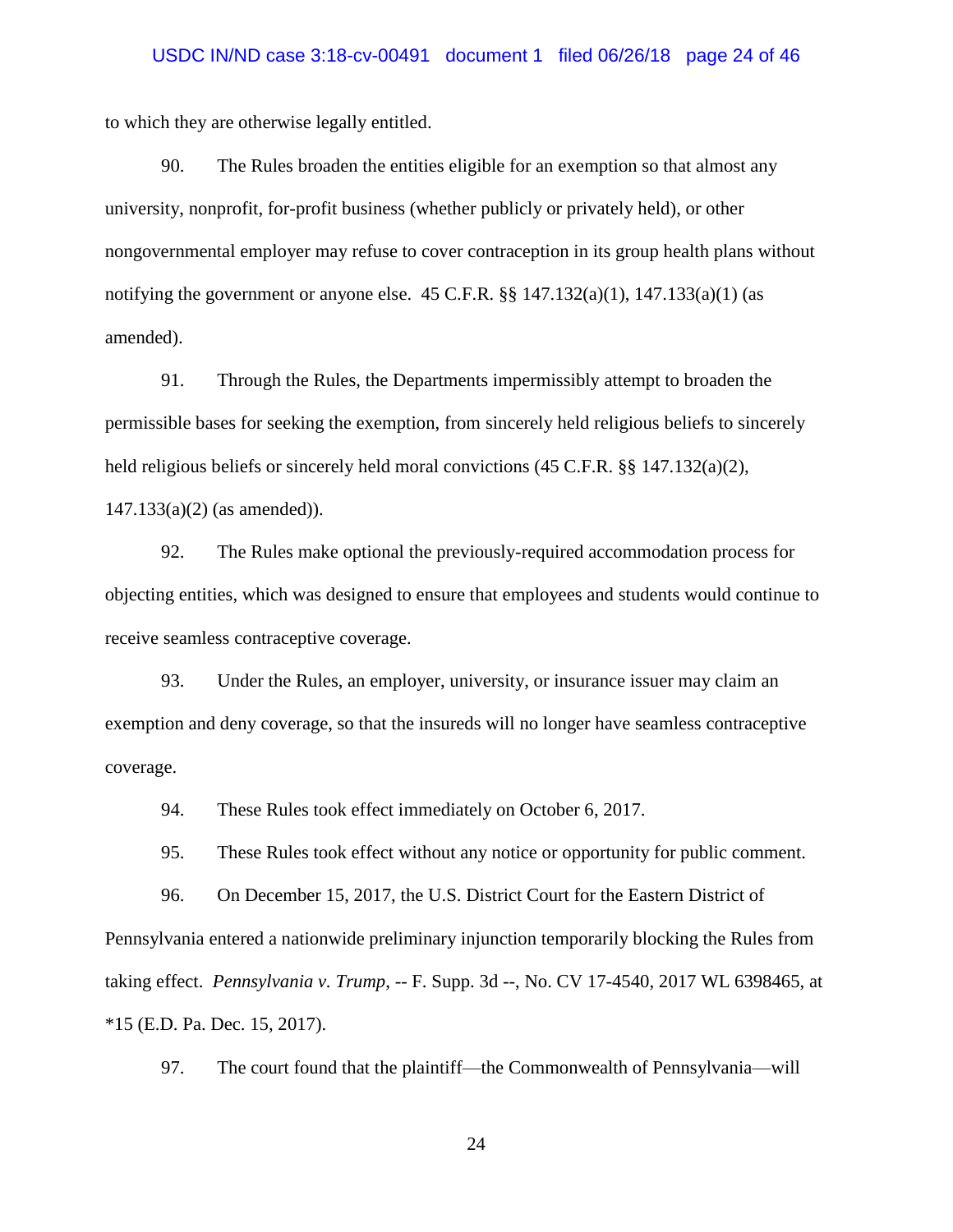#### USDC IN/ND case 3:18-cv-00491 document 1 filed 06/26/18 page 25 of 46

likely succeed on the merits of its claim that the Government Defendants promulgated the Rules without following the requisite procedures under the Administrative Procedure Act. *Id.* at \*11- 14.

98. The court further found that Pennsylvania was likely to succeed on its claim that the Rules are substantively illegal because they were promulgated without statutory authority. *Id*  at  $*15-17$ .

99. A few days later, the U.S. District Court for the Northern District of California issued a second nationwide preliminary injunction against the Rules, similarly finding that the plaintiff States in another action would likely succeed on their claim that the Government Defendants issued the Rules without following the procedures required by Administrative Procedure Act. *California v. Health & Human Servs.*, -- F. Supp. 3d --, No. 17-CV-05783-HSG, 2017 WL 6524627 (N.D. Cal. Dec. 21, 2017).

100. Both decisions are on appeal.

#### **The Settlement Agreement**

101. On October 13, 2017, just one week after the Departments issued the Rules, and the same day that the Rules were published in the Federal Register, the Government Defendants executed the Settlement Agreement, which purported to resolve several pending cases challenging the ACA contraceptive coverage requirement.

102. The Government Defendants executed the Settlement Agreement with Notre Dame in order to dispose of the University's ongoing legal dispute. The Settlement Agreement also resolved separate legal challenges with more than 70 other private entities.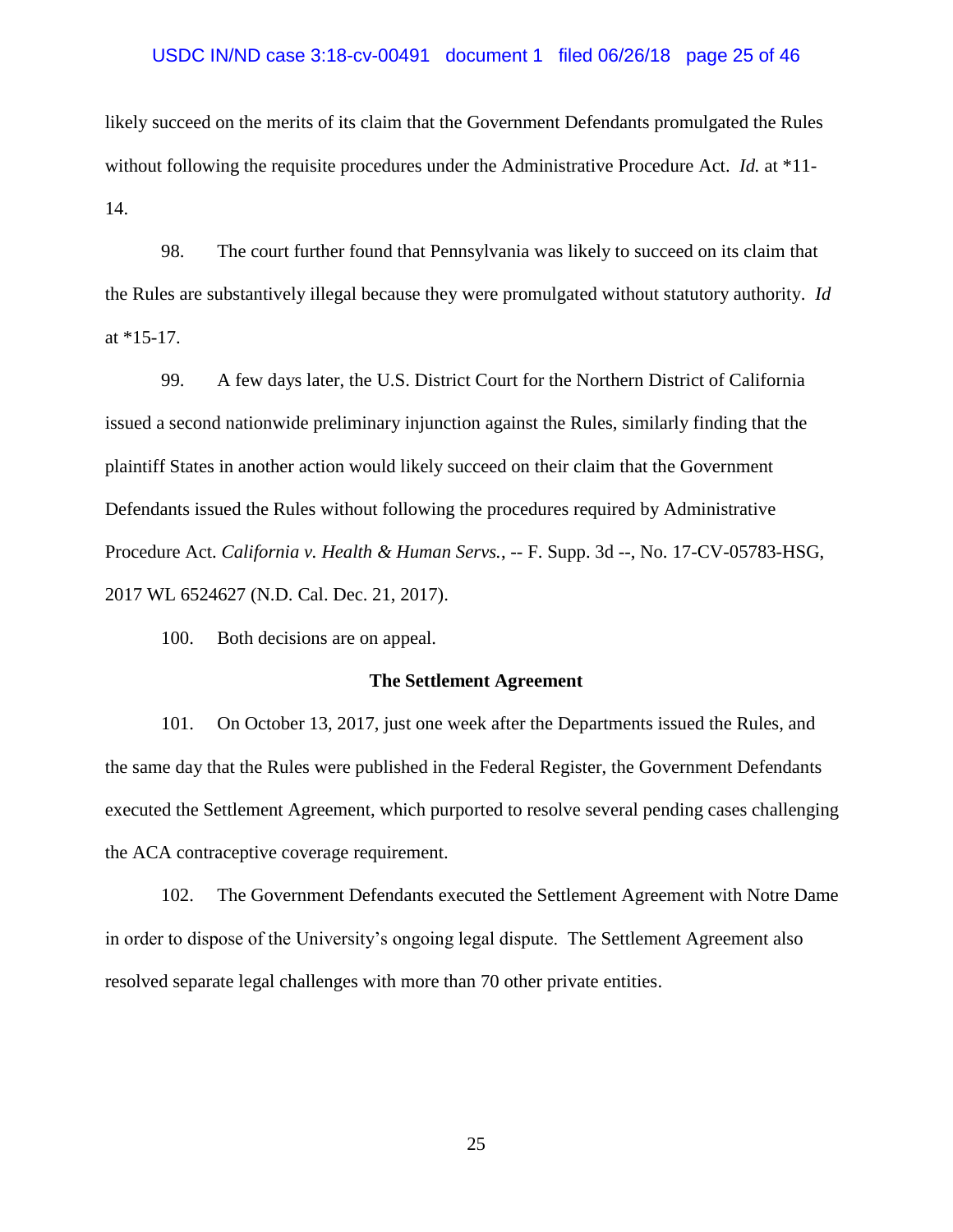### USDC IN/ND case 3:18-cv-00491 document 1 filed 06/26/18 page 26 of 46

103. Among other terms, the Settlement Agreement purports to exempt Notre Dame and the health plans that it sponsors from complying with either the existing contraceptive coverage requirement or any "materially similar regulation or agency policy." (Exhibit A at 4).

104. The Settlement Agreement states that "[n]o person may receive [contraceptive coverage] as an automatic consequence of enrollment in any health plan sponsored by Plaintiffs." (Exhibit A at 4).

105. The Settlement Agreement also retroactively rescinds penalties for noncompliance with the contraceptive coverage requirement, providing that no fines should have been assessed. (Exhibit A at 6).

106. By these provisions, the Government Defendants purport to grant private entities, including the Defendant University, a contractual right to deny contraceptive coverage to women who rely on their health plans, in direct violation of the ACA and the Supreme Court's directive in *Zubik* that any resolution of legal challenges to the contraceptive coverage requirement must "ensur[e] that women covered by [the entities'] health plans receive full and equal health coverage, including contraceptive coverage." *Zubik*, 136 S. Ct. at 1560.

107. As a justification for this unlawful action, the Settlement Agreement relies on "the new regulations," notwithstanding that those Rules are themselves unlawful and have since been preliminarily enjoined by two district courts. (Exhibit A at 2).

108. The Settlement Agreement further awards the private entities \$3 million to cover the costs and fees for their legal counsel, the law firm Jones Day. (Exhibit A at 7).

109. Despite repeated requests by the students who intervened in the University's lawsuit to be included in settlement negotiations, the student-intervenors were excluded from all settlement discussions and were never informed by either the Defendant University or the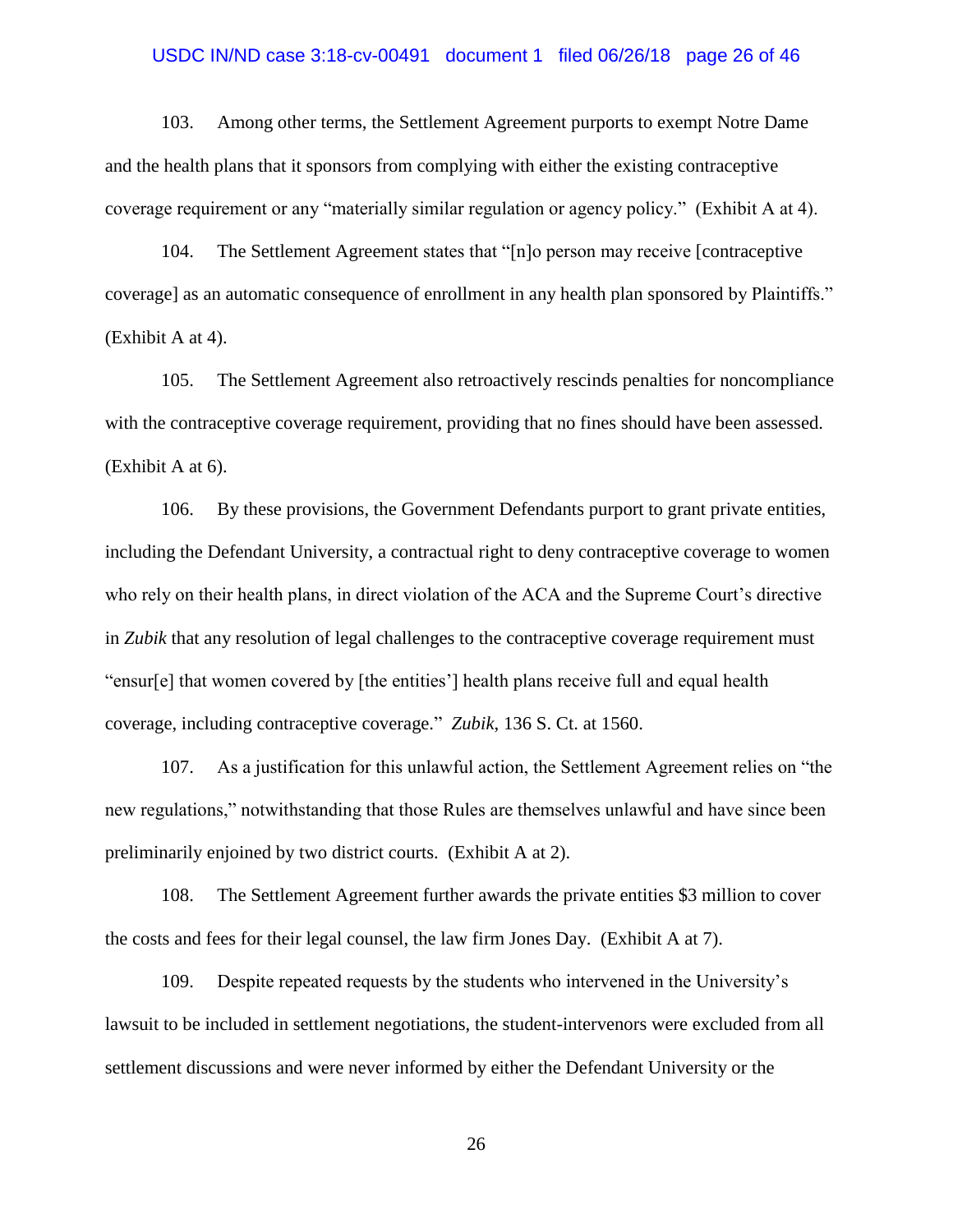## USDC IN/ND case 3:18-cv-00491 document 1 filed 06/26/18 page 27 of 46

Government Defendants that a settlement agreement had been negotiated or executed. *See, e.g.*, *Univ. of Notre Dame v. Price*, No. 13-3853 (7th Cir.), Status Report of Intervenors-Appellees at 2, (filed Oct. 2, 2017), Status Report of Intervenors-Appellees, Dkt. 152 (filed Aug. 31, 2017).

110. No court was informed of, reviewed, or judicially confirmed the Settlement Agreement.

111. Neither the U.S. Department of Justice nor any of the Defendant agencies issued a public press release announcing the Settlement Agreement.<sup>9</sup>

112. Notre Dame voluntarily dismissed its lawsuit concerning the contraceptive coverage requirement on October 19, 2017, less than two weeks after the Rules were issued, and just days after execution of the secret Settlement Agreement, although neither Plaintiffs here nor the student-intervenors in the Notre Dame action were informed about or aware of the Settlement Agreement at that time, and notwithstanding that their rights under the ACA were directly affected thereby. *See Univ. of Notre Dame v. Sebelius*, No. 13-cv-1276 (N.D. Ind.); *Univ. of Notre Dame v. Price*, No. 13-3853 (7th Cir.) (appeal dismissed October 17, 2017).

## **Notre Dame's Changes to Contraceptive Coverage**

113. On October 27, 2017, Notre Dame announced in e-mails to students, faculty, and staff its intention to withdraw contraceptive coverage from its health plans beginning in the new plan years.

114. After the University's October 27 announcement, students began to organize in

<sup>9</sup> See U.S. Dep't of Justice, Justice News, https://www.justice.gov/news (listing all press releases and revealing that no release was issued about the Settlement Agreement); U.S. Dep't of Health & Human Servs., 2017 News Releases, https://www.hhs.gov/about/news/2017-newsreleases/index.html#October (same); U.S. Dep't of Labor, Newsroom, https://www.dol.gov/newsroom/releases/date/2017/October (same); U.S. Dep't of Treasury, Press Releases, https://home.treasury.gov/news/press-releases (same).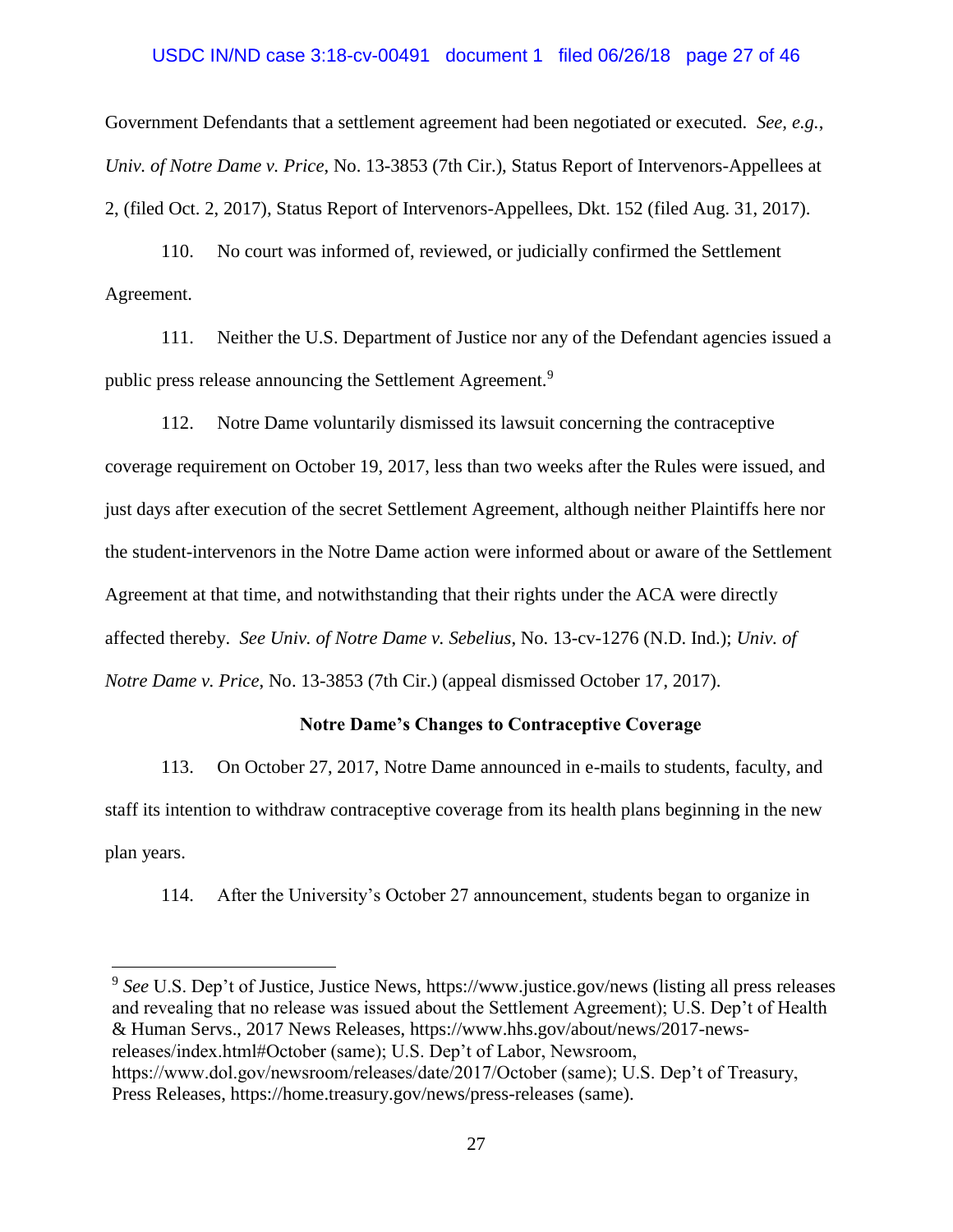### USDC IN/ND case 3:18-cv-00491 document 1 filed 06/26/18 page 28 of 46

response to the University's decision to withdraw contraceptive coverage.

115. Students who would soon form Plaintiff I4RH collected 516 signatures from undergraduate students, graduate students, faculty, and alumni on a statement condemning the University's decision to withdraw contraceptive coverage.

116. During this same period, individuals covered by Notre Dame's health plans including some of the Plaintiffs in this case  $10$ —filed lawsuits against the Departments, challenging the Rules that had given rise to the University's announced policy changes.

117. Several Notre Dame students filed a lawsuit in this Court. *Shiraef v. Hargan*, 3:17-cv-817 (N.D. Ind.) (filed October 31, 2017).

118. Two other Notre Dame students, along with a national student association, filed a lawsuit in the U.S. District Court for the District of Columbia. *Medical Students for Choice v. Wright*, 1:17-cv-02096, (D.D.C.) (filed on October 10, 2017).

119. Following public expression of serious concerns from students, alumni, and faculty, the University soon reversed course on its decision to terminate contraceptive coverage.

120. In early November 2017, the University sent e-mails to students, faculty, and staff announcing that it would "not interfere" with the provision of contraceptive coverage to students by Aetna or to faculty and staff by Meritain and OptumRx.

121. In reliance on Notre Dame's statements that it would "not interfere" with the provision of contraceptive coverage by the insurance companies, the plaintiffs in the prior Notre Dame cases filed notices of voluntarily dismissal.

122. The Courts granted voluntary dismissal of the District of Columbia and Northern District of Indiana cases without prejudice on February 6 and 7, 2018.

<sup>&</sup>lt;sup>10</sup> The plaintiffs in these prior suits included Plaintiff Natasha Reifenberg and Jane Doe 2.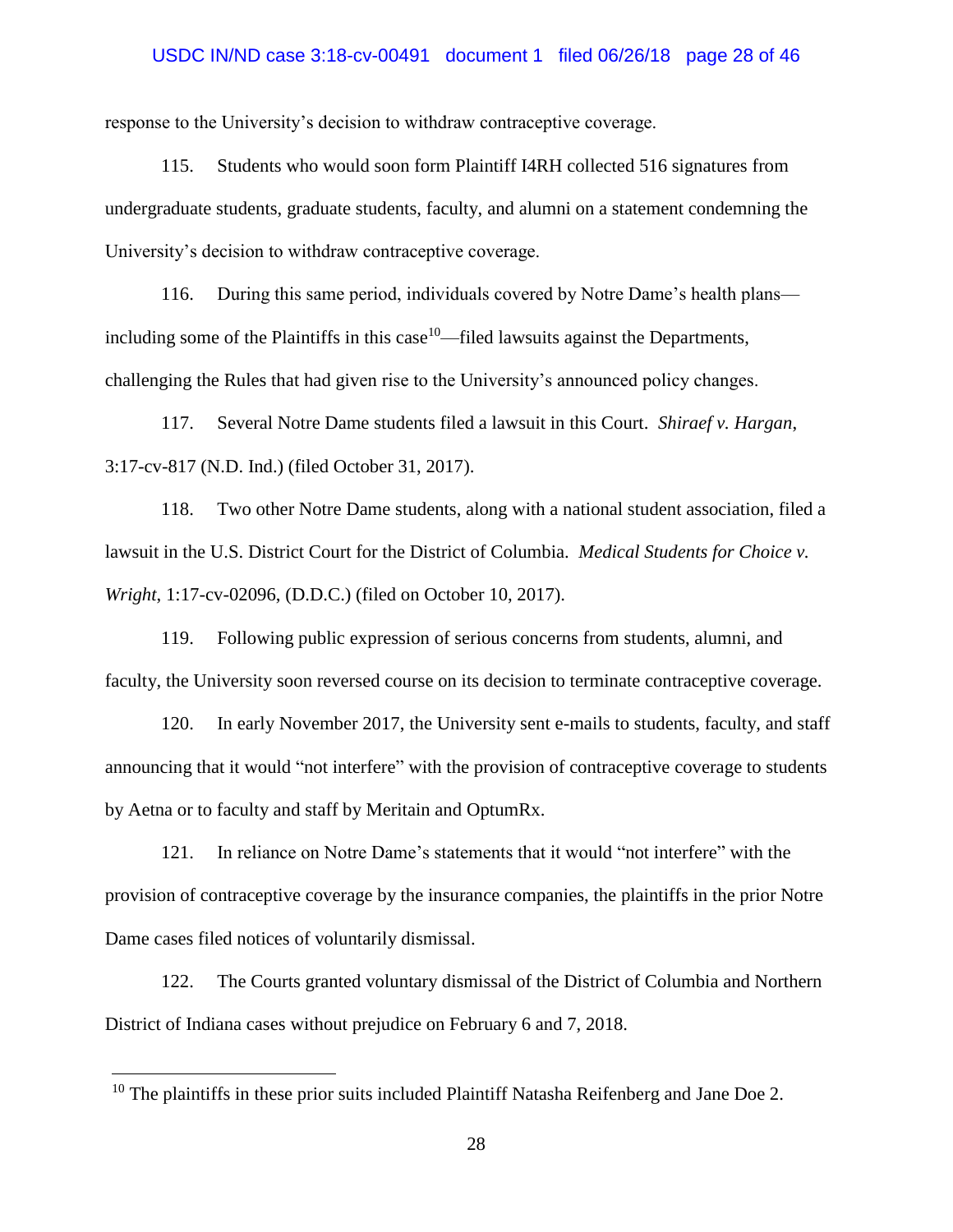### USDC IN/ND case 3:18-cv-00491 document 1 filed 06/26/18 page 29 of 46

123. Also on February 7, immediately after the dismissal orders were entered, the University again reversed course, announcing that it would, in fact, be terminating insurance coverage for certain FDA-approved methods of contraception for employees in the middle of the plan year on July 1, 2018, and for students beginning with the new plan year in August 2018.

124. In justifying this change in coverage, the University publicly invoked the Settlement Agreement as independent authority.

125. As explained in two letters sent on February 7, 2018, by Notre Dame's President, John Jenkins, to "Aetna Student Health Enrollees" and to "Faculty and Staff," a "favorable" settlement with the U.S. government purportedly gave "the University, its insurers and third party administrators the option of an exemption from providing" coverage for all FDA-approved methods of contraception. Jenkins's letters did not state which contraceptive methods would continue to be covered and which would not.

126. Following the February 7 announcements, students, faculty, and staff were left guessing whether their method of contraception would remain covered.

127. On March 25, 2018, University Health Services circulated a "Health Care Coverage Update" to students, which directed students to review a "Frequently Asked Questions about Contraceptive Coverage" ("FAQ") webpage for more information about the changes to contraceptive coverage in the student health plan.

128. The FAQ explains that the University will provide no coverage for copper IUDs or emergency contraceptives.

129. The FAQ also explains that even though the University said that it will "cover" certain methods of contraception, it will require students to pay out-of-pocket for any covered contraceptive method, in direct contravention of the Women's Health Amendment, 42 U.S.C.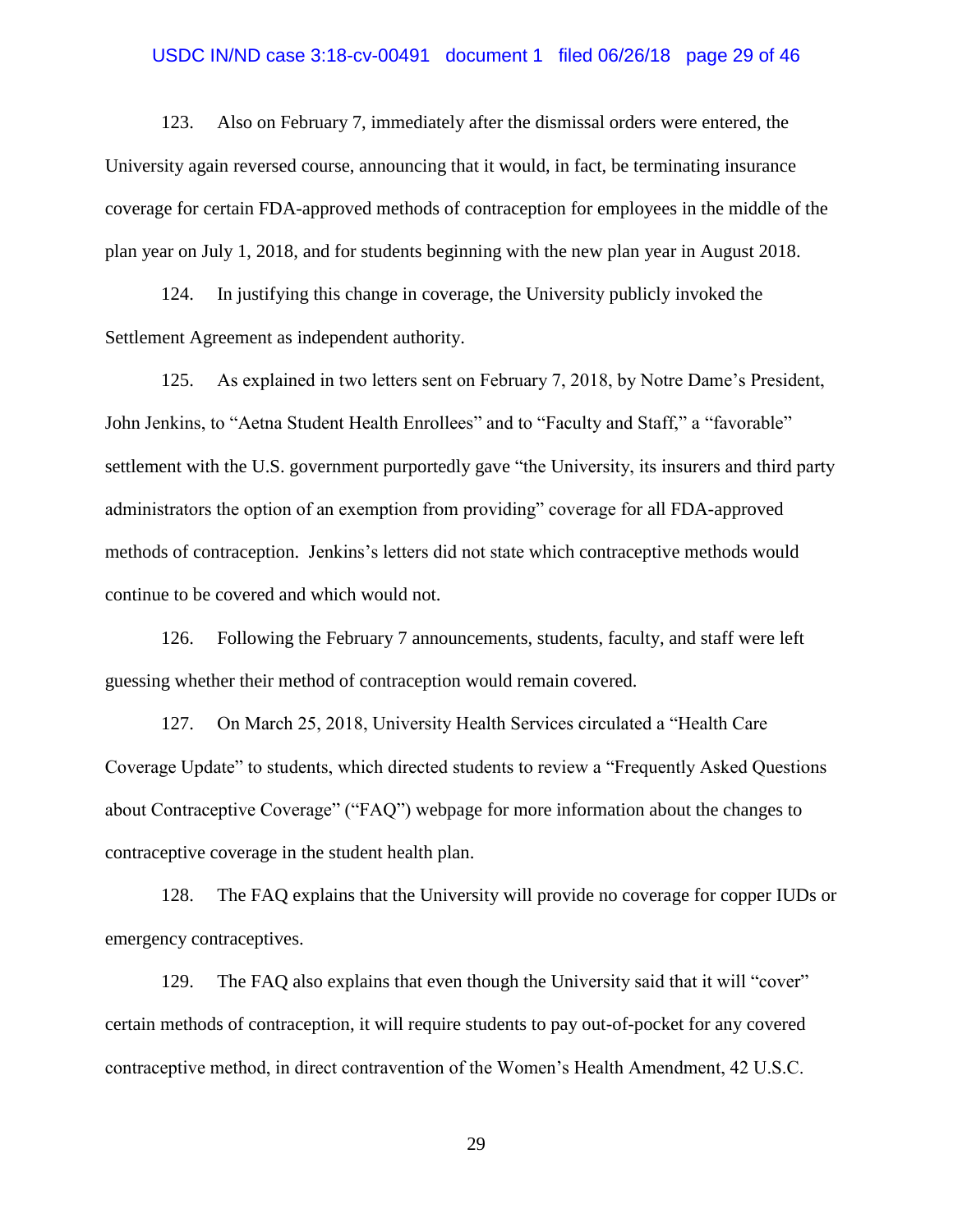§ 300gg-13(a)(4), and implementing regulations.

130. According to the FAQ, students must pay the same out-of-pocket costs for contraception covered by the plan as for other prescription drugs.

131. Although new plan documents have yet to be released, based on the 2017-18 Aetna Student Health insurance plan, students will have to pay coinsurance of either 20 or 40 percent for certain contraceptives, depending on whether a generic alternative is available, and for some longacting reversible contraceptives like IUDs and implants, students may also have to meet a \$500 annual deductible before receiving any coverage from Aetna.<sup>11</sup>

132. The FAQ further states that "counseling and instructional office visits" associated with natural family planning will be covered, but counseling and education related to other contraceptive methods and services will not.

133. Although the FAQ says that "certain IUDs and contraceptive implants" will remain covered, it declines to specify which, if any, forms of hormonal IUDs or implants will receive coverage or what related services, if any, will be covered.

134. IUDs and implants are among the most effective forms of contraception but carry the largest up-front costs.

135. Even if hormonal IUDs and implants are "covered," the FAQ states that they will be treated as "medical services."

136. Based on the 2017-18 Aetna Student Health plan, students may thus have to meet a \$500 deductible and then pay coinsurance of up to 40 percent of the "recognized charge" for a hormonal IUD or implant and related services (if any are covered).

 $11$  Aetna Student Health Plan Design and Benefits Summary, University of Notre Dame at 6, 8, 10, 19, https://www.aetnastudenthealth.com/schools/notredame/pdbs1718.pdf.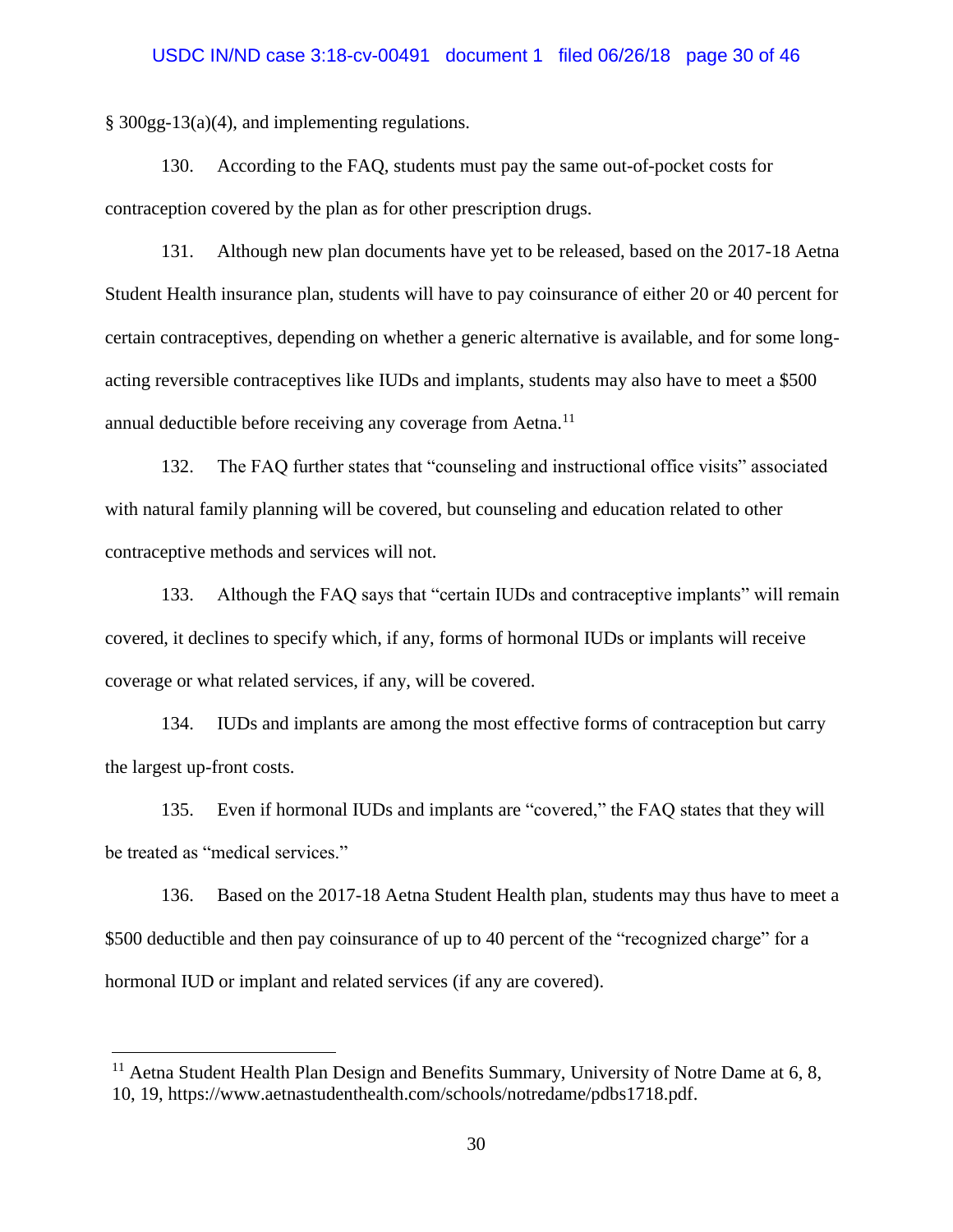### USDC IN/ND case 3:18-cv-00491 document 1 filed 06/26/18 page 31 of 46

137. Under the 2017-18 Aetna student health plan, the deductible is waived for expenses incurred at the University Health Services, but, because Notre Dame will not allow the University Health Services to provide most contraceptives, at least for undergraduates, undergraduates may be forced to incur additional out-of-pocket expenses in order to obtain contraception from off-campus physicians and pharmacies.

138. On April 27, 2018, Notre Dame Human Resources sent an e-mail to faculty and students with a link to revised medical and prescription plan documents and summaries of material modifications to those plans related to the changes to contraceptive coverage effective July 1, 2018.

139. In this correspondence, the University notified faculty and staff that, as with students, they will have to pay out-of-pocket for any covered contraceptive method, in direct contravention of the Women's Health Amendment, 42 U.S.C. § 300gg-13(a)(4), and implementing regulations. The e-mail also states that, as for students, the University will provide no coverage for copper IUDs or emergency contraceptives, and that "instructional and counseling appointments related to natural family planning will be covered" but counseling and education related to other contraceptive methods and services will not.

140. The e-mail correspondence states that certain "hormonal contraceptives" included on the University's contraceptive-drug formulary will be covered by OptumRx but will be subject to co-payments.

141. The e-mail correspondence and plan documents further state that IUDs and implants (as well as their insertion and removal) and contraceptive injections will be covered by Meritain as "medical services," but neither the e-mail nor the plan documents specify which, if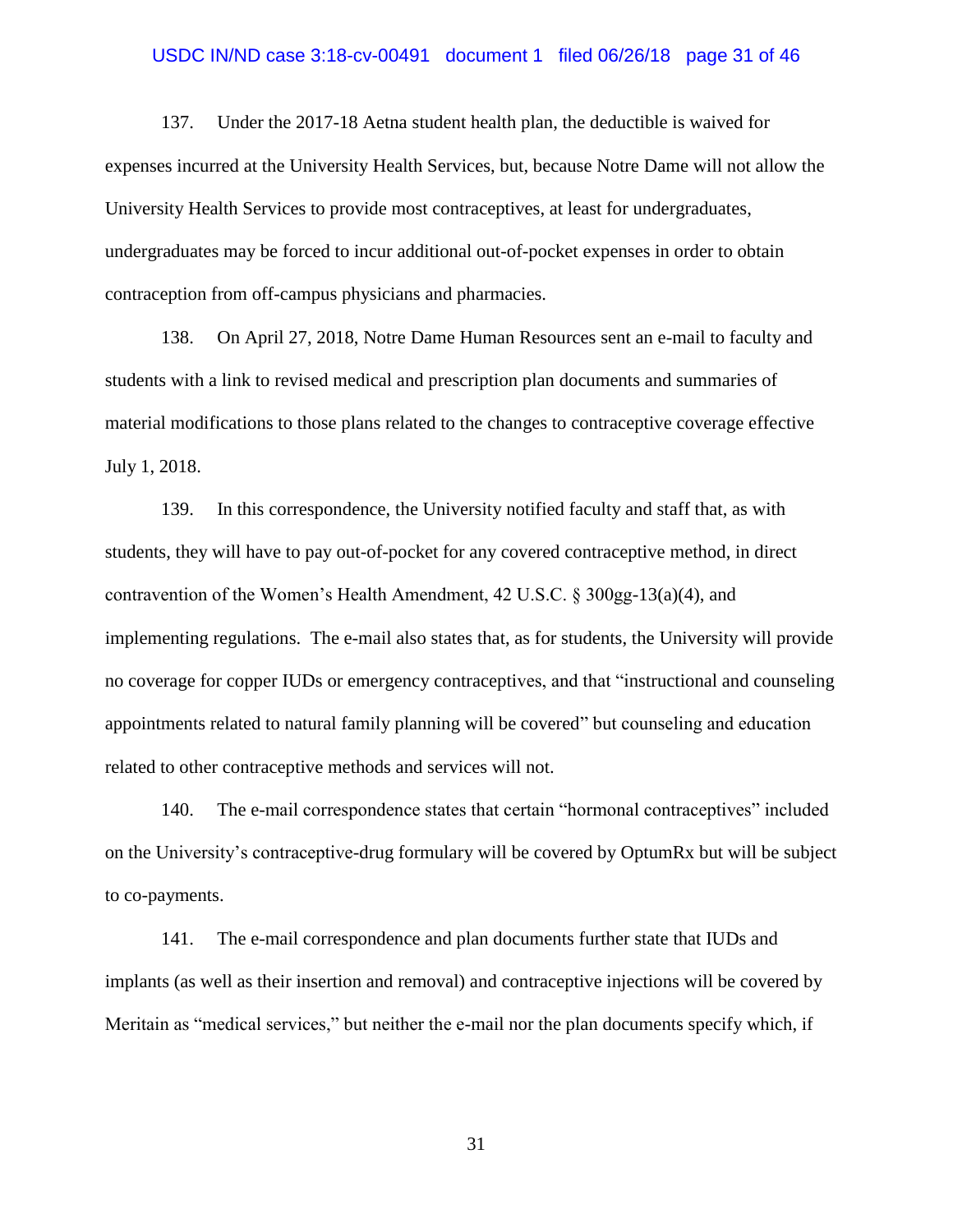#### USDC IN/ND case 3:18-cv-00491 document 1 filed 06/26/18 page 32 of 46

any, hormonal IUDs or implants will be covered or whether any related services other than insertion and removal will be covered.

142. On April 30, 2018, Plaintiff I4RH sent Notre Dame President Jenkins an "insurance clarity petition" with more than 100 signatures from Notre Dame undergraduates graduate students, alumni, faculty, and staff demanding additional details about the University's announced changes to contraceptive coverage.

143. The petition also expressed disapproval over the change in policy and the "lack of transparency that has characterized the [school] administration's every move on this issue since October 2017."

144. On May 4, 2018, Ann Firth, Chief of Staff in the Notre Dame Office of the President, responded to I4RH that the University would not issue any more details about the Aetna student health plan until July 1, which is after matriculating students will have already committed to their programs.

#### **Effect of the Rules and Settlement Agreement**

145. The expanded exemptions in the Rules effectively nullify the ACA's contraceptive coverage requirement, including regulations that took over six years to promulgate and involved multiple consultations with expert committees as well as six rounds of notice-and-comment rulemaking in the form of Advanced Notices of Proposed Rulemaking, Notices of Proposed Rulemaking, Interim Final Rules with comment periods, and Requests for Information that together involved more than 725,000 comments.

146. The Settlement Agreement and any other similar settlements, separate and apart from the Rules, also effectively nullify the ACA's contraceptive coverage requirement as to its signatories and unknown related entities offering coverage through the health plan of a signatory.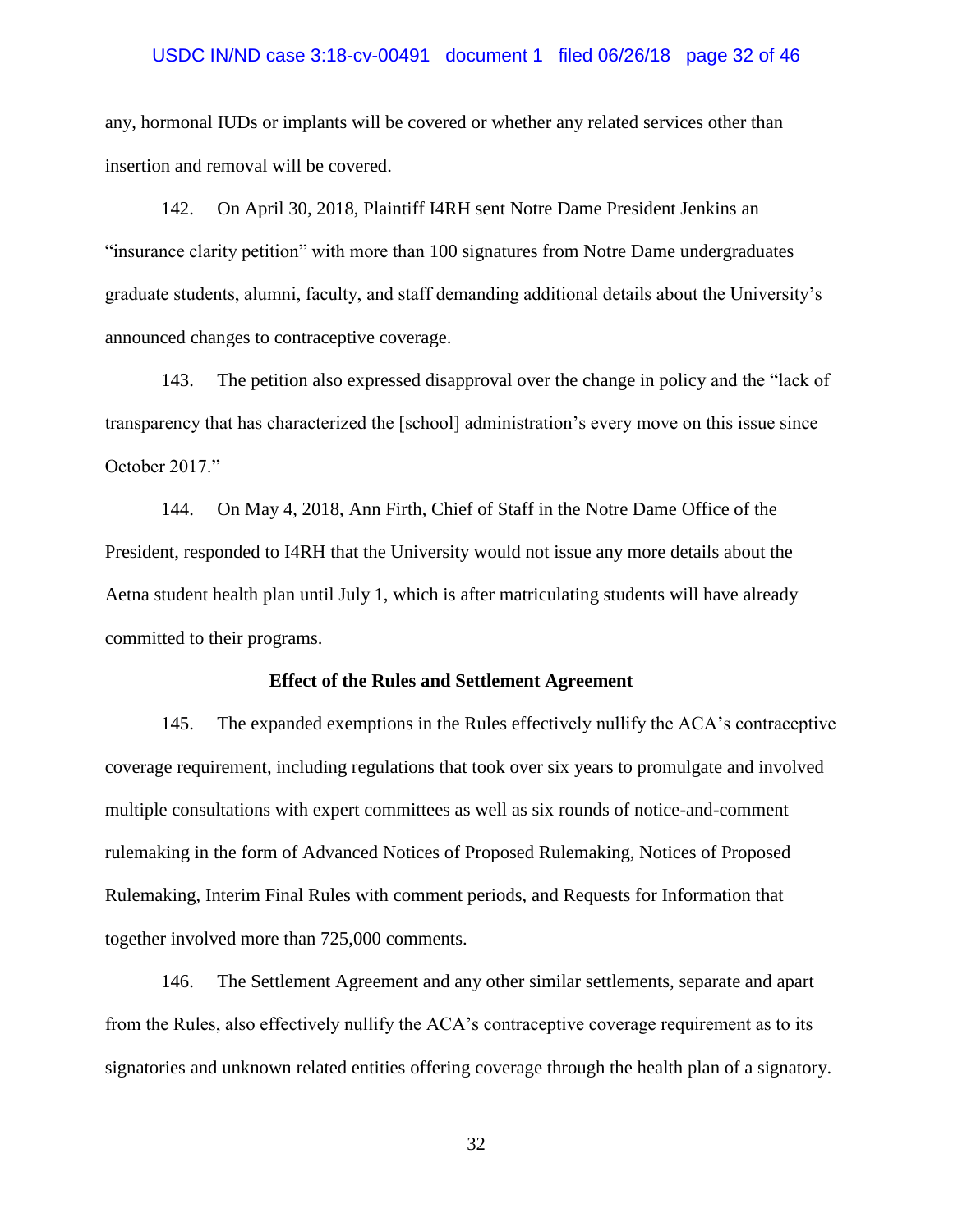# USDC IN/ND case 3:18-cv-00491 document 1 filed 06/26/18 page 33 of 46

147. The expanded exemptions in the Rules allow virtually any employer or university to evade the contraceptive coverage requirement and thereby to harm women by imposing their religious and moral views on employees and students.

148. The Rules, the Settlement Agreement, and any other similar settlements create a major change in law.

149. The Government Defendants issued the Rules and Defendants executed the Settlement Agreement without constitutional or statutory authority, and in violation of Supreme Court orders.

150. The Government Defendants further issued the Rules without following the statutorily mandated notice-and-comment procedure.

151. The Rules, the Settlement Agreement, and any other similar settlements establish and impose one subset of religious views while denying health care to those with different beliefs.

152. The result is that Plaintiffs and other women are denied coverage for contraception and related services and thus are harmed.

153. The expanded exemptions jeopardize the health, economic security, and equality of more than 62 million women who currently have coverage for all FDA-approved contraceptive methods and related education and counseling without out-of-pocket costs. *See* Nat'l Women's Law Center, *New Data Estimate 62.4 Million Women Have Coverage of Birth Control without Out-of-Pocket Costs* (Sept. 2017), *available at* https://nwlc.org/resources/new-data-estimate-62-4 million-women-have-coverage-of-birth-control-without-out-of-pocket-costs/.

154. The Rules, the Settlement Agreement, and any other similar settlements reinstate the cost barriers to contraceptive care.

155. Additionally, the Rules, the Settlement Agreement, and any other similar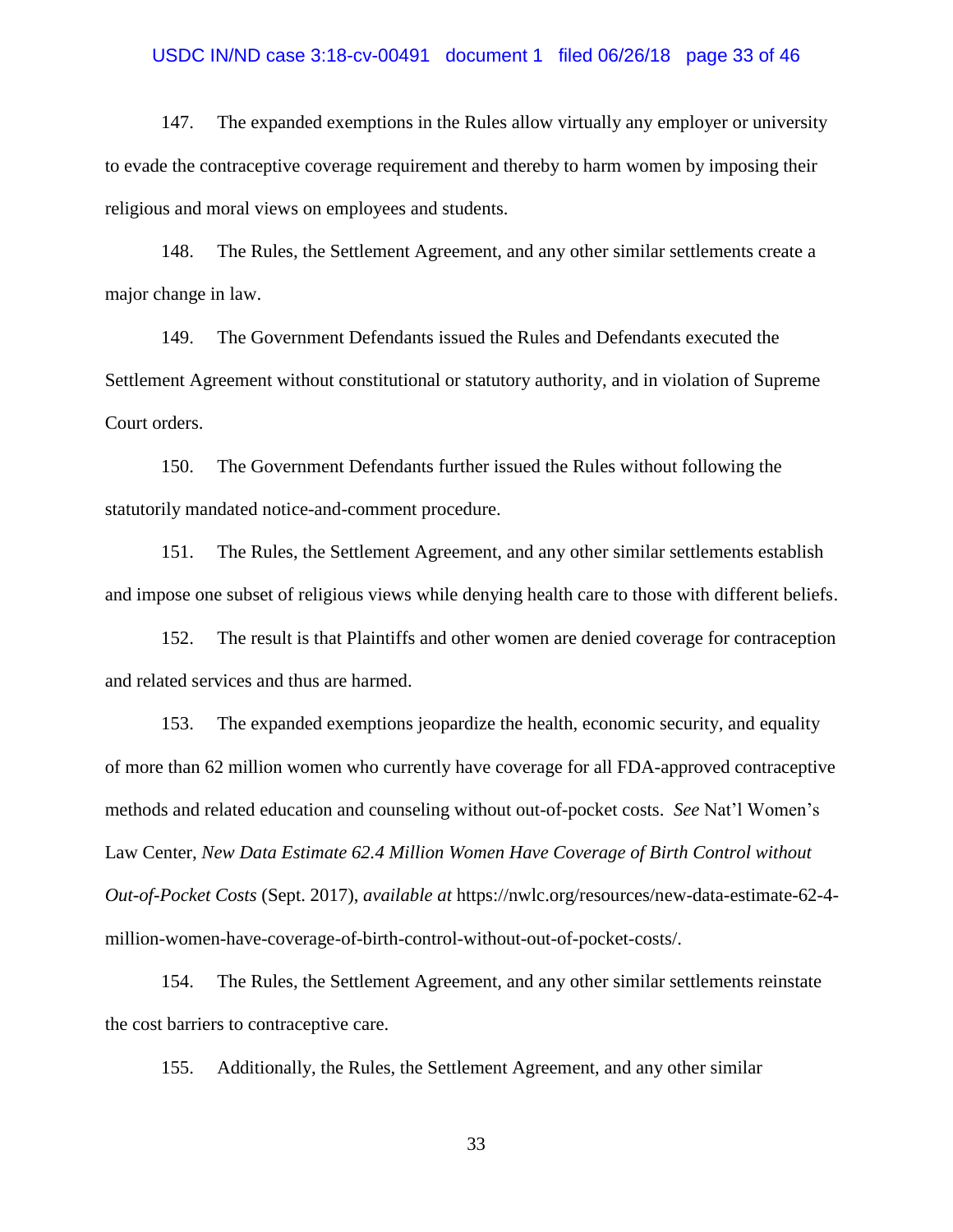### USDC IN/ND case 3:18-cv-00491 document 1 filed 06/26/18 page 34 of 46

settlements impose other significant informational, administrative, and logistical burdens on Plaintiffs and other women, who will need to navigate finding other sources of contraceptive care.

156. Some women will not have access to contraception at all because of the Rules, the Settlement Agreement, and any other similar settlements.

157. Congress included the Women's Health Amendment in the ACA to improve women's health by removing cost and access barriers, to protect women's economic security, and to remedy systemic sex discrimination in the insurance market.

158. Yet the Rules, the Settlement Agreement, and other similar settlements, by allowing employers, universities, and insurance issuers to exempt themselves from the contraceptive coverage requirement, target women for adverse treatment, directly undermining those legislative purposes.

159. The Rules, the Settlement Agreement, and other similar settlements create unreasonable barriers to critical health care services for Plaintiffs and countless other women.

#### **FIRST CAUSE OF ACTION—GOVERNMENT DEFENDANTS**

### **(Settlement Agreement Violates the Administrative Procedure Act)**

160. The foregoing allegations are re-alleged and incorporated by reference as if restated fully here.

161. Plaintiffs are entitled to relief under the Administrative Procedure Act because the Settlement Agreement is illegal under and contrary to controlling orders and precedential decisions of the federal courts, federal statutes, and the U.S. Constitution.

162. HHS, the Department of Labor, and the Department of the Treasury are "agencies" under the Administrative Procedure Act. *See* 5 U.S.C. § 551(1).

163. The Government Defendants' decision to enter into the Settlement Agreement is a final agency action subject to judicial review under 5 U.S.C. § 551(13) and 5 U.S.C. § 704.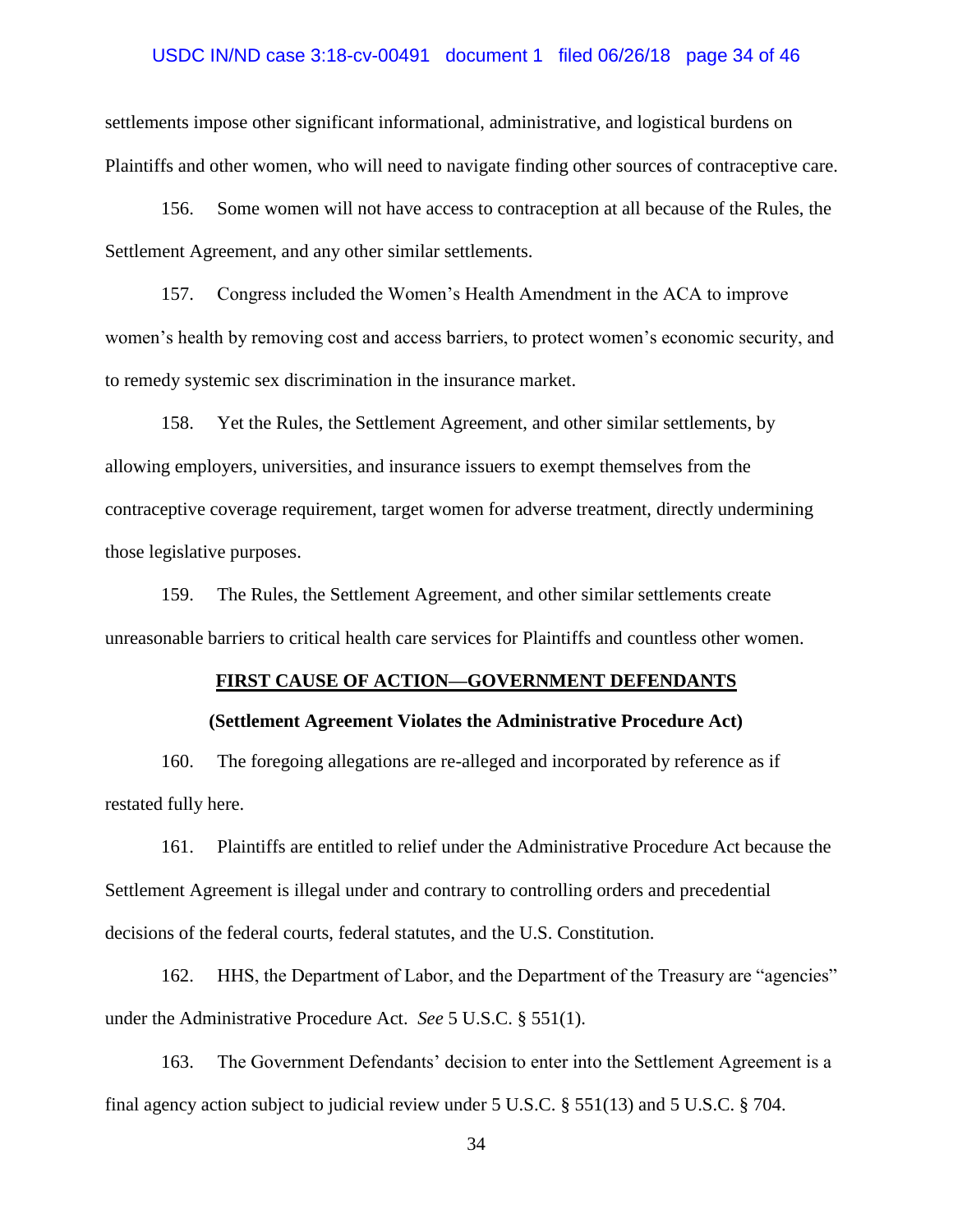### USDC IN/ND case 3:18-cv-00491 document 1 filed 06/26/18 page 35 of 46

164. The Administrative Procedure Act requires courts to "hold unlawful and set aside" any agency action, finding, or conclusion that is "arbitrary," "capricious," "an abuse of discretion," "not in accordance with the law," "contrary to constitutional right, power, privilege, or immunity," or "in excess of statutory . . . authority, or limitations, or short of statutory right." 5 U.S.C. § 706(2)(A)-(C).

165. The Settlement Agreement is not in accordance with the U.S. Supreme Court's Orders in *Zubik v. Burwell*, 136 S. Ct. 1557 (2016), and *Univ. of Notre Dame v. Burwell*, 136 S. Ct. 2007 (2016).

166. *Zubik* required the Government Defendants to resolve legal challenges to the ACA contraceptive coverage requirement in a manner that "accommodates [the entities'] religious exercise *while at the same time ensuring that women covered by [the entities'] health plans receive full and equal health coverage, including contraceptive coverage***.**" *Zubik*, 136 S. Ct. at 1560 (citation and internal quotation marks omitted) (emphasis added); *see also Univ. of Notre Dame*, 136 S.Ct. 2007 ("Nothing in the *Zubik* opinion, or in the opinions or orders of the courts below, is to affect the ability of the Government to ensure that women covered by petitioners' health plans obtain, without cost, the full range of FDA approved contraceptives." (internal quotation marks omitted)).

167. The Settlement Agreement violates these orders by authorizing the University to withdraw, block, or impose cost-sharing on contraceptive coverage for its students and employees, with no provision for ensuring that plan beneficiaries, including the Plaintiffs, continue to receive the full, equal, and comprehensive contraceptive coverage to which they are entitled by law.

168. The Settlement Agreement is not in accordance with the ACA requirement that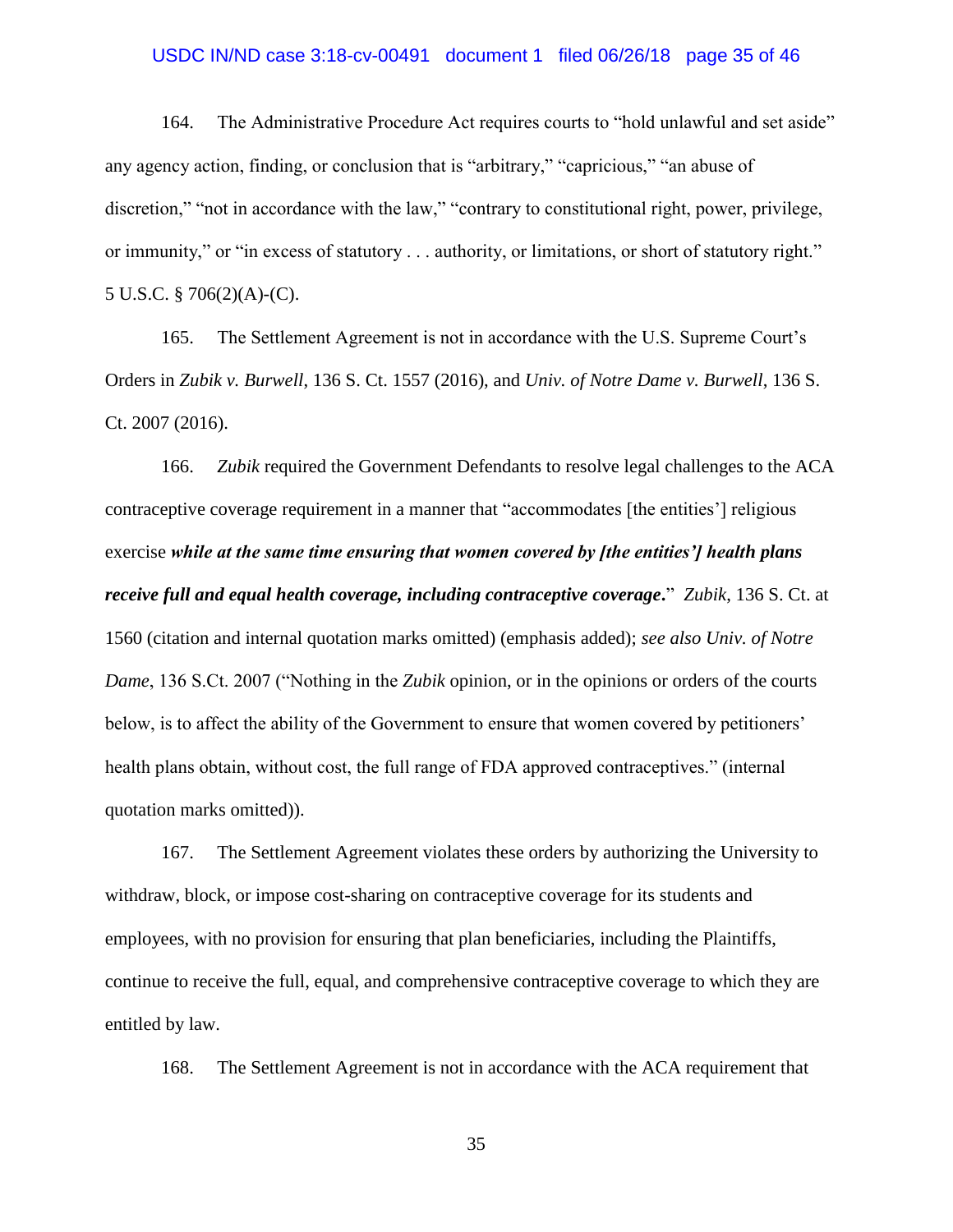### USDC IN/ND case 3:18-cv-00491 document 1 filed 06/26/18 page 36 of 46

group health plans or individual health insurance cover the preventive care services identified in HRSA's Women's Preventive Service Guidelines without cost-sharing, because the Settlement Agreement permits the University to withdraw or impose cost-sharing under the student and employee health plans on coverage for contraceptive services specified in the Guidelines. Women's Health Amendment, 42 U.S.C. § 300gg-13(a)(4).

169. The Government Defendants exceeded their statutory authority by executing a Settlement Agreement that is not in accordance with the ACA requirement that group health plans and individual health insurance cover without cost-sharing the contraceptive services identified in HRSA's Women's Preventive Service Guidelines. Women's Health Amendment, 42 U.S.C.  $§$  300gg-13(a)(4).

170. Thus, the Government Defendants violated 5 U.S.C. § 706(2)(C).

171. The Settlement Agreement is contrary to the Establishment Clause of the First Amendment because, among other constitutional defects, it prefers some religious beliefs and denominations over others and imposes costs, burdens, and harms on Plaintiffs to favor the religious beliefs of the University.

172. The Settlement Agreement is contrary to the Due Process Clause of the Fifth Amendment because it erects unnecessary barriers to exercising the fundamental liberty right to make personal decisions regarding use of contraception without government intrusion.

173. The Settlement Agreement is contrary to the equal-protection guarantees of the Due Process Clause of the Fifth Amendment because it discriminates based on sex, religion, and the exercise of fundamental rights.

174. The Settlement Agreement is contrary to the Due Process Clause of the Fifth Amendment because it deprives Plaintiffs of their rights without notice or an opportunity to be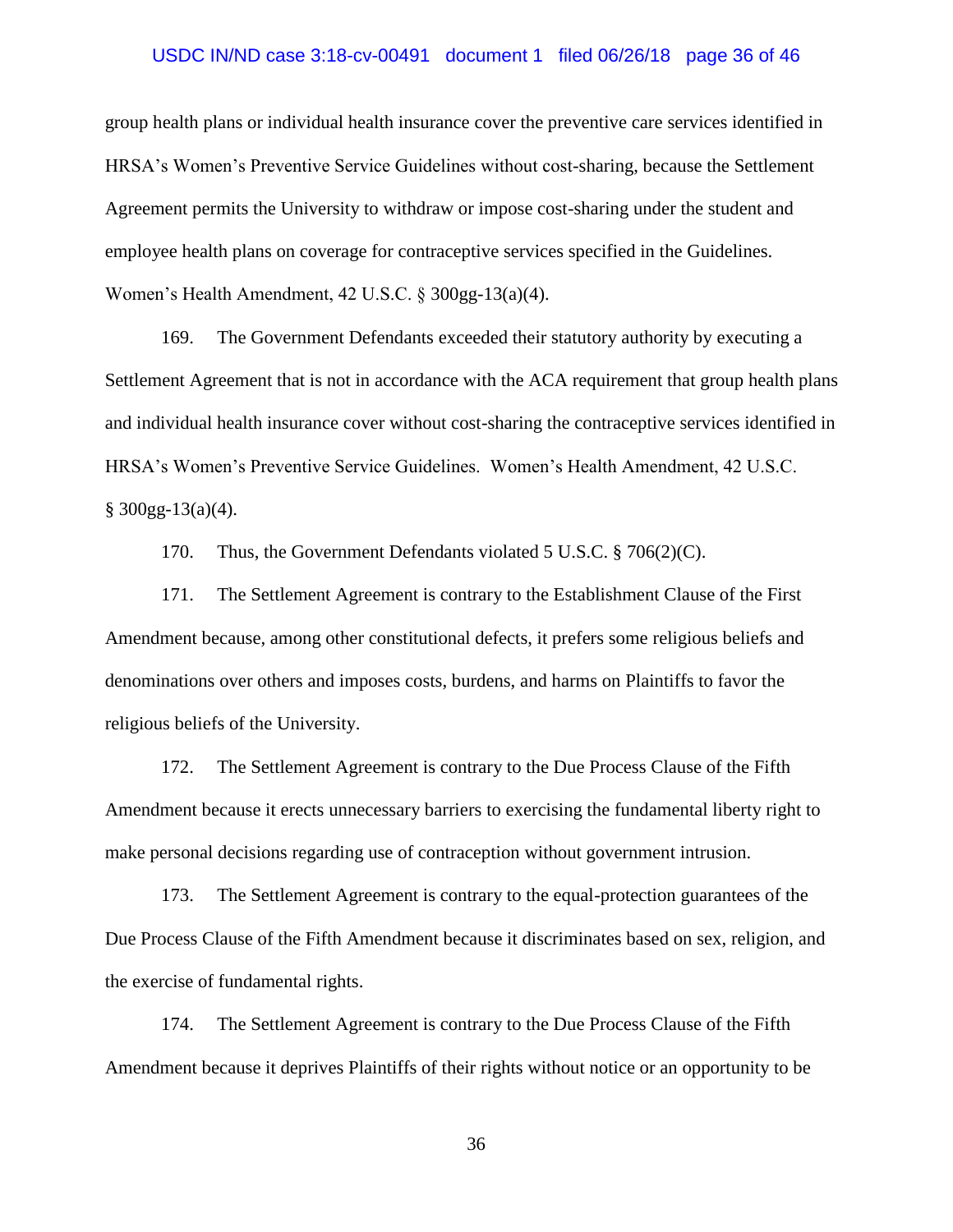### USDC IN/ND case 3:18-cv-00491 document 1 filed 06/26/18 page 37 of 46

heard.

175. By entering an illegal Settlement Agreement, the Government Defendants abused their discretion in violation of  $5$  U.S.C.  $\S$  706(2)(A).

176. Because the Government Defendants' actions are "not in accordance with law," are in excess of statutory authority and short of statutory right, are "contrary to constitutional right," are "arbitrary," are "capricious," and are "an abuse of discretion," the Government Defendants have violated the Administrative Procedure Act.

177. Absent declaratory and injunctive relief, the Government Defendants' violations will cause ongoing harm to Plaintiffs.

### **SECOND CAUSE OF ACTION—ALL DEFENDANTS**

### **(Settlement Agreement is Void for Illegality)**

178. The foregoing allegations are re-alleged and incorporated by reference as if restated fully here.

179. Under federal common law, contracts that are illegal are void *ab initio* and unenforceable. *See, e.g.*, *U.S. Nursing Corp. v. Saint Joseph Med. Ctr.*, 39 F.3d 790, 792 (7th Cir. 1994); *Zimmer, Inc. v. Nu Tech Med., Inc.*, 54 F. Supp. 2d 850, 863 (N.D. Ind. 1999).

180. The Settlement Agreement is illegal under and contrary to controlling orders and precedential decisions of federal courts, federal statutes, and the U.S. Constitution.

181. For example, the Settlement Agreement violates:

a. The U.S. Supreme Court's Orders in *Zubik v. Burwell*, 136 S. Ct. 1557 (2016), and *Univ. of Notre Dame v. Burwell*, 136 S. Ct. 2007 (2016).

b. The Women's Health Amendment, 42 U.S.C. § 300gg-13(a)(4), and the HRSA *Women's Preventive Services Guidelines*, http://hrsa.gov/womens-guidelines.

c. The Establishment Clause of the First Amendment to the U.S.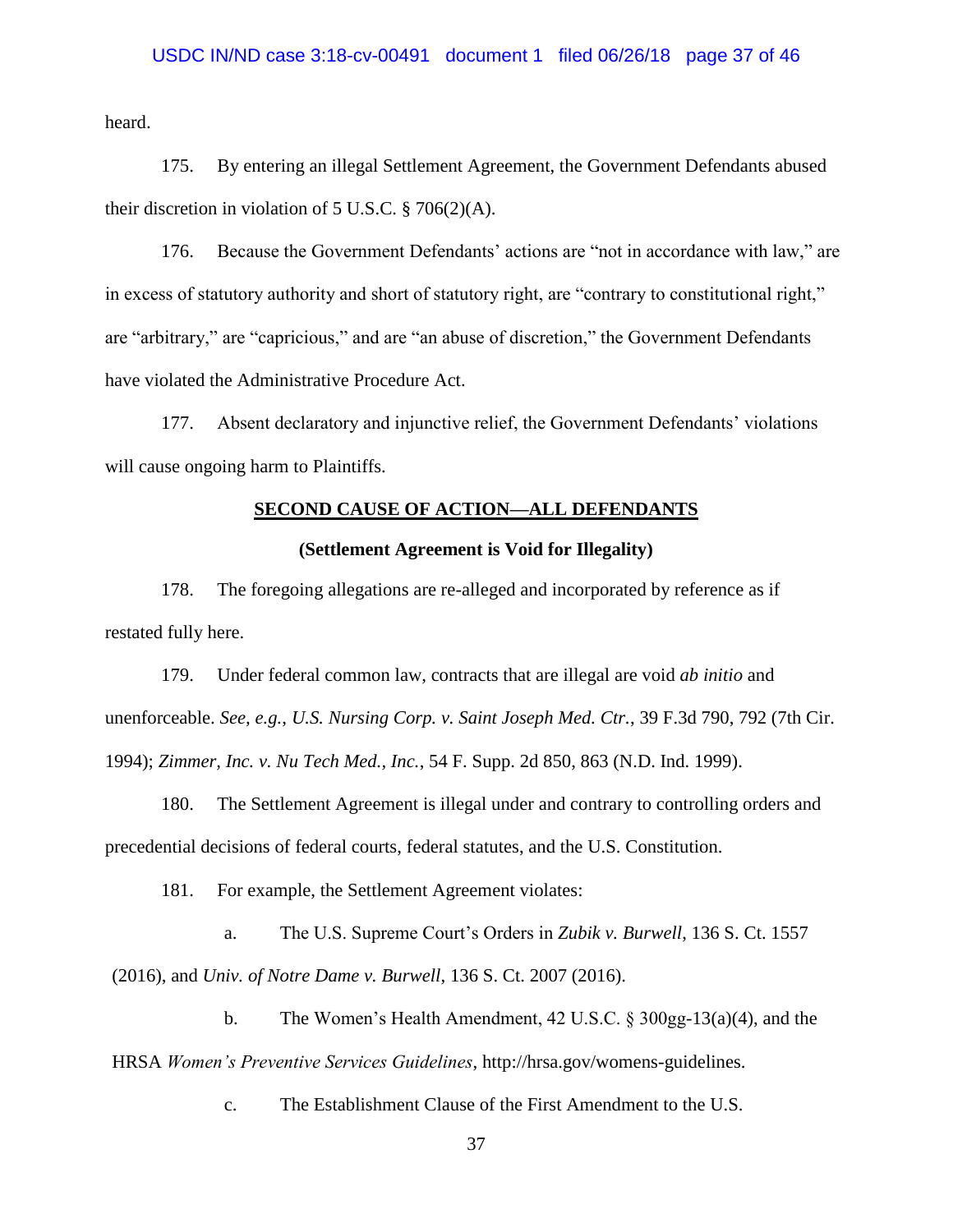Constitution.

d. The Due Process Clause of the Fifth Amendment to the U.S. Constitution.

182. The Settlement Agreement is null and void *ab initio* because it is illegal.

183. Absent declaratory and injunctive relief voiding the Settlement Agreement and enjoining its enforcement, Defendants' violations will cause ongoing harm to Plaintiffs.

### **THIRD CAUSE OF ACTION—GOVERNMENT DEFENDANTS**

#### **(Administrative Procedure Act—Rules are Procedurally Arbitrary and Capricious)**

184. The foregoing allegations are re-alleged and incorporated by reference as if restated fully here.

185. Plaintiffs are entitled to relief under the Administrative Procedure Act because the Departments did not follow procedures required by law for agency rulemaking.

186. The Administrative Procedure Act requires courts to "hold unlawful and set aside" agency action taken "without observance of procedure required by law." 5 U.S.C. § 706(2)(D).

187. HHS, the Department of Labor, and the Department of the Treasury are "agencies" under the Administrative Procedure Act. *See* 5 U.S.C. § 551(1).

188. The challenged Rules qualify as rules under the Administrative Procedure Act. *See*  5 U.S.C. § 551(4).

189. With exceptions not applicable here, a federal agency must provide the public with notice of and an opportunity to comment on a proposed rulemaking. 5 U.S.C. § 553.

190. Defendants promulgated the Rules in violation of 5 U.S.C. § 553.

191. Defendants did not have good cause or statutory authority to forgo notice-andcomment rulemaking or to waive the 30-day waiting period between publication and effective date for new rules.

192. Absent declaratory and injunctive relief, Plaintiffs have been and will continue to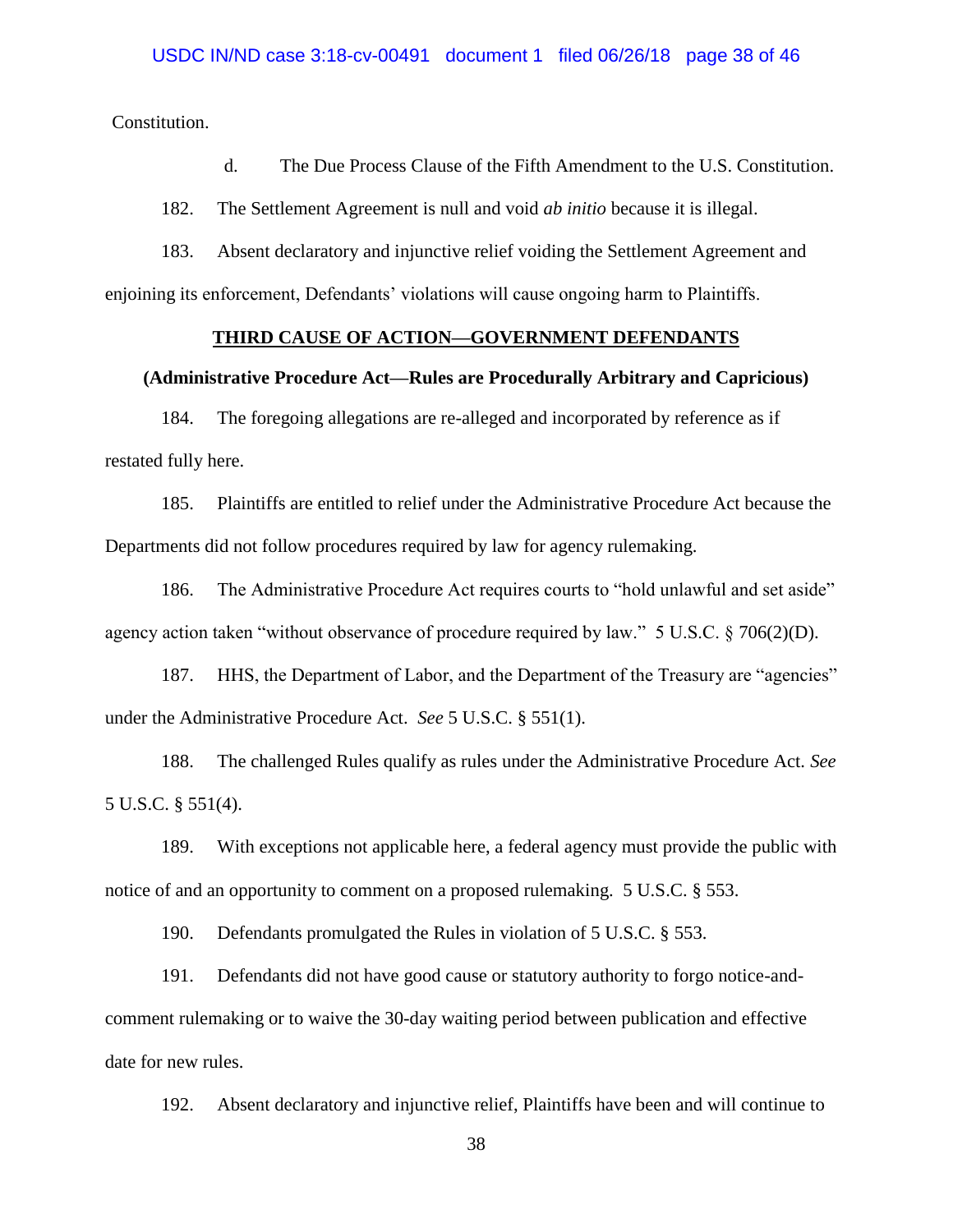be harmed.

## **FOURTH CAUSE OF ACTION—GOVERNMENT DEFENDANTS**

## **(Administrative Procedure Act—The Rules Violate the Substantive Requirements of the Administrative Procedure Act)**

193. The foregoing allegations are re-alleged and incorporated by reference as if restated fully here.

194. Plaintiffs are entitled to relief under the Administrative Procedure Act because the Rules are illegal under the Constitution and federal statutes.

195. The Administrative Procedure Act requires courts to "hold unlawful and set aside" any agency action, finding, or conclusion that is "arbitrary," "capricious," "an abuse of discretion," "not in accordance with the law," "contrary to constitutional right, power, privilege, or immunity," or "in excess of statutory . . . authority, or limitations, or short of statutory right." 5 U.S.C. § 706(2)(A)-(C).

196. The Rules are contrary to the Establishment Clause of the First Amendment.

197. The Rules are contrary to the Due Process Clause of the Fifth Amendment because they erect unnecessary barriers to exercising the fundamental liberty right to make personal decisions regarding use of contraception without government intrusion.

198. The Rules are contrary to the equal-protection guarantees of the Due Process Clause of the Fifth Amendment because they discriminate based on sex, religion, and the exercise of fundamental rights.

199. The Rules are contrary to the Due Process Clause of the Fifth Amendment because they deprive Plaintiffs of their rights without notice or an opportunity to be heard.

200. The Rules are not in accordance with the ACA requirement that group health plans and individual health insurance cover the preventive-care services identified in HRSA's Women's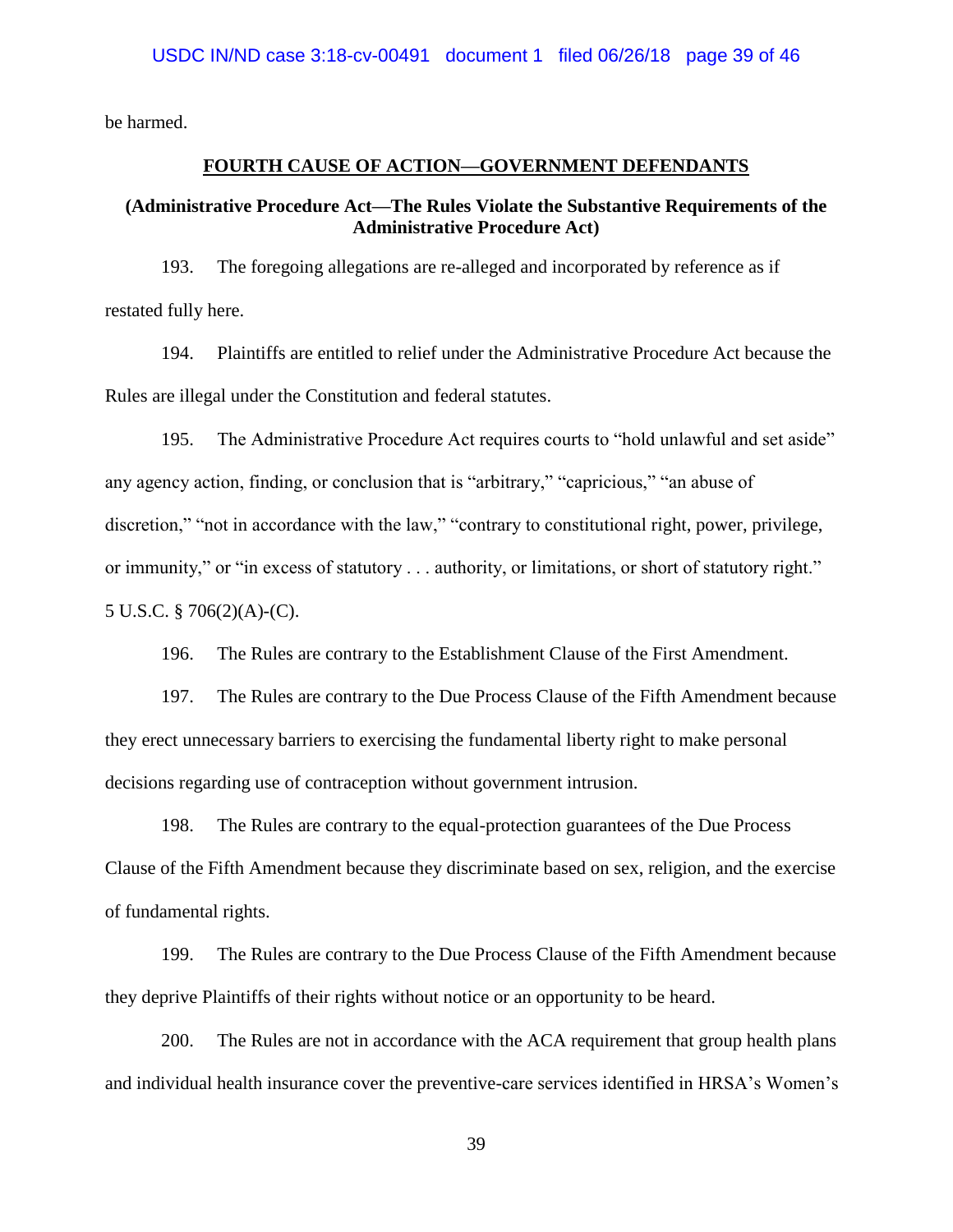### USDC IN/ND case 3:18-cv-00491 document 1 filed 06/26/18 page 40 of 46

Preventive Service Guidelines, because the Rules exempt coverage of services specified in the Guidelines. Women's Health Amendment, 42 U.S.C. § 300gg-13(a)(4).

201. The Government Defendants exceeded their statutory authority by issuing Rules that do away with the requirement for coverage of contraceptives without cost-sharing for Plaintiffs and at least tens of thousands of other women under 42 U.S.C. § 300gg-13(a)(4), thus violating 5 U.S.C. § 706(2)(C).

202. The Rules are inconsistent with the weight of the hundreds of thousands of comments that were submitted for each of the previous rules relating to the contraceptive coverage requirement, and thus are arbitrary, capricious, and in violation of 5 U.S.C.  $\S$  706(2)(A).

203. The Rules were adopted with no valid justification. Thus, the Government Defendants' issuance of the rules was arbitrary and capricious and violates 5 U.S.C. § 706(2)(A).

204. By issuing illegal Rules, the Government Defendants abused their discretion in violation of 5 U.S.C. § 706(2)(A).

205. Because the Government Defendants' actions are "not in accordance with law," "contrary to constitutional right," "arbitrary and capricious," "an abuse of discretion," and in excess of statutory authority and short of statutory right, the Government Defendants have violated the Administrative Procedure Act.

206. Absent declaratory and injunctive relief, the Government Defendants' violations will cause ongoing harm to Plaintiffs.

### **FIFTH CAUSE OF ACTION—GOVERNMENT DEFENDANTS**

### **(First Amendment—Violation of the Establishment Clause)**

207. The foregoing allegations are re-alleged and incorporated by reference as if restated fully here.

208. Plaintiffs are entitled to relief because the Settlement Agreement and the Rules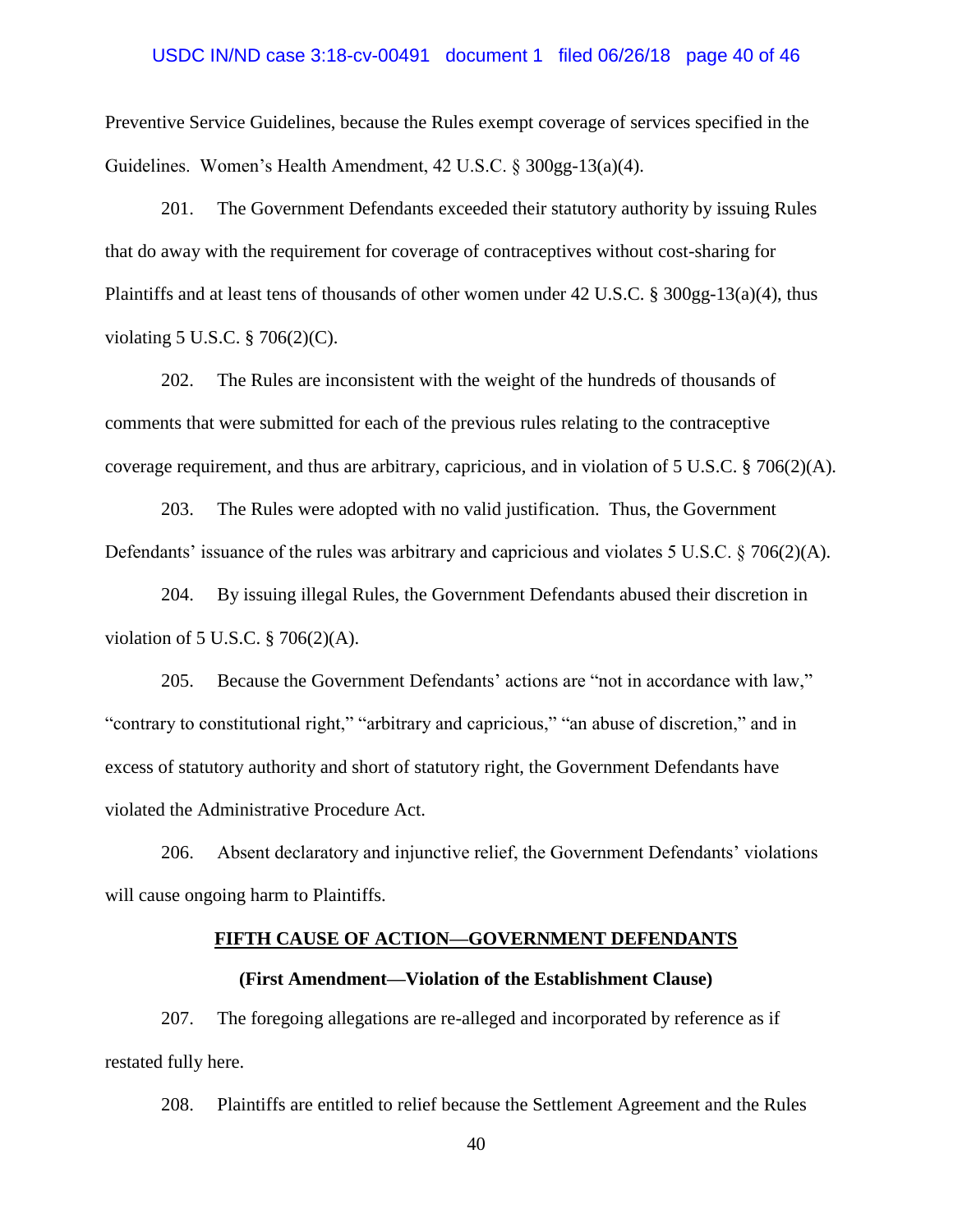#### USDC IN/ND case 3:18-cv-00491 document 1 filed 06/26/18 page 41 of 46

subject, and will continue to subject, Plaintiffs to deprivations of their rights under the Establishment Clause of the First Amendment to the U.S. Constitution.

209. The Establishment Clause provides that "Congress shall make no law respecting an establishment of religion."

210. The Government Defendants have violated, and will continue to violate, Plaintiffs' rights under the Establishment Clause, including in the following ways:

a. The Settlement Agreement and the Rules provide religious exemptions from the ACA that will harm Plaintiffs and others by depriving them of, or limiting their access to, contraceptive services, a critical preventive health service.

b. The Settlement Agreement and the Rules are governmental conduct that has and will continue to have the primary purpose and principal effect of promoting, advancing, and endorsing religion.

c. The Settlement Agreement and the Rules coercively impose religious beliefs and practices to which Plaintiffs and other affected persons do not subscribe.

d. The Settlement Agreement and the Rules excessively entangle the government with religion.

e. The Settlement Agreement and Rules impermissibly impose on Plaintiffs and other innocent third parties undue costs, burdens, and harms arising from the granting of religious exemptions from the ACA.

f. The Settlement Agreement and the Rules impermissibly favor and prefer some denominations and religious beliefs over others.

211. Absent declaratory and injunctive relief, the Government Defendants' violations will cause ongoing harm to Plaintiffs.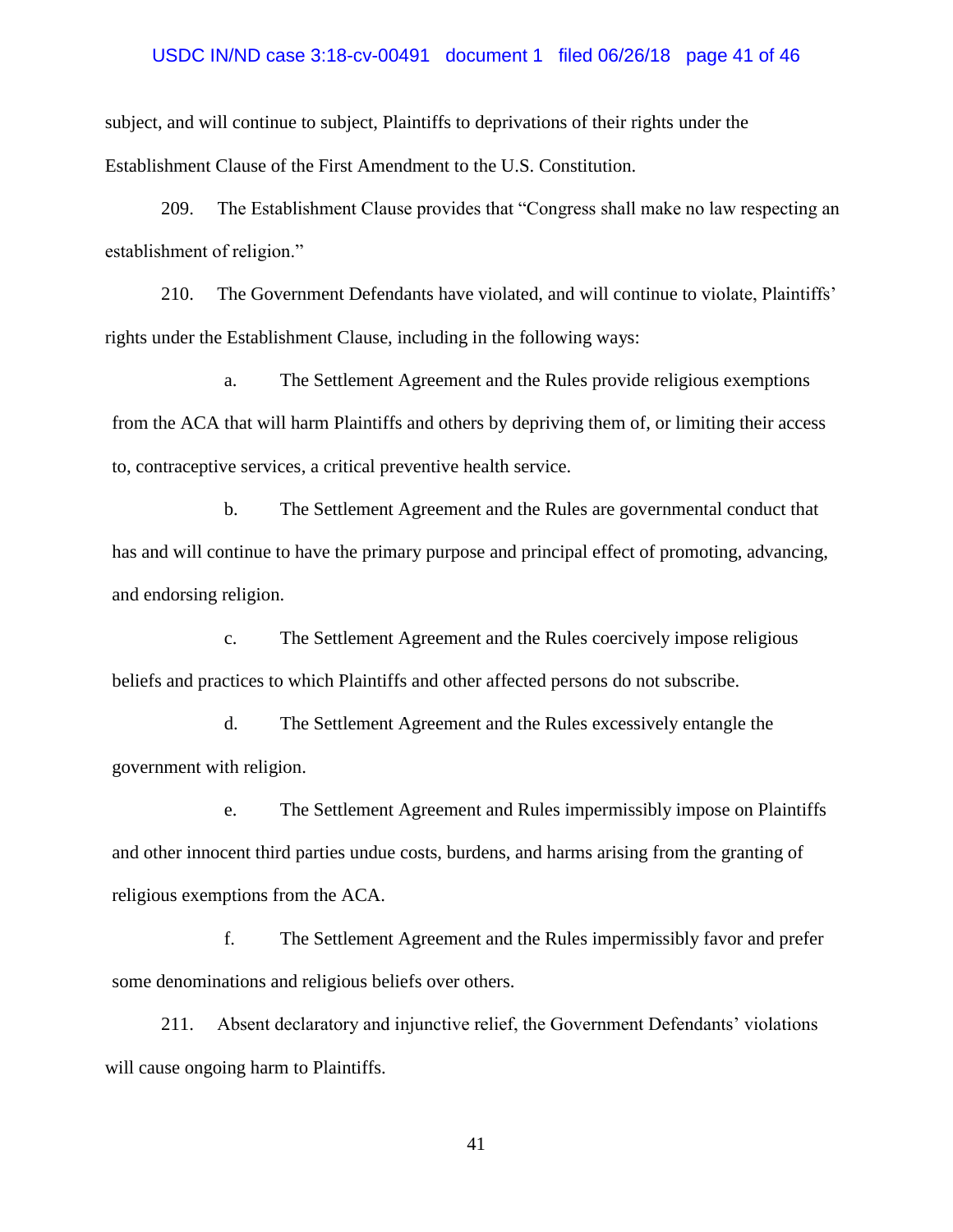### **SIXTH CAUSE OF ACTION—GOVERNMENT DEFENDANTS**

**(Fifth Amendment—Due Process) (Right to Liberty)**

212. The foregoing allegations are re-alleged and incorporated by reference as if restated fully here.

213. The Due Process Clause of the Fifth Amendment prohibits the government from denying fundamental rights such as the right to liberty.

214. By impairing women's ability to gain access to contraception and forcing women either to incur significant costs or to forgo contraception altogether, the Rules and the Settlement Agreement infringe the fundamental right to liberty, in violation of Plaintiffs' rights under the Fifth Amendment to the U.S. Constitution.

215. The Settlement Agreement and the Rules deny Plaintiffs due process by depriving Plaintiffs of their rights without notice or an opportunity to be heard.

216. The Settlement Agreement and the Rules do not further a compelling governmental interest and are not tailored to achieve any such interest.

217. The Government Defendants cannot proffer any legitimate justification for the Settlement Agreement or the Rules, let alone an exceedingly persuasive or compelling justification.

218. Absent declaratory and injunctive relief, the Government Defendants' violations will cause ongoing harm to Plaintiffs.

## **SEVENTH CAUSE OF ACTION—GOVERNMENT DEFENDANTS**

### **(Fifth Amendment—Equal Protection)**

219. The foregoing allegations are re-alleged and incorporated by reference as if restated fully here.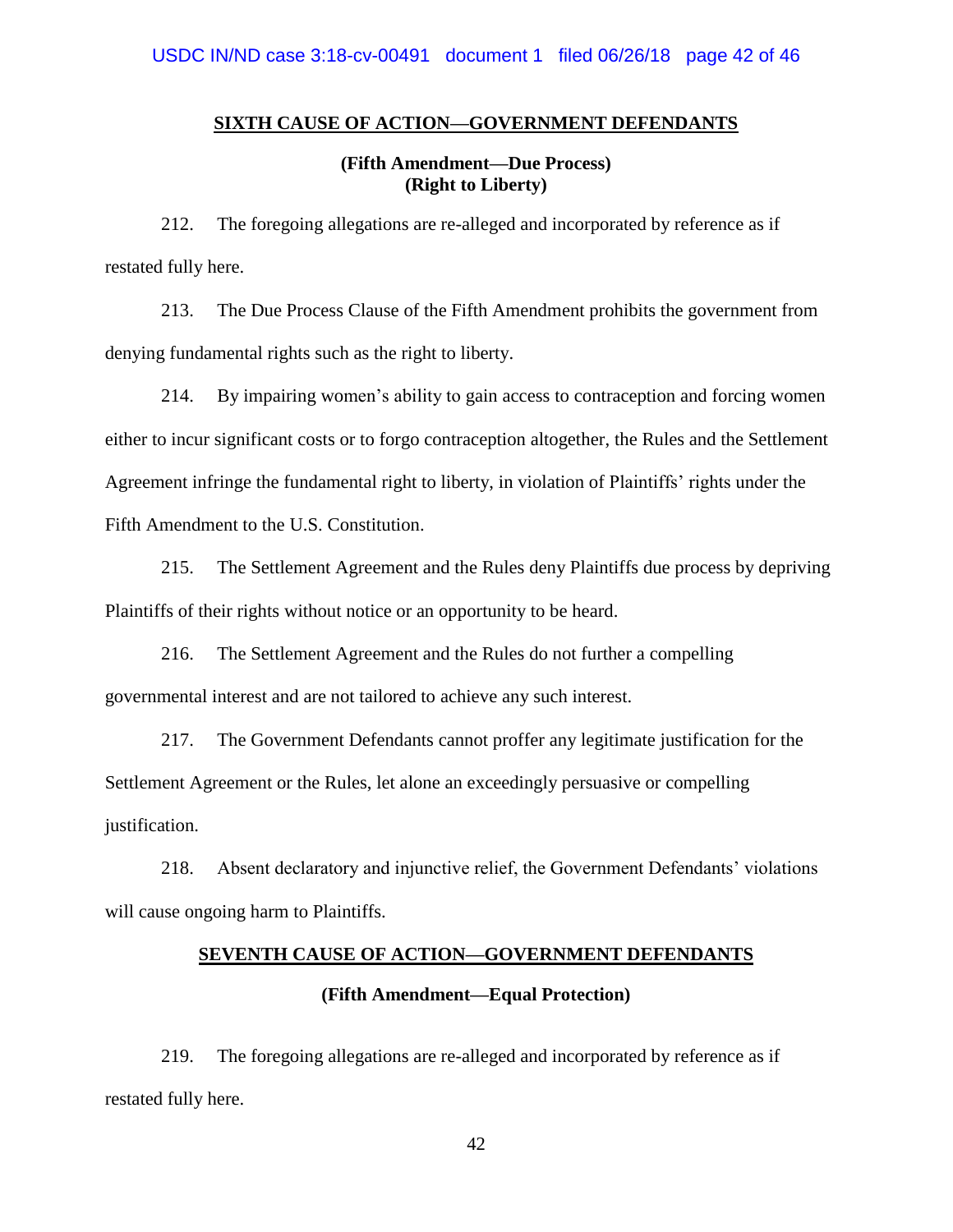# USDC IN/ND case 3:18-cv-00491 document 1 filed 06/26/18 page 43 of 46

220. The Due Process Clause of the Fifth Amendment prohibits the government from denying equal protection of the laws, including on the basis of sex and religion.

221. The Settlement Agreement and the Rules deny Plaintiffs the equal protection of the laws because the expansive exemptions that they create impermissibly target women for adverse treatment.

222. The Settlement Agreement and the Rules deny Plaintiffs the equal protection of the laws by endorsing one set of religious beliefs to the exclusion of others.

223. The Settlement Agreement and the Rules deny Plaintiffs the equal protection of the laws because they discriminate against individuals who seek to exercise their fundamental right to make personal decisions regarding the use of contraception.

224. The Settlement Agreement and the Rules do not further a compelling governmental interest and are not tailored to achieve any such interest.

225. The Government Defendants cannot proffer any legitimate justification for the Settlement Agreement or the Rules, let alone an exceedingly persuasive or compelling justification.

226. Absent declaratory and injunctive relief, the Government Defendants' violations will cause ongoing harm to Plaintiffs.

#### **PRAYER FOR RELIEF**

WHEREFORE, Plaintiffs respectfully requests that the Court:

a. Declare the Settlement Agreement between the Departments and Notre Dame void because it violates the Administrative Procedure Act, the ACA, orders and precedential decisions of federal courts, and the First and Fifth Amendments to the U.S. Constitution;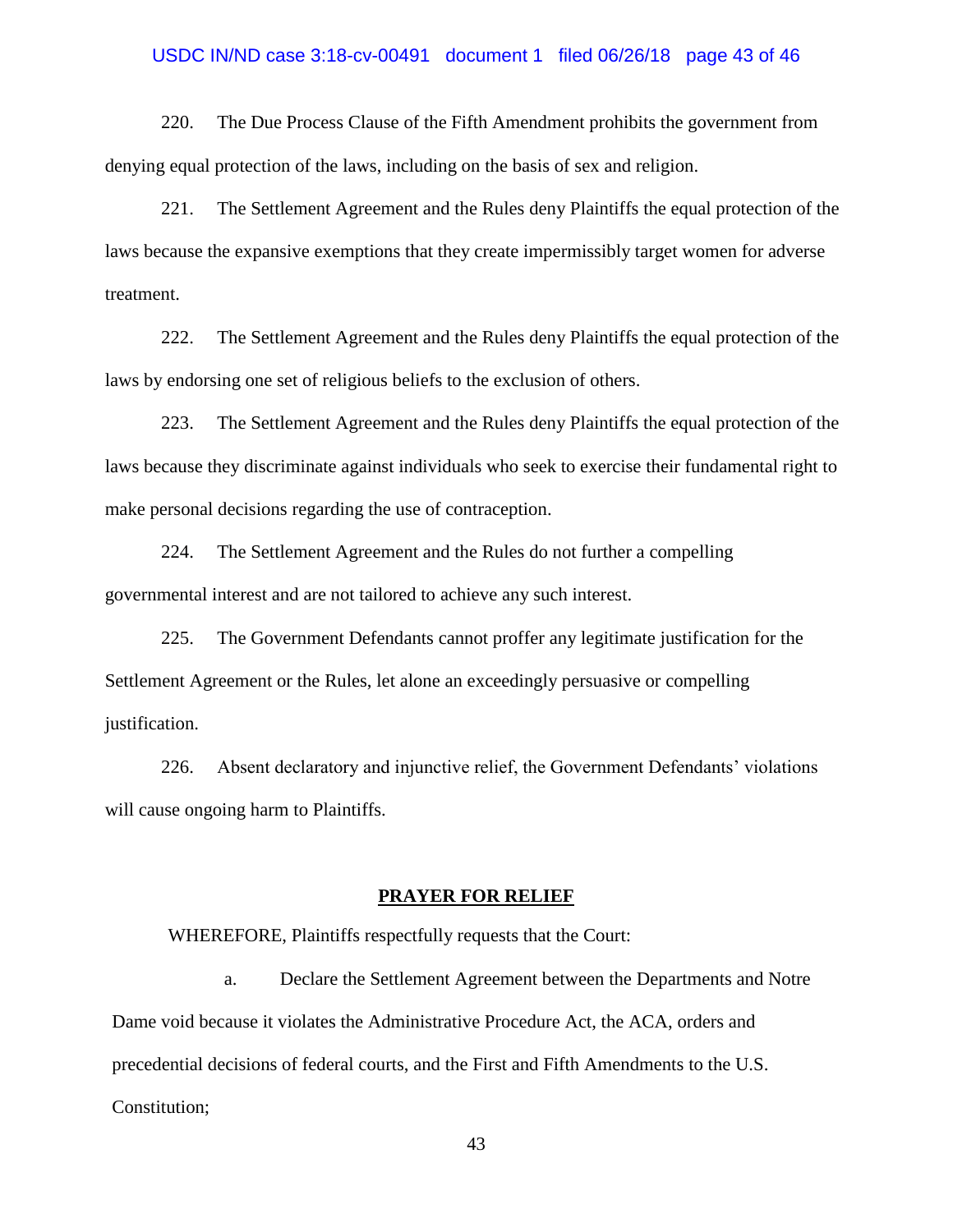### USDC IN/ND case 3:18-cv-00491 document 1 filed 06/26/18 page 44 of 46

b. Enter a permanent injunction prohibiting Notre Dame from implementing, enforcing, or relying on the Settlement Agreement or any provision thereof;

c. Enter a permanent injunction prohibiting the Departments from implementing, enforcing, or relying on the Settlement Agreement, or any provision thereof, with respect to Notre Dame and any of the health plans that it sponsors;

d. Enjoin the Defendant University from sponsoring any student or employee health plan that fails to comply with the Women's Health Amendment, 42 U.S.C. § 300gg- $13(a)(4);$ 

e. Declare that the Rules were issued in violation of, and violate, the Administrative Procedure Act, the ACA, and the First and Fifth Amendments to the U.S. Constitution;

f. Enter a permanent injunction prohibiting the Government Defendants from implementing or enforcing the Rules;

g. Retain jurisdiction until Defendants have fully satisfied their court-ordered obligations;

h. Award nominal damages in the sum of \$1.00;

i. Award Plaintiffs attorneys' fees and costs, as provided by any applicable statute or regulation or the inherent powers of the Court;

j. Grant all further and additional relief that the Court may determine is just and proper.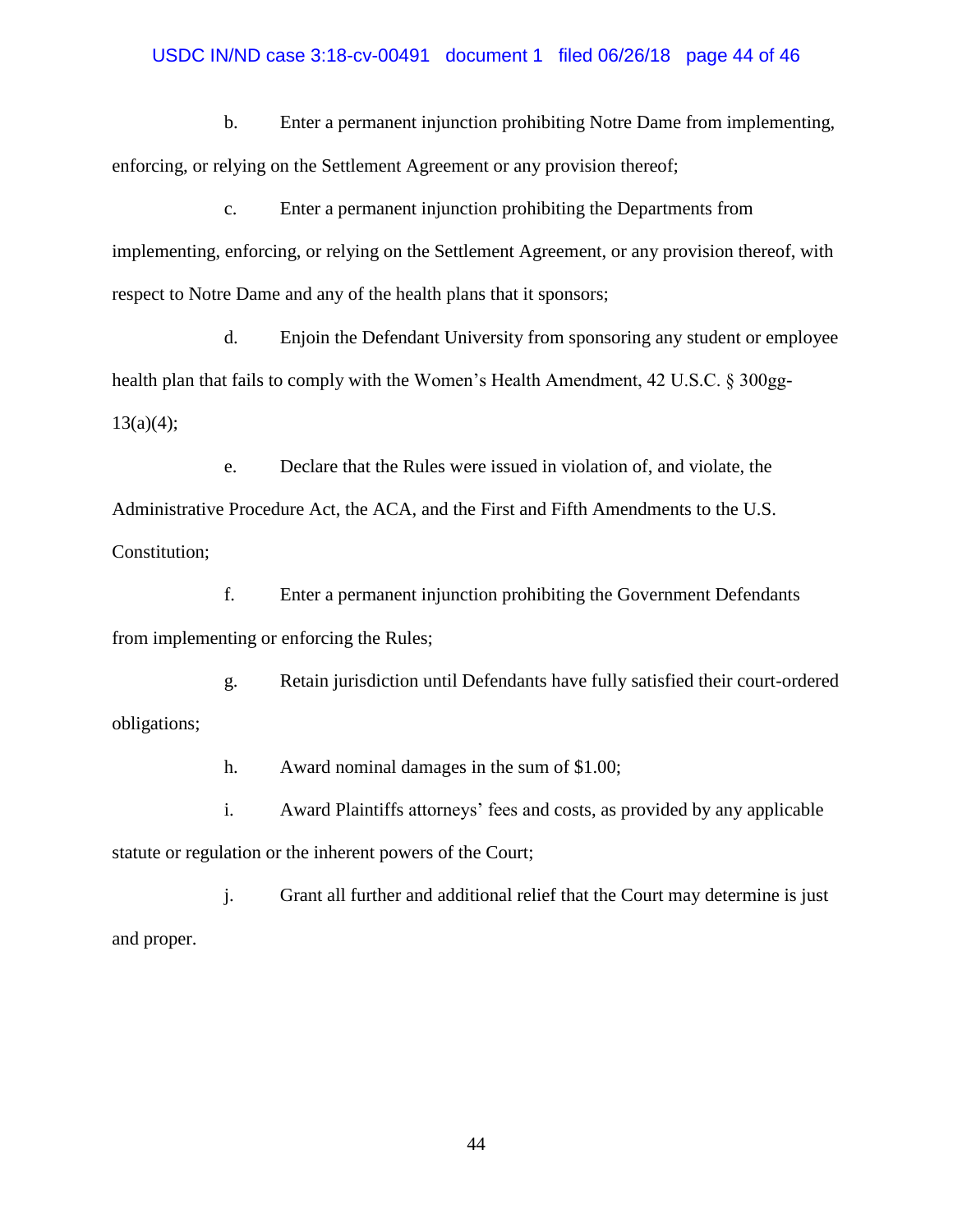Dated: June 26, 2018 Respectfully submitted,

/s/ Jeffrey A. Macey Jeffrey A. Macey, #28378-49 *Macey Swanson LLP* 445 N. Pennsylvania Street, Suite 401 Indianapolis, IN 46204 Telephone: (317) 637-2345 jmacey@MaceyLaw.com

*Attorney for all Plaintiffs*

Richard B. Katskee\* Kelly M. Percival\* Alison Tanner\* *Americans United for Separation of Church and State* 1310 L Street, NW, Suite 200 Washington, DC 20005 Telephone: (202) 466-3234 katskee@au.org percival@au.org tanner@au.org

Fatima Goss Graves\* Gretchen Borchelt\* Sunu Chandy\* Michelle Banker\* *National Women's Law Center* 11 Dupont Circle, NW, Suite 800 Washington, DC 20036 Telephone: (202) 588-5180 fgossgraves@nwlc.org gborchelt@nwlc.org schandy@nwlc.org mbanker@nwlc.org

*Attorneys for Irish 4 Reproductive Health and Jane Doe 1*